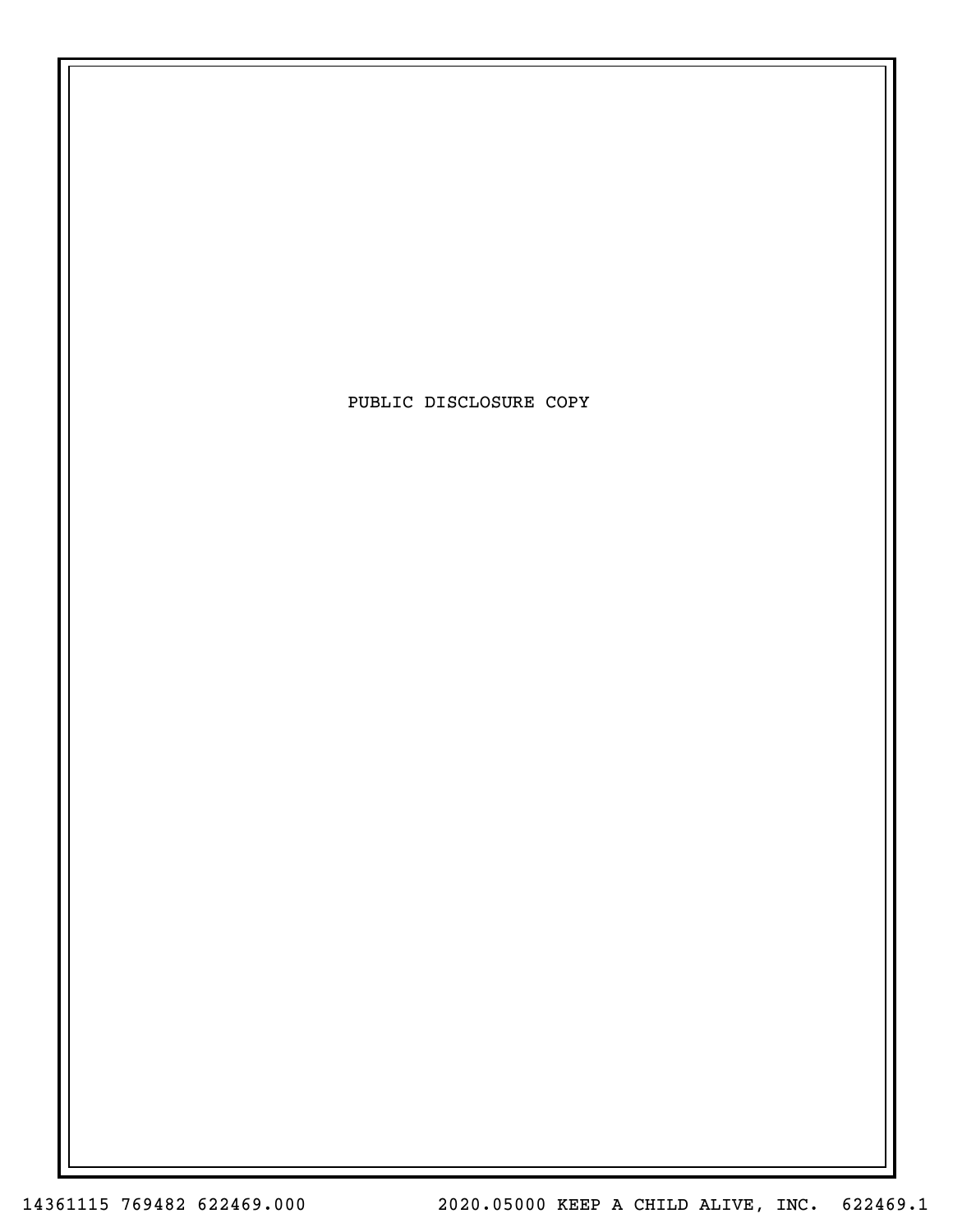(Rev. January 2020)

## **Application for Automatic Extension of Time To File an Exempt Organization Return**

Department of the Treasury Internal Revenue Service

**| File a separate application for each return.**

**| Go to www.irs.gov/Form8868 for the latest information.**

**Electronic filing (e-file).**  You can electronically file Form 8868 to request a 6-month automatic extension of time to file any of the filing of this form, visit www.irs.gov/e-file-providers/e-file-for-charities-and-non-profits. forms listed below with the exception of Form 8870, Information Return for Transfers Associated With Certain Personal Benefit Contracts, for which an extension request must be sent to the IRS in paper format (see instructions). For more details on the electronic

#### **Automatic 6-Month Extension of Time.** Only submit original (no copies needed).

All corporations required to file an income tax return other than Form 990-T (including 1120-C filers), partnerships, REMICs, and trusts must use Form 7004 to request an extension of time to file income tax returns.

| Type or                                                                                                                                                                                                                                                                 | Name of exempt organization or other filer, see instructions.                                                                                                                                                                                                                                                                                                                                                                                                                                                                                                                                                                                                                                                                                               |        |                                                                                                                                                                                                     |              |    | Taxpayer identification number (TIN) |  |  |  |
|-------------------------------------------------------------------------------------------------------------------------------------------------------------------------------------------------------------------------------------------------------------------------|-------------------------------------------------------------------------------------------------------------------------------------------------------------------------------------------------------------------------------------------------------------------------------------------------------------------------------------------------------------------------------------------------------------------------------------------------------------------------------------------------------------------------------------------------------------------------------------------------------------------------------------------------------------------------------------------------------------------------------------------------------------|--------|-----------------------------------------------------------------------------------------------------------------------------------------------------------------------------------------------------|--------------|----|--------------------------------------|--|--|--|
| print                                                                                                                                                                                                                                                                   |                                                                                                                                                                                                                                                                                                                                                                                                                                                                                                                                                                                                                                                                                                                                                             |        |                                                                                                                                                                                                     |              |    |                                      |  |  |  |
|                                                                                                                                                                                                                                                                         | 73-1682844<br>KEEP A CHILD ALIVE, INC.                                                                                                                                                                                                                                                                                                                                                                                                                                                                                                                                                                                                                                                                                                                      |        |                                                                                                                                                                                                     |              |    |                                      |  |  |  |
| File by the<br>due date for                                                                                                                                                                                                                                             | Number, street, and room or suite no. If a P.O. box, see instructions.                                                                                                                                                                                                                                                                                                                                                                                                                                                                                                                                                                                                                                                                                      |        |                                                                                                                                                                                                     |              |    |                                      |  |  |  |
| filing your<br>return. See                                                                                                                                                                                                                                              | A RUIZ-GIMENEZ 17 STATE ST, NO. 2100                                                                                                                                                                                                                                                                                                                                                                                                                                                                                                                                                                                                                                                                                                                        |        |                                                                                                                                                                                                     |              |    |                                      |  |  |  |
| instructions.<br>City, town or post office, state, and ZIP code. For a foreign address, see instructions.<br>10004<br>NEW YORK, NY<br>$\overline{0}$<br>Enter the Return Code for the return that this application is for (file a separate application for each return) |                                                                                                                                                                                                                                                                                                                                                                                                                                                                                                                                                                                                                                                                                                                                                             |        |                                                                                                                                                                                                     |              |    |                                      |  |  |  |
|                                                                                                                                                                                                                                                                         |                                                                                                                                                                                                                                                                                                                                                                                                                                                                                                                                                                                                                                                                                                                                                             |        |                                                                                                                                                                                                     |              |    | $\mathbf{1}$                         |  |  |  |
| <b>Application</b>                                                                                                                                                                                                                                                      |                                                                                                                                                                                                                                                                                                                                                                                                                                                                                                                                                                                                                                                                                                                                                             | Return | Application                                                                                                                                                                                         |              |    | Return                               |  |  |  |
| Is For                                                                                                                                                                                                                                                                  |                                                                                                                                                                                                                                                                                                                                                                                                                                                                                                                                                                                                                                                                                                                                                             | Code   | Is For                                                                                                                                                                                              |              |    | Code                                 |  |  |  |
|                                                                                                                                                                                                                                                                         | Form 990 or Form 990-EZ                                                                                                                                                                                                                                                                                                                                                                                                                                                                                                                                                                                                                                                                                                                                     | 01     | Form 990-T (corporation)                                                                                                                                                                            |              |    | 07                                   |  |  |  |
| Form 990-BL                                                                                                                                                                                                                                                             |                                                                                                                                                                                                                                                                                                                                                                                                                                                                                                                                                                                                                                                                                                                                                             | 02     | Form 1041-A                                                                                                                                                                                         |              |    | 08                                   |  |  |  |
|                                                                                                                                                                                                                                                                         | Form 4720 (individual)                                                                                                                                                                                                                                                                                                                                                                                                                                                                                                                                                                                                                                                                                                                                      | 03     | Form 4720 (other than individual)                                                                                                                                                                   |              |    |                                      |  |  |  |
| Form 990-PF                                                                                                                                                                                                                                                             |                                                                                                                                                                                                                                                                                                                                                                                                                                                                                                                                                                                                                                                                                                                                                             | 04     | Form 5227                                                                                                                                                                                           |              |    | 10                                   |  |  |  |
|                                                                                                                                                                                                                                                                         | Form 990-T (sec. 401(a) or 408(a) trust)                                                                                                                                                                                                                                                                                                                                                                                                                                                                                                                                                                                                                                                                                                                    | 05     | Form 6069                                                                                                                                                                                           |              |    | 11                                   |  |  |  |
|                                                                                                                                                                                                                                                                         | Form 990-T (trust other than above)<br>FINANCIAL COMFORT                                                                                                                                                                                                                                                                                                                                                                                                                                                                                                                                                                                                                                                                                                    | 06     | Form 8870                                                                                                                                                                                           |              |    | 12                                   |  |  |  |
| $box \blacktriangleright$<br>1<br>$\mathbf{2}$<br>За                                                                                                                                                                                                                    | • The books are in the care of $\triangleright$ 90 BROAD STREET, SUITE 1904 - NEW YORK, NY 10004<br>Telephone No. $\triangleright$ 646-638-4700<br>If this is for a Group Return, enter the organization's four digit Group Exemption Number (GEN) __________. If this is for the whole group, check this<br>. If it is for part of the group, check this box $\blacktriangleright$<br>I request an automatic 6-month extension of time until<br>the organization named above. The extension is for the organization's return for:<br>$\blacktriangleright$ $\boxed{\text{X}}$ calendar year 2020 or<br>tax year beginning tax year beginning<br>If the tax year entered in line 1 is for less than 12 months, check reason:<br>Change in accounting period |        | Fax No. $\blacktriangleright$<br>and attach a list with the names and TINs of all members the extension is for.<br>NOVEMBER 15, 2021 , to file the exempt organization return for<br>Initial return | Final return |    |                                      |  |  |  |
|                                                                                                                                                                                                                                                                         | If this application is for Forms 990-BL, 990-PF, 990-T, 4720, or 6069, enter the tentative tax, less<br>\$<br>any nonrefundable credits. See instructions.<br>За                                                                                                                                                                                                                                                                                                                                                                                                                                                                                                                                                                                            |        |                                                                                                                                                                                                     |              |    |                                      |  |  |  |
| b                                                                                                                                                                                                                                                                       | If this application is for Forms 990-PF, 990-T, 4720, or 6069, enter any refundable credits and                                                                                                                                                                                                                                                                                                                                                                                                                                                                                                                                                                                                                                                             |        |                                                                                                                                                                                                     |              |    |                                      |  |  |  |
|                                                                                                                                                                                                                                                                         | estimated tax payments made. Include any prior year overpayment allowed as a credit.                                                                                                                                                                                                                                                                                                                                                                                                                                                                                                                                                                                                                                                                        |        |                                                                                                                                                                                                     | Зb           | \$ | 0.                                   |  |  |  |
| c                                                                                                                                                                                                                                                                       | <b>Balance due.</b> Subtract line 3b from line 3a. Include your payment with this form, if required, by                                                                                                                                                                                                                                                                                                                                                                                                                                                                                                                                                                                                                                                     |        |                                                                                                                                                                                                     |              |    |                                      |  |  |  |
|                                                                                                                                                                                                                                                                         | using EFTPS (Electronic Federal Tax Payment System). See instructions.                                                                                                                                                                                                                                                                                                                                                                                                                                                                                                                                                                                                                                                                                      |        |                                                                                                                                                                                                     | Зc           | \$ | 0.                                   |  |  |  |
| instructions.                                                                                                                                                                                                                                                           | Caution: If you are going to make an electronic funds withdrawal (direct debit) with this Form 8868, see Form 8453-EO and Form 8879-EO for payment                                                                                                                                                                                                                                                                                                                                                                                                                                                                                                                                                                                                          |        |                                                                                                                                                                                                     |              |    |                                      |  |  |  |
| LHA                                                                                                                                                                                                                                                                     | For Privacy Act and Paperwork Reduction Act Notice, see instructions.                                                                                                                                                                                                                                                                                                                                                                                                                                                                                                                                                                                                                                                                                       |        |                                                                                                                                                                                                     |              |    | Form 8868 (Rev. 1-2020)              |  |  |  |

023841 04-01-20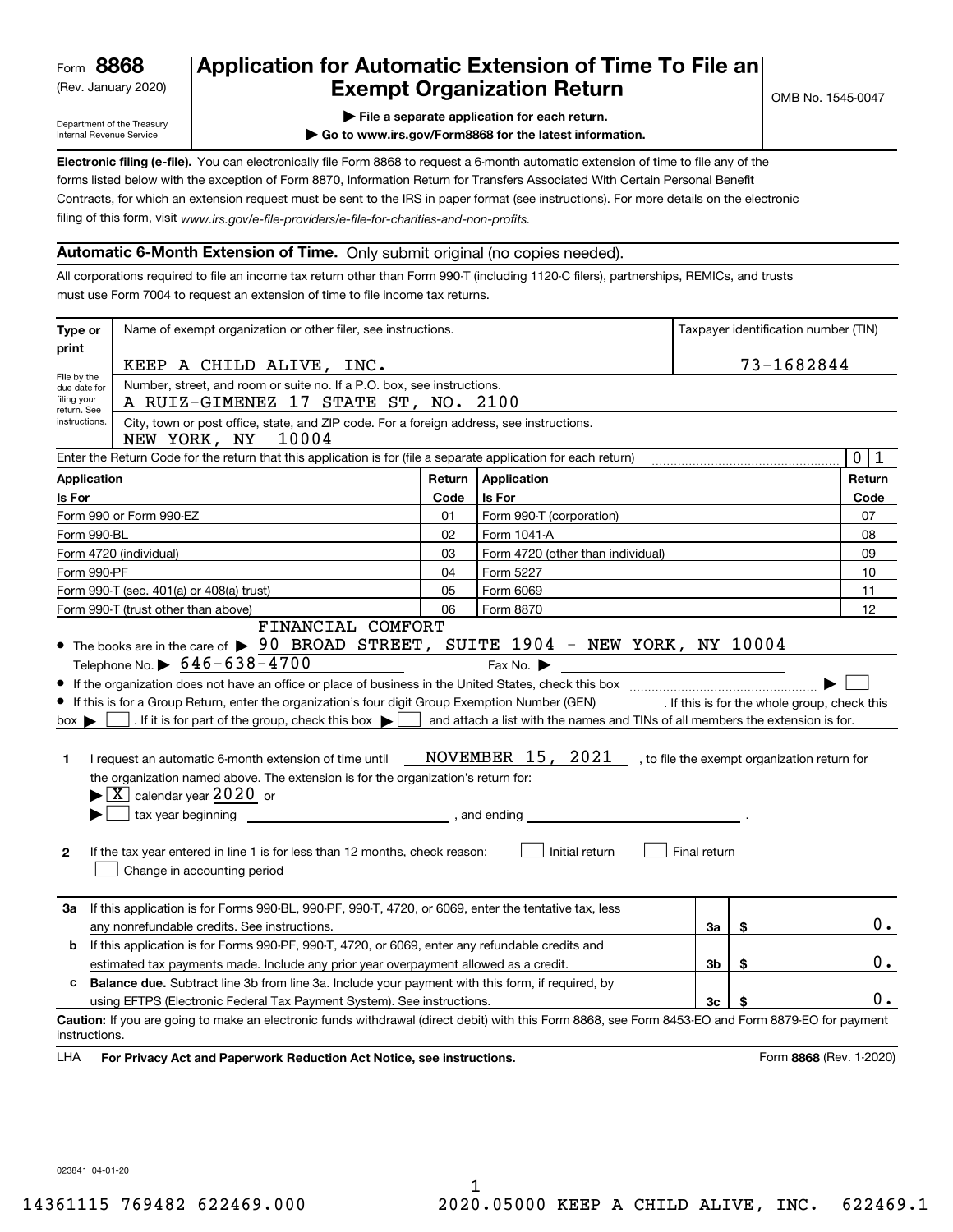# PUBLIC DISCLOSURE COPY - STATE REGISTRATION NO. 21-48-79

Form **990**

Department of the Treasury Internal Revenue Service

## **Under section 501(c), 527, or 4947(a)(1) of the Internal Revenue Code (except private foundations) 2020 Return of Organization Exempt From Income Tax**

**| Do not enter social security numbers on this form as it may be made public.**

**| Go to www.irs.gov/Form990 for instructions and the latest information. Inspection**



|                         |                         | A For the 2020 calendar year, or tax year beginning                                                                                                 | and ending |                                                     |                                                           |
|-------------------------|-------------------------|-----------------------------------------------------------------------------------------------------------------------------------------------------|------------|-----------------------------------------------------|-----------------------------------------------------------|
| В                       | Check if<br>applicable: | <b>C</b> Name of organization                                                                                                                       |            | D Employer identification number                    |                                                           |
|                         | Address<br>change       | KEEP A CHILD ALIVE, INC.                                                                                                                            |            |                                                     |                                                           |
|                         | Name<br>change          | Doing business as                                                                                                                                   |            | 73-1682844                                          |                                                           |
|                         | Initial<br>return       | Number and street (or P.O. box if mail is not delivered to street address)                                                                          | Room/suite | E Telephone number                                  |                                                           |
|                         | Final<br>return/        | A RUIZ-GIMENEZ 17 STATE ST                                                                                                                          | 2100       | $646 - 975 - 5559$                                  |                                                           |
|                         | termin-<br>ated         | City or town, state or province, country, and ZIP or foreign postal code                                                                            |            | G Gross receipts \$                                 | 2,773,969.                                                |
|                         | Amended<br>return       | 10004<br>NEW YORK, NY                                                                                                                               |            | H(a) Is this a group return                         |                                                           |
|                         | Applica-<br>tion        | F Name and address of principal officer: ANTONIO RUIZ-GIMENEZ                                                                                       |            | for subordinates?                                   | $\overline{\ }$ Yes $\overline{\phantom{X}}$ No           |
|                         | pending                 | SAME AS C ABOVE                                                                                                                                     |            | $H(b)$ Are all subordinates included? $\Box$ Yes    | No                                                        |
|                         |                         | Tax-exempt status: $\boxed{\mathbf{X}}$ 501(c)(3)<br>$501(c)$ (<br>$\mathcal{A}$ (insert no.)<br>$4947(a)(1)$ or                                    | 527        |                                                     | If "No," attach a list. See instructions                  |
|                         |                         | J Website: WWW.KEEPACHILDALIVE.ORG                                                                                                                  |            | $H(c)$ Group exemption number $\blacktriangleright$ |                                                           |
|                         |                         | K Form of organization: X Corporation<br>Trust<br>Association<br>Other $\blacktriangleright$                                                        |            |                                                     | L Year of formation: $2003$ M State of legal domicile: NY |
|                         | Part I                  | <b>Summary</b>                                                                                                                                      |            |                                                     |                                                           |
|                         | 1.                      | Briefly describe the organization's mission or most significant activities: TO HELP CHILDREN AND YOUNG                                              |            |                                                     |                                                           |
|                         |                         | PEOPLE REACH THEIR POTENTIAL AND LIVE HEALTHIER, HAPPIER LIVES.                                                                                     |            |                                                     |                                                           |
| Activities & Governance | $\mathbf{2}$            | Check this box $\blacktriangleright$ $\blacksquare$ if the organization discontinued its operations or disposed of more than 25% of its net assets. |            |                                                     |                                                           |
|                         | 3                       | Number of voting members of the governing body (Part VI, line 1a)                                                                                   |            | 3                                                   | 5                                                         |
|                         | 4                       |                                                                                                                                                     |            | $\overline{\mathbf{4}}$                             | 4                                                         |
|                         | 5                       |                                                                                                                                                     |            | $\overline{5}$                                      | $\overline{2}$                                            |
|                         | 6                       |                                                                                                                                                     |            | 6                                                   | $\overline{4}$                                            |
|                         |                         |                                                                                                                                                     |            | 7a                                                  | $\mathbf 0$ .                                             |
|                         |                         |                                                                                                                                                     |            | 7b                                                  | 0.                                                        |
|                         |                         |                                                                                                                                                     |            | <b>Prior Year</b>                                   | <b>Current Year</b>                                       |
|                         | 8                       | Contributions and grants (Part VIII, line 1h)                                                                                                       |            | 2,777,662.                                          | 2,756,065.                                                |
|                         | 9                       | Program service revenue (Part VIII, line 2g)                                                                                                        |            | 0.                                                  | 0.                                                        |
| Revenue                 | 10                      |                                                                                                                                                     |            | 44,608.                                             | 17,904.                                                   |
|                         | 11                      | Other revenue (Part VIII, column (A), lines 5, 6d, 8c, 9c, 10c, and 11e)                                                                            |            | 0.                                                  | 0.                                                        |
|                         | 12                      | Total revenue - add lines 8 through 11 (must equal Part VIII, column (A), line 12)                                                                  |            | 2,822,270.                                          | 2,773,969.                                                |
|                         | 13                      | Grants and similar amounts paid (Part IX, column (A), lines 1-3)                                                                                    |            | 1,958,787.                                          | $\overline{2}$ , 180, 063.                                |
|                         | 14                      | Benefits paid to or for members (Part IX, column (A), line 4)                                                                                       |            | 0.                                                  | 0.                                                        |
|                         | 15                      | Salaries, other compensation, employee benefits (Part IX, column (A), lines 5-10)                                                                   |            | 224, 107.                                           | 110, 265.                                                 |
|                         |                         |                                                                                                                                                     |            | 0.                                                  | 0.                                                        |
| Expenses                |                         | 65,271.<br><b>b</b> Total fundraising expenses (Part IX, column (D), line 25)<br>$\blacktriangleright$ and $\blacktriangleright$                    |            |                                                     |                                                           |
|                         |                         |                                                                                                                                                     |            | 691,459.<br>$\overline{2,874,353}$ .                | 233,591.<br>2,523,919.                                    |
|                         | 18                      | Total expenses. Add lines 13-17 (must equal Part IX, column (A), line 25)                                                                           |            | $-52,083.$                                          | 250,050.                                                  |
|                         | 19                      |                                                                                                                                                     |            |                                                     |                                                           |
| äğ                      |                         |                                                                                                                                                     |            | <b>Beginning of Current Year</b>                    | <b>End of Year</b><br>2,749,511.                          |
| <b>Ssets</b><br>Balanc  |                         | 20 Total assets (Part X, line 16)                                                                                                                   |            | $\overline{2}$ , 458, 262.                          | 57,992.                                                   |
|                         |                         | 21 Total liabilities (Part X, line 26)                                                                                                              |            | 22,366.<br>2,435,896.                               | 2,691,519.                                                |
|                         | 22<br>Part II           | <b>Signature Block</b>                                                                                                                              |            |                                                     |                                                           |

Under penalties of perjury, I declare that I have examined this return, including accompanying schedules and statements, and to the best of my knowledge and belief, it is true, correct, and complete. Declaration of preparer (other than officer) is based on all information of which preparer has any knowledge.

|                                                                                                              |                                                                        |                      | 11/15/2021                             |  |  |  |  |  |  |
|--------------------------------------------------------------------------------------------------------------|------------------------------------------------------------------------|----------------------|----------------------------------------|--|--|--|--|--|--|
| Sign                                                                                                         | Signature of officer                                                   |                      | Date                                   |  |  |  |  |  |  |
| Here                                                                                                         | ANTONIO RUIZ-GIMENEZ, CHAIRMAN AND CEO                                 |                      |                                        |  |  |  |  |  |  |
|                                                                                                              | Type or print name and title                                           |                      |                                        |  |  |  |  |  |  |
|                                                                                                              | Print/Type preparer's name                                             | Preparer's signature | Date<br><b>PTIN</b><br>Check           |  |  |  |  |  |  |
| Paid                                                                                                         | SARAH AVERY                                                            | <b>SARAH AVERY</b>   | P01470673<br>$11/15/21$ self-employed  |  |  |  |  |  |  |
| Preparer                                                                                                     | FRIEDMAN LLP<br>Firm's name<br>$\blacksquare$                          |                      | Firm's EIN $\triangleright$ 13-1610809 |  |  |  |  |  |  |
| Use Only                                                                                                     | Firm's address 100 EAGLE ROCK AVENUE, SUITE 200                        |                      |                                        |  |  |  |  |  |  |
|                                                                                                              | EAST HANOVER, NJ 07936                                                 |                      | $929 - 3500$<br>Phone no. $(973)$      |  |  |  |  |  |  |
| $\mathbf{X}$<br>No<br>Yes<br>May the IRS discuss this return with the preparer shown above? See instructions |                                                                        |                      |                                        |  |  |  |  |  |  |
| 032001 12-23-20                                                                                              | LHA For Paperwork Reduction Act Notice, see the separate instructions. |                      | Form 990 (2020)                        |  |  |  |  |  |  |
|                                                                                                              |                                                                        |                      |                                        |  |  |  |  |  |  |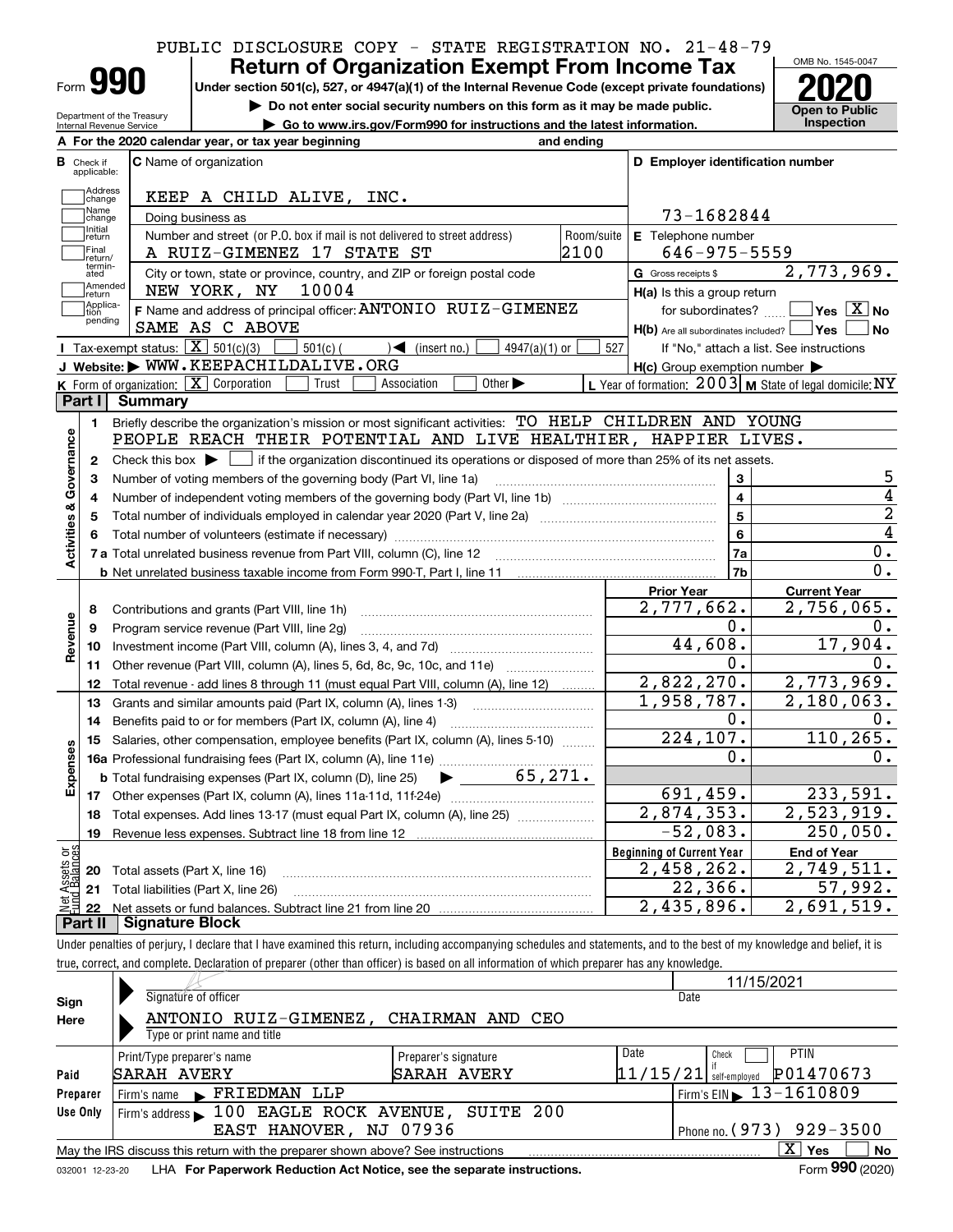|              | Part III   Statement of Program Service Accomplishments                                                                                                                         |
|--------------|---------------------------------------------------------------------------------------------------------------------------------------------------------------------------------|
|              | $\overline{\mathbf{x}}$                                                                                                                                                         |
| $\mathbf{1}$ | Briefly describe the organization's mission:                                                                                                                                    |
|              | WE ARE COMMITTED TO HELPING CHILDREN AND YOUNG PEOPLE REACH THEIR                                                                                                               |
|              | POTENTIAL AND LIVE HEALTHIER, HAPPIER LIVES.                                                                                                                                    |
|              | KCA HAS A MISSION TO IMPROVE THE HEALTH AND WELL-BEING OF VULNERABLE                                                                                                            |
|              | CHILDREN, YOUNG PEOPLE, ADULTS AND FAMILIES AROUND THE WORLD, WITH A                                                                                                            |
| $\mathbf{2}$ | Did the organization undertake any significant program services during the year which were not listed on the                                                                    |
|              | $\sqrt{Y}$ es $\sqrt{X}$ No<br>prior Form 990 or 990-EZ?                                                                                                                        |
|              | If "Yes," describe these new services on Schedule O.                                                                                                                            |
| 3            | $\overline{\mathsf{Yes} \mathrel{\hspace{0.5pt}\mathsf{X}}}$ No<br>Did the organization cease conducting, or make significant changes in how it conducts, any program services? |
|              | If "Yes," describe these changes on Schedule O.                                                                                                                                 |
| 4            | Describe the organization's program service accomplishments for each of its three largest program services, as measured by expenses.                                            |
|              | Section 501(c)(3) and 501(c)(4) organizations are required to report the amount of grants and allocations to others, the total expenses, and                                    |
|              | revenue, if any, for each program service reported.                                                                                                                             |
| 4a           | $2,180,063.$ (Revenue \$)<br>$2$ , $301$ , $667$ e including grants of \$<br>) (Expenses \$<br>(Code:                                                                           |
|              | THE WORLD WAS GROUND TO A HALT AND WITH IT, THE LIVES OF THE MOST                                                                                                               |
|              | VULNERABLE PEOPLE IN THE WORLD, BECAME EVEN MORE DIFFICULT AND                                                                                                                  |
|              | UNCERTAIN. THESE DRAMATIC CIRCUMSTANCES PRODUCED BY THE COVID-19                                                                                                                |
|              | PANDEMIC COMPELLED KCA TO EXPAND ITS AREA OF ACTION AND WE SUPPORTED<br>MORE THAN 169,205 PEOPLE IN 11 COUNTRIES IN COLLABORATION WITH 18                                       |
|              | PARTNERS.                                                                                                                                                                       |
|              |                                                                                                                                                                                 |
|              | WHERE WE SIGNIFICANTLY INCREASED OUR AREA OF IMPACT, WAS IN EMERGENCY                                                                                                           |
|              | FOOD RELIEF. MANY CHILDREN LAST YEAR WERE LEFT WITHOUT FOOD. WE MOUNTED                                                                                                         |
|              | AN EMERGENCY FOOD PROGRAM RESPONDING TO THE COVID-19 PANDEMIC REACHING                                                                                                          |
|              | THE MOST VULNERABLE CHILDREN AND FAMILIES.                                                                                                                                      |
|              |                                                                                                                                                                                 |
| 4b           | ) (Revenue \$                                                                                                                                                                   |
|              |                                                                                                                                                                                 |
|              |                                                                                                                                                                                 |
|              |                                                                                                                                                                                 |
|              |                                                                                                                                                                                 |
|              |                                                                                                                                                                                 |
|              |                                                                                                                                                                                 |
|              |                                                                                                                                                                                 |
|              | including grants of \$<br>(Code: ) (Expenses \$<br>) (Revenue \$                                                                                                                |
| 4с           |                                                                                                                                                                                 |
|              |                                                                                                                                                                                 |
|              |                                                                                                                                                                                 |
|              |                                                                                                                                                                                 |
|              |                                                                                                                                                                                 |
|              |                                                                                                                                                                                 |
|              |                                                                                                                                                                                 |
|              |                                                                                                                                                                                 |
|              |                                                                                                                                                                                 |
|              |                                                                                                                                                                                 |
|              |                                                                                                                                                                                 |
| 4d           | Other program services (Describe on Schedule O.)                                                                                                                                |
|              | (Expenses \$<br>(Revenue \$<br>including grants of \$                                                                                                                           |
|              | 2,301,667.<br>Total program service expenses                                                                                                                                    |
|              | Form 990 (2020)<br>SCHEDULE O FOR CONTINUATION(S)<br>SEE<br>032002 12-23-20                                                                                                     |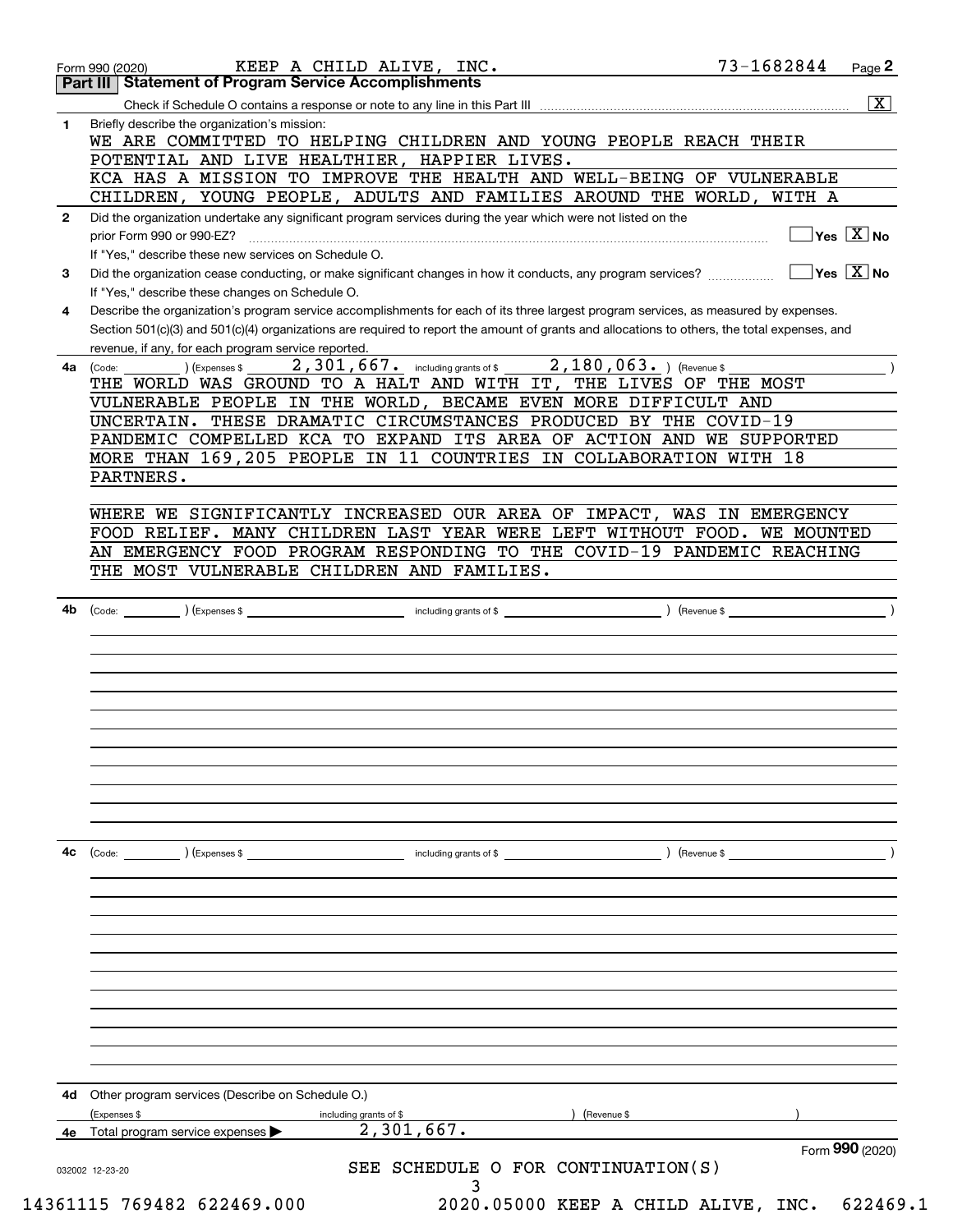|  | Form 990 (2020) |
|--|-----------------|
|  |                 |

|     |                                                                                                                                       |                 | Yes $ $     | No              |
|-----|---------------------------------------------------------------------------------------------------------------------------------------|-----------------|-------------|-----------------|
| 1   | Is the organization described in section $501(c)(3)$ or $4947(a)(1)$ (other than a private foundation)?                               |                 |             |                 |
|     |                                                                                                                                       | 1.              | х           |                 |
| 2   |                                                                                                                                       | $\overline{2}$  | $\mathbf X$ |                 |
| 3   | Did the organization engage in direct or indirect political campaign activities on behalf of or in opposition to candidates for       |                 |             |                 |
|     |                                                                                                                                       | 3               |             | x               |
| 4   | Section 501(c)(3) organizations. Did the organization engage in lobbying activities, or have a section 501(h) election in effect      |                 |             |                 |
|     |                                                                                                                                       | 4               |             | x               |
| 5   | Is the organization a section 501(c)(4), 501(c)(5), or 501(c)(6) organization that receives membership dues, assessments, or          |                 |             |                 |
|     |                                                                                                                                       | 5               |             | x               |
| 6   | Did the organization maintain any donor advised funds or any similar funds or accounts for which donors have the right to             |                 |             |                 |
|     | provide advice on the distribution or investment of amounts in such funds or accounts? If "Yes," complete Schedule D, Part I          | 6               |             | x               |
| 7   | Did the organization receive or hold a conservation easement, including easements to preserve open space,                             |                 |             | x               |
|     |                                                                                                                                       | $\overline{7}$  |             |                 |
| 8   | Did the organization maintain collections of works of art, historical treasures, or other similar assets? If "Yes," complete          |                 |             | x               |
|     |                                                                                                                                       | 8               |             |                 |
| 9   | Did the organization report an amount in Part X, line 21, for escrow or custodial account liability, serve as a custodian for         |                 |             |                 |
|     | amounts not listed in Part X; or provide credit counseling, debt management, credit repair, or debt negotiation services?             |                 |             | x               |
|     |                                                                                                                                       | 9               |             |                 |
| 10  | Did the organization, directly or through a related organization, hold assets in donor-restricted endowments                          | 10              |             | x               |
| 11  | If the organization's answer to any of the following questions is "Yes," then complete Schedule D, Parts VI, VII, VIII, IX, or X      |                 |             |                 |
|     | as applicable.                                                                                                                        |                 |             |                 |
|     | a Did the organization report an amount for land, buildings, and equipment in Part X, line 10? If "Yes." complete Schedule D.         |                 |             |                 |
|     |                                                                                                                                       | 11a             | Х           |                 |
|     | <b>b</b> Did the organization report an amount for investments - other securities in Part X, line 12, that is 5% or more of its total |                 |             |                 |
|     |                                                                                                                                       | 11 <sub>b</sub> | Х           |                 |
|     | c Did the organization report an amount for investments - program related in Part X, line 13, that is 5% or more of its total         |                 |             |                 |
|     |                                                                                                                                       | 11c             |             | x               |
|     | d Did the organization report an amount for other assets in Part X, line 15, that is 5% or more of its total assets reported in       |                 |             |                 |
|     |                                                                                                                                       | 11d             |             | x               |
|     |                                                                                                                                       | <b>11e</b>      |             | X               |
| f   | Did the organization's separate or consolidated financial statements for the tax year include a footnote that addresses               |                 |             |                 |
|     | the organization's liability for uncertain tax positions under FIN 48 (ASC 740)? If "Yes," complete Schedule D, Part X                | 11f             |             | x               |
|     | 12a Did the organization obtain separate, independent audited financial statements for the tax year? If "Yes," complete               |                 |             |                 |
|     |                                                                                                                                       | 12a             | х           |                 |
|     | <b>b</b> Was the organization included in consolidated, independent audited financial statements for the tax year?                    |                 |             |                 |
|     | If "Yes," and if the organization answered "No" to line 12a, then completing Schedule D, Parts XI and XII is optional                 | 12 <sub>b</sub> |             | 47              |
| 13  |                                                                                                                                       | 13              |             | $\mathbf x$     |
| 14a | Did the organization maintain an office, employees, or agents outside of the United States?                                           | 14a             | X           |                 |
| b   | Did the organization have aggregate revenues or expenses of more than \$10,000 from grantmaking, fundraising, business,               |                 |             |                 |
|     | investment, and program service activities outside the United States, or aggregate foreign investments valued at \$100,000            |                 |             |                 |
|     |                                                                                                                                       | 14b             | х           |                 |
| 15  | Did the organization report on Part IX, column (A), line 3, more than \$5,000 of grants or other assistance to or for any             |                 |             |                 |
|     |                                                                                                                                       | 15              | х           |                 |
| 16  | Did the organization report on Part IX, column (A), line 3, more than \$5,000 of aggregate grants or other assistance to              |                 |             |                 |
|     |                                                                                                                                       | 16              |             | X               |
| 17  | Did the organization report a total of more than \$15,000 of expenses for professional fundraising services on Part IX,               |                 |             |                 |
|     |                                                                                                                                       | 17              |             | x               |
| 18  | Did the organization report more than \$15,000 total of fundraising event gross income and contributions on Part VIII, lines          |                 |             |                 |
|     |                                                                                                                                       | 18              |             | x               |
| 19  | Did the organization report more than \$15,000 of gross income from gaming activities on Part VIII, line 9a? If "Yes."                |                 |             |                 |
|     |                                                                                                                                       | 19              |             | X               |
|     |                                                                                                                                       | 20a             |             | X               |
|     | <b>b</b> If "Yes" to line 20a, did the organization attach a copy of its audited financial statements to this return?                 | 20b             |             |                 |
| 21  | Did the organization report more than \$5,000 of grants or other assistance to any domestic organization or                           |                 |             |                 |
|     |                                                                                                                                       | 21              |             | x               |
|     | 032003 12-23-20                                                                                                                       |                 |             | Form 990 (2020) |

4

032003 12-23-20

14361115 769482 622469.000 2020.05000 KEEP A CHILD ALIVE, INC. 622469.1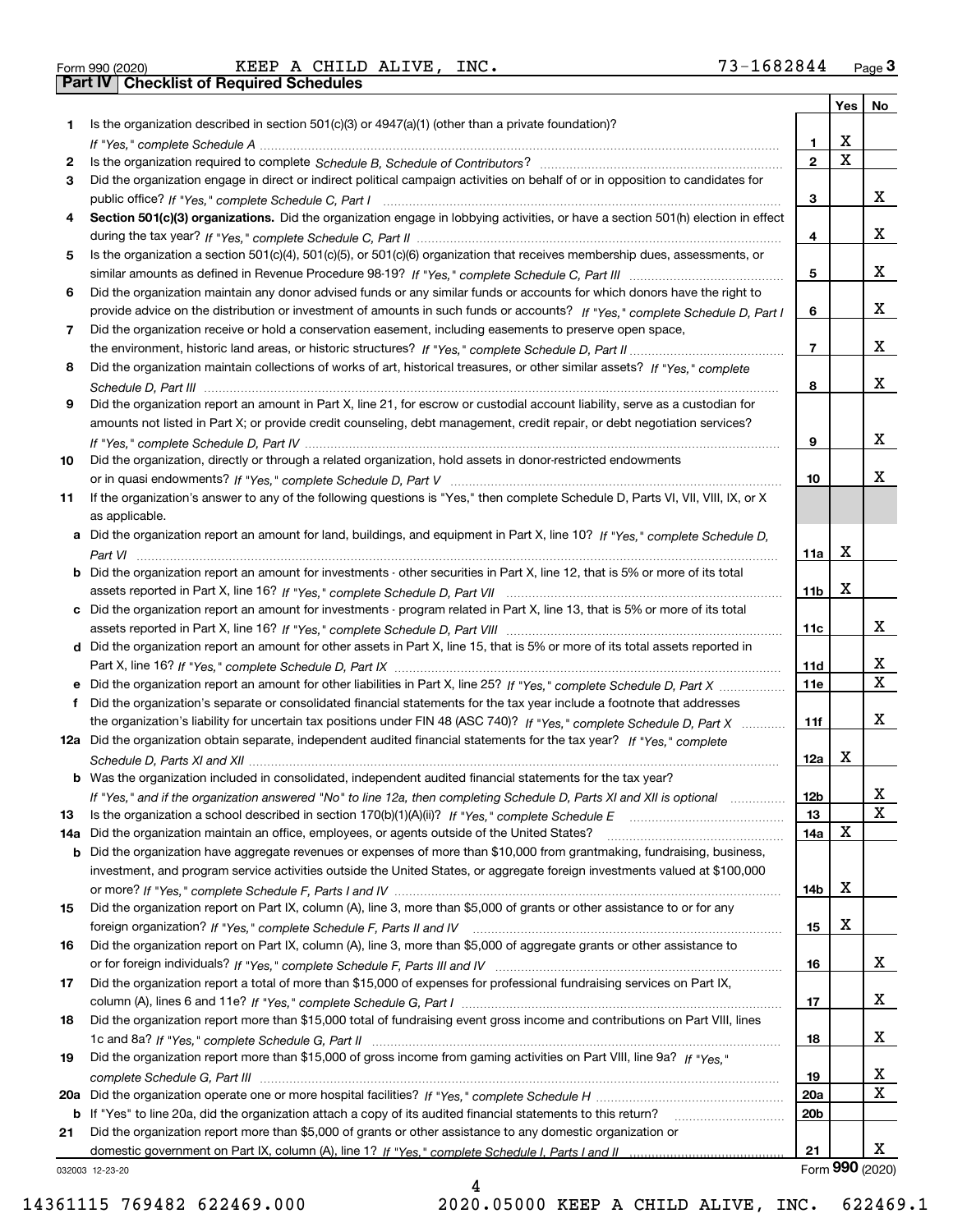*(continued)*

|               |                                                                                                                                                                                                                                               |                 | Yes | <b>No</b>       |
|---------------|-----------------------------------------------------------------------------------------------------------------------------------------------------------------------------------------------------------------------------------------------|-----------------|-----|-----------------|
| 22            | Did the organization report more than \$5,000 of grants or other assistance to or for domestic individuals on                                                                                                                                 |                 |     |                 |
|               |                                                                                                                                                                                                                                               | 22              |     | х               |
| 23            | Did the organization answer "Yes" to Part VII, Section A, line 3, 4, or 5 about compensation of the organization's current                                                                                                                    |                 |     |                 |
|               | and former officers, directors, trustees, key employees, and highest compensated employees? If "Yes," complete                                                                                                                                |                 |     | х               |
|               |                                                                                                                                                                                                                                               | 23              |     |                 |
|               | 24a Did the organization have a tax-exempt bond issue with an outstanding principal amount of more than \$100,000 as of the                                                                                                                   |                 |     |                 |
|               | last day of the year, that was issued after December 31, 2002? If "Yes," answer lines 24b through 24d and complete                                                                                                                            | 24a             |     | x               |
|               | b Did the organization invest any proceeds of tax-exempt bonds beyond a temporary period exception?                                                                                                                                           | 24b             |     |                 |
|               | c Did the organization maintain an escrow account other than a refunding escrow at any time during the year to defease                                                                                                                        |                 |     |                 |
|               | any tax-exempt bonds?                                                                                                                                                                                                                         | 24c             |     |                 |
|               |                                                                                                                                                                                                                                               | 24d             |     |                 |
|               | 25a Section 501(c)(3), 501(c)(4), and 501(c)(29) organizations. Did the organization engage in an excess benefit                                                                                                                              |                 |     |                 |
|               |                                                                                                                                                                                                                                               | 25a             |     | х               |
|               | b Is the organization aware that it engaged in an excess benefit transaction with a disqualified person in a prior year, and                                                                                                                  |                 |     |                 |
|               | that the transaction has not been reported on any of the organization's prior Forms 990 or 990-EZ? If "Yes," complete                                                                                                                         |                 |     |                 |
|               | Schedule L. Part I                                                                                                                                                                                                                            | 25b             |     | х               |
| 26            | Did the organization report any amount on Part X, line 5 or 22, for receivables from or payables to any current                                                                                                                               |                 |     |                 |
|               | or former officer, director, trustee, key employee, creator or founder, substantial contributor, or 35%                                                                                                                                       |                 |     |                 |
|               |                                                                                                                                                                                                                                               | 26              |     | х               |
| 27            | Did the organization provide a grant or other assistance to any current or former officer, director, trustee, key employee,                                                                                                                   |                 |     |                 |
|               | creator or founder, substantial contributor or employee thereof, a grant selection committee member, or to a 35% controlled                                                                                                                   |                 |     | х               |
| 28            | entity (including an employee thereof) or family member of any of these persons? If "Yes," complete Schedule L, Part III<br>Was the organization a party to a business transaction with one of the following parties (see Schedule L, Part IV | 27              |     |                 |
|               | instructions, for applicable filing thresholds, conditions, and exceptions):                                                                                                                                                                  |                 |     |                 |
|               | a A current or former officer, director, trustee, key employee, creator or founder, or substantial contributor? If                                                                                                                            |                 |     |                 |
|               |                                                                                                                                                                                                                                               | 28a             |     | x               |
|               |                                                                                                                                                                                                                                               | 28 <sub>b</sub> |     | $\mathbf X$     |
|               | c A 35% controlled entity of one or more individuals and/or organizations described in lines 28a or 28b? If                                                                                                                                   |                 |     |                 |
|               |                                                                                                                                                                                                                                               | 28c             |     | х               |
| 29            |                                                                                                                                                                                                                                               | 29              | x   |                 |
| 30            | Did the organization receive contributions of art, historical treasures, or other similar assets, or qualified conservation                                                                                                                   |                 |     |                 |
|               |                                                                                                                                                                                                                                               | 30              |     | X               |
| 31            | Did the organization liquidate, terminate, or dissolve and cease operations? If "Yes," complete Schedule N, Part I                                                                                                                            | 31              |     | $\mathbf x$     |
| 32            | Did the organization sell, exchange, dispose of, or transfer more than 25% of its net assets? If "Yes," complete                                                                                                                              |                 |     |                 |
|               |                                                                                                                                                                                                                                               | 32              |     | х               |
| 33            | Did the organization own 100% of an entity disregarded as separate from the organization under Regulations                                                                                                                                    |                 |     | х               |
|               |                                                                                                                                                                                                                                               | 33              |     |                 |
| 34            | Was the organization related to any tax-exempt or taxable entity? If "Yes," complete Schedule R, Part II, III, or IV, and                                                                                                                     | 34              |     | х               |
|               | 35a Did the organization have a controlled entity within the meaning of section 512(b)(13)?                                                                                                                                                   | 35a             |     | X               |
|               | b If "Yes" to line 35a, did the organization receive any payment from or engage in any transaction with a controlled entity                                                                                                                   |                 |     |                 |
|               |                                                                                                                                                                                                                                               | 35 <sub>b</sub> |     |                 |
| 36            | Section 501(c)(3) organizations. Did the organization make any transfers to an exempt non-charitable related organization?                                                                                                                    |                 |     |                 |
|               |                                                                                                                                                                                                                                               | 36              |     | x               |
| 37            | Did the organization conduct more than 5% of its activities through an entity that is not a related organization                                                                                                                              |                 |     |                 |
|               | and that is treated as a partnership for federal income tax purposes? If "Yes," complete Schedule R, Part VI                                                                                                                                  | 37              |     | x               |
| 38            | Did the organization complete Schedule O and provide explanations in Schedule O for Part VI, lines 11b and 19?                                                                                                                                |                 |     |                 |
|               | Note: All Form 990 filers are required to complete Schedule O                                                                                                                                                                                 | 38              | х   |                 |
| <b>Part V</b> | <b>Statements Regarding Other IRS Filings and Tax Compliance</b>                                                                                                                                                                              |                 |     |                 |
|               | Check if Schedule O contains a response or note to any line in this Part V                                                                                                                                                                    |                 |     |                 |
|               |                                                                                                                                                                                                                                               |                 | Yes | No              |
|               | <b>1a</b> Enter the number reported in Box 3 of Form 1096. Enter -0- if not applicable <i>manumumumum</i><br>1a<br>0                                                                                                                          |                 |     |                 |
|               | <b>b</b> Enter the number of Forms W-2G included in line 1a. Enter -0- if not applicable<br>1b<br>c Did the organization comply with backup withholding rules for reportable payments to vendors and reportable gaming                        |                 |     |                 |
|               | (gambling) winnings to prize winners?                                                                                                                                                                                                         | 1c              |     |                 |
|               | 032004 12-23-20                                                                                                                                                                                                                               |                 |     | Form 990 (2020) |
|               | 5                                                                                                                                                                                                                                             |                 |     |                 |
|               |                                                                                                                                                                                                                                               |                 |     |                 |

14361115 769482 622469.000 2020.05000 KEEP A CHILD ALIVE, INC. 622469.1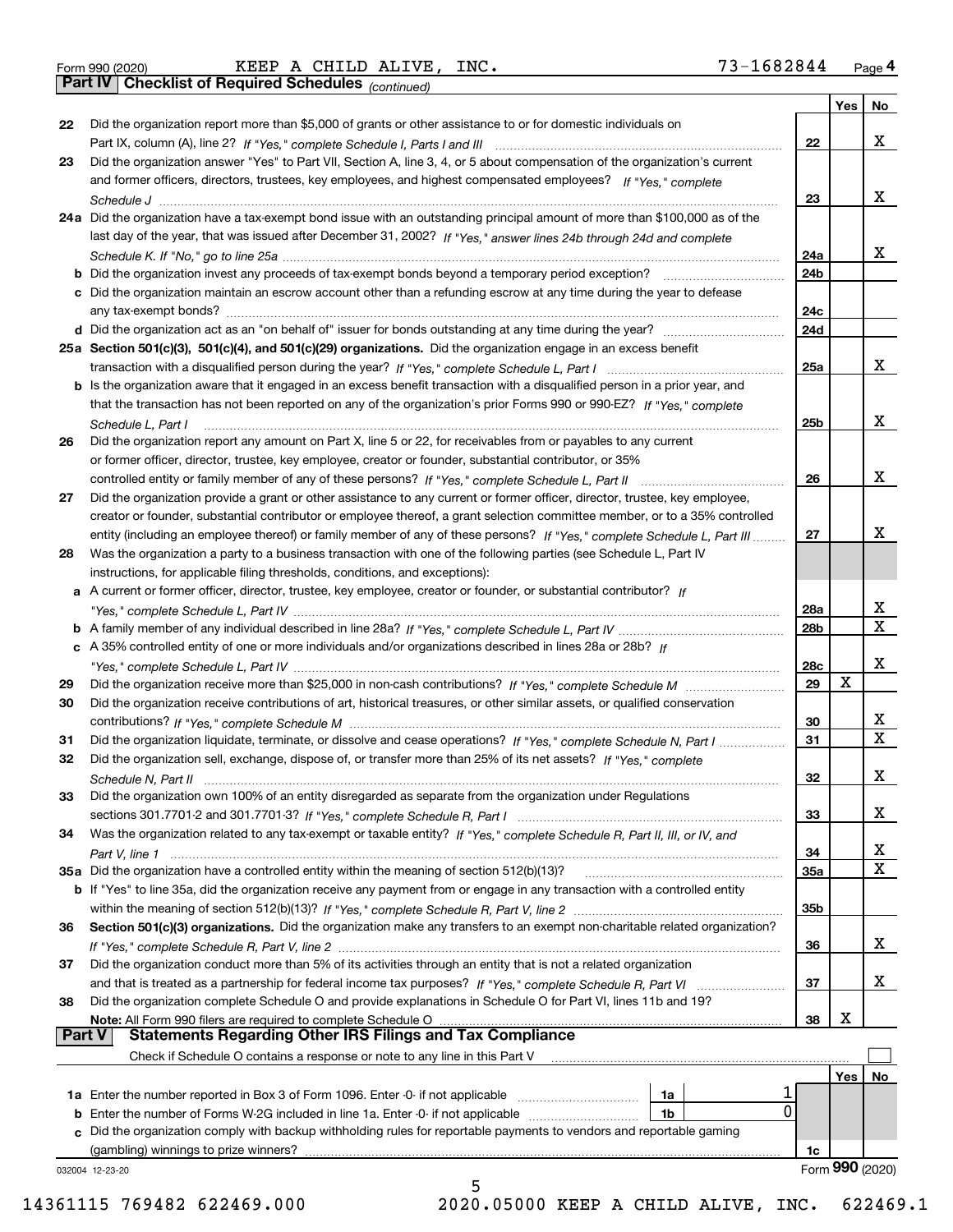|               | 73-1682844<br>KEEP A CHILD ALIVE, INC.<br>Form 990 (2020)                                                                                                                                                                              |                |         | $Page$ <sup>5</sup> |
|---------------|----------------------------------------------------------------------------------------------------------------------------------------------------------------------------------------------------------------------------------------|----------------|---------|---------------------|
| <b>Part V</b> | Statements Regarding Other IRS Filings and Tax Compliance (continued)                                                                                                                                                                  |                |         |                     |
|               |                                                                                                                                                                                                                                        |                | Yes $ $ | No                  |
|               | 2a Enter the number of employees reported on Form W-3, Transmittal of Wage and Tax Statements,                                                                                                                                         |                |         |                     |
|               | $\overline{a}$<br>filed for the calendar year ending with or within the year covered by this return <i>manumumumum</i><br>2a                                                                                                           |                |         |                     |
|               |                                                                                                                                                                                                                                        | 2 <sub>b</sub> | Х       |                     |
|               |                                                                                                                                                                                                                                        |                |         |                     |
| За            | Did the organization have unrelated business gross income of \$1,000 or more during the year?                                                                                                                                          | 3a             |         | х                   |
|               |                                                                                                                                                                                                                                        | 3b             |         |                     |
|               | 4a At any time during the calendar year, did the organization have an interest in, or a signature or other authority over, a                                                                                                           |                |         |                     |
|               |                                                                                                                                                                                                                                        | 4a             |         | x                   |
|               | <b>b</b> If "Yes," enter the name of the foreign country $\blacktriangleright$                                                                                                                                                         |                |         |                     |
|               | See instructions for filing requirements for FinCEN Form 114, Report of Foreign Bank and Financial Accounts (FBAR).                                                                                                                    |                |         |                     |
| 5a            | Was the organization a party to a prohibited tax shelter transaction at any time during the tax year?                                                                                                                                  | 5a             |         | х                   |
| b             |                                                                                                                                                                                                                                        | 5 <sub>b</sub> |         | х                   |
| с             |                                                                                                                                                                                                                                        | 5c             |         |                     |
|               | 6a Does the organization have annual gross receipts that are normally greater than \$100,000, and did the organization solicit                                                                                                         |                |         |                     |
|               | any contributions that were not tax deductible as charitable contributions?                                                                                                                                                            | 6a             |         | x                   |
|               | <b>b</b> If "Yes," did the organization include with every solicitation an express statement that such contributions or gifts                                                                                                          |                |         |                     |
|               | were not tax deductible?                                                                                                                                                                                                               | 6b             |         |                     |
| 7             | Organizations that may receive deductible contributions under section 170(c).                                                                                                                                                          |                |         |                     |
| а             | Did the organization receive a payment in excess of \$75 made partly as a contribution and partly for goods and services provided to the payor?                                                                                        | 7a             |         | х                   |
| b             | If "Yes," did the organization notify the donor of the value of the goods or services provided?                                                                                                                                        | 7b             |         |                     |
| с             | Did the organization sell, exchange, or otherwise dispose of tangible personal property for which it was required                                                                                                                      |                |         |                     |
|               |                                                                                                                                                                                                                                        | 7c             |         | х                   |
|               | 7d  <br>d If "Yes," indicate the number of Forms 8282 filed during the year [11] [11] The Section of Holder and The Year [11] In The Year [11] In The Year [11] In The Year [11] In The Year [11] In The Year [11] In The Year [11] In |                |         |                     |
| е             |                                                                                                                                                                                                                                        | 7e             |         | х                   |
| f             | Did the organization, during the year, pay premiums, directly or indirectly, on a personal benefit contract?                                                                                                                           | 7f             |         | х                   |
| g             | If the organization received a contribution of qualified intellectual property, did the organization file Form 8899 as required?                                                                                                       | 7g             |         |                     |
| h             | If the organization received a contribution of cars, boats, airplanes, or other vehicles, did the organization file a Form 1098-C?                                                                                                     | 7h             |         |                     |
| 8             | Sponsoring organizations maintaining donor advised funds. Did a donor advised fund maintained by the                                                                                                                                   |                |         |                     |
|               | sponsoring organization have excess business holdings at any time during the year?                                                                                                                                                     | 8              |         |                     |
| 9             | Sponsoring organizations maintaining donor advised funds.                                                                                                                                                                              |                |         |                     |
| а             | Did the sponsoring organization make any taxable distributions under section 4966?                                                                                                                                                     | 9а             |         |                     |
| b             | Did the sponsoring organization make a distribution to a donor, donor advisor, or related person?                                                                                                                                      | 9b             |         |                     |
| 10            | Section 501(c)(7) organizations. Enter:                                                                                                                                                                                                |                |         |                     |
|               | 10a<br> 10b                                                                                                                                                                                                                            |                |         |                     |
|               | Gross receipts, included on Form 990, Part VIII, line 12, for public use of club facilities                                                                                                                                            |                |         |                     |
| 11            | Section 501(c)(12) organizations. Enter:                                                                                                                                                                                               |                |         |                     |
| a             | 11a<br>b Gross income from other sources (Do not net amounts due or paid to other sources against                                                                                                                                      |                |         |                     |
|               |                                                                                                                                                                                                                                        |                |         |                     |
|               | 11b<br>12a Section 4947(a)(1) non-exempt charitable trusts. Is the organization filing Form 990 in lieu of Form 1041?                                                                                                                  | 12a            |         |                     |
|               | 12b<br><b>b</b> If "Yes," enter the amount of tax-exempt interest received or accrued during the year <i>manument</i>                                                                                                                  |                |         |                     |
| 13            | Section 501(c)(29) qualified nonprofit health insurance issuers.                                                                                                                                                                       |                |         |                     |
|               | a Is the organization licensed to issue qualified health plans in more than one state?                                                                                                                                                 | 13а            |         |                     |
|               | Note: See the instructions for additional information the organization must report on Schedule O.                                                                                                                                      |                |         |                     |
|               | <b>b</b> Enter the amount of reserves the organization is required to maintain by the states in which the                                                                                                                              |                |         |                     |
|               | 13b                                                                                                                                                                                                                                    |                |         |                     |
|               | 13с                                                                                                                                                                                                                                    |                |         |                     |
| 14a           | Did the organization receive any payments for indoor tanning services during the tax year?                                                                                                                                             | 14a            |         | x                   |
|               | <b>b</b> If "Yes," has it filed a Form 720 to report these payments? If "No," provide an explanation on Schedule O                                                                                                                     | 14b            |         |                     |
| 15            | Is the organization subject to the section 4960 tax on payment(s) of more than \$1,000,000 in remuneration or                                                                                                                          |                |         |                     |
|               |                                                                                                                                                                                                                                        | 15             |         | X                   |
|               | If "Yes," see instructions and file Form 4720, Schedule N.                                                                                                                                                                             |                |         |                     |
| 16            | Is the organization an educational institution subject to the section 4968 excise tax on net investment income?                                                                                                                        | 16             |         | X                   |
|               | If "Yes," complete Form 4720, Schedule O.                                                                                                                                                                                              |                |         |                     |
|               |                                                                                                                                                                                                                                        |                |         |                     |

Form (2020) **990**

032005 12-23-20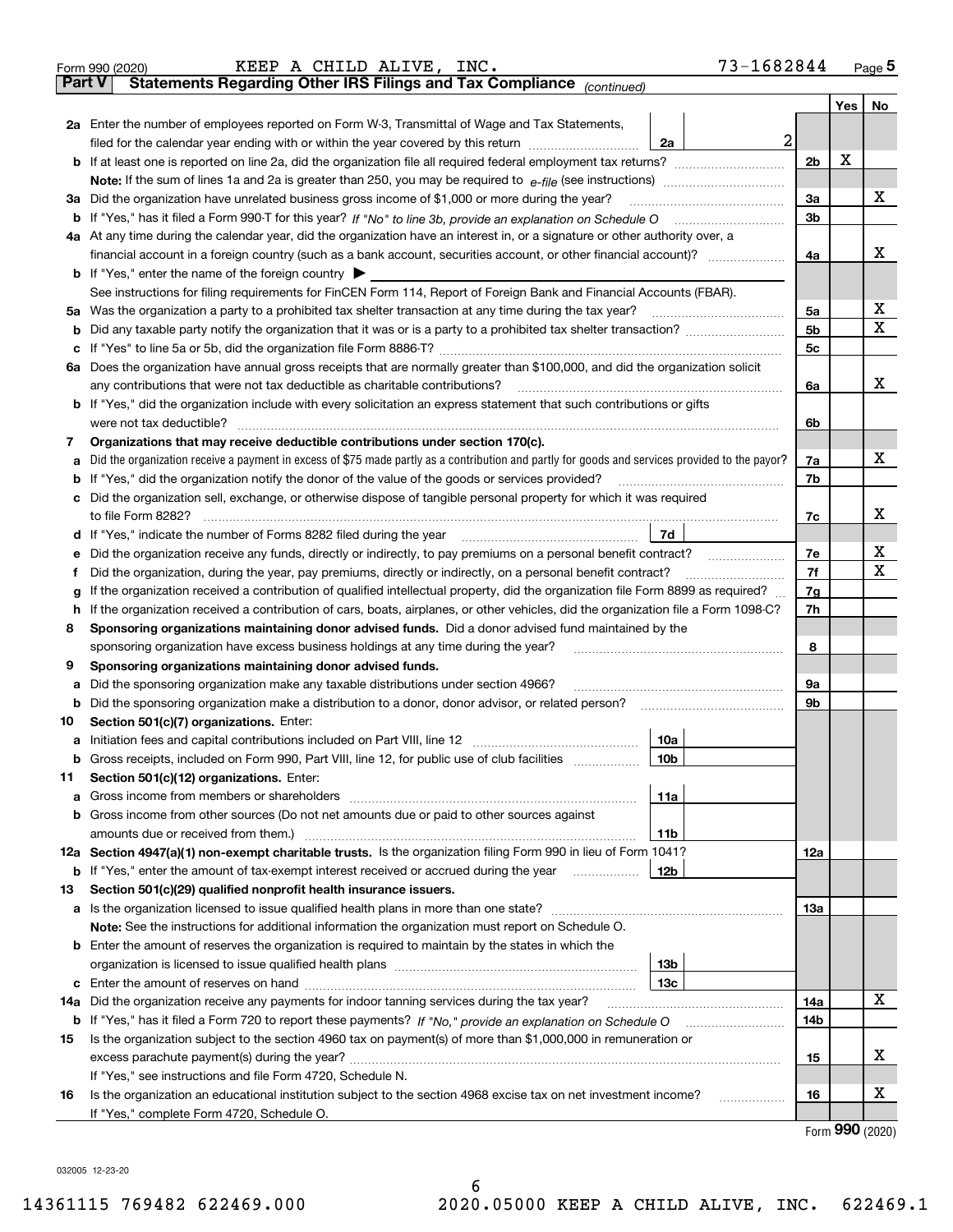|  | Form 990 (2020) |
|--|-----------------|
|  |                 |

| 73-1682844<br>Page |  |
|--------------------|--|
|--------------------|--|

*For each "Yes" response to lines 2 through 7b below, and for a "No" response to line 8a, 8b, or 10b below, describe the circumstances, processes, or changes on Schedule O. See instructions.* Form 990 (2020) **Reprist Propert A CHILD ALIVE, INC.** The section of the set of the set of the set of the set of the set of the set of the set of the set of the set of the set of the set of the set of the set of the set of

|    |                                                                                                                                                                            |    |    |                 | Yes   No        |             |
|----|----------------------------------------------------------------------------------------------------------------------------------------------------------------------------|----|----|-----------------|-----------------|-------------|
|    | <b>1a</b> Enter the number of voting members of the governing body at the end of the tax year <i>manumum</i>                                                               | 1a | 5. |                 |                 |             |
|    | If there are material differences in voting rights among members of the governing body, or if the governing                                                                |    |    |                 |                 |             |
|    | body delegated broad authority to an executive committee or similar committee, explain on Schedule O.                                                                      |    |    |                 |                 |             |
|    |                                                                                                                                                                            | 1b | 4  |                 |                 |             |
| 2  | Did any officer, director, trustee, or key employee have a family relationship or a business relationship with any other                                                   |    |    |                 |                 |             |
|    | officer, director, trustee, or key employee?                                                                                                                               |    |    | $\mathbf{2}$    |                 | X           |
| 3  | Did the organization delegate control over management duties customarily performed by or under the direct supervision                                                      |    |    |                 |                 |             |
|    |                                                                                                                                                                            |    |    | 3               |                 | X           |
| 4  | Did the organization make any significant changes to its governing documents since the prior Form 990 was filed?                                                           |    |    | 4               |                 | $\mathbf X$ |
| 5  |                                                                                                                                                                            |    |    | 5               |                 | $\mathbf X$ |
| 6  | Did the organization have members or stockholders?                                                                                                                         |    |    | 6               |                 | X           |
|    | 7a Did the organization have members, stockholders, or other persons who had the power to elect or appoint one or                                                          |    |    |                 |                 |             |
|    |                                                                                                                                                                            |    |    | 7a              |                 | X           |
|    | <b>b</b> Are any governance decisions of the organization reserved to (or subject to approval by) members, stockholders, or                                                |    |    |                 |                 |             |
|    | persons other than the governing body?                                                                                                                                     |    |    | 7b              |                 | Х           |
| 8  | Did the organization contemporaneously document the meetings held or written actions undertaken during the year by the following:                                          |    |    |                 |                 |             |
| a  |                                                                                                                                                                            |    |    | 8а              | X               |             |
|    |                                                                                                                                                                            |    |    | 8b              | $\mathbf X$     |             |
| 9  | Is there any officer, director, trustee, or key employee listed in Part VII, Section A, who cannot be reached at the                                                       |    |    |                 |                 |             |
|    |                                                                                                                                                                            |    |    | 9               |                 | X           |
|    | Section B. Policies <sub>(This</sub> Section B requests information about policies not required by the Internal Revenue Code.)                                             |    |    |                 |                 |             |
|    |                                                                                                                                                                            |    |    |                 | Yes             | <b>No</b>   |
|    |                                                                                                                                                                            |    |    | <b>10a</b>      |                 | X           |
|    |                                                                                                                                                                            |    |    |                 |                 |             |
|    | <b>b</b> If "Yes," did the organization have written policies and procedures governing the activities of such chapters, affiliates,                                        |    |    |                 |                 |             |
|    |                                                                                                                                                                            |    |    | 10 <sub>b</sub> | X               |             |
|    | 11a Has the organization provided a complete copy of this Form 990 to all members of its governing body before filing the form?                                            |    |    | 11a             |                 |             |
|    | <b>b</b> Describe in Schedule O the process, if any, used by the organization to review this Form 990.                                                                     |    |    |                 |                 |             |
|    |                                                                                                                                                                            |    |    | 12a             | X               |             |
| b  |                                                                                                                                                                            |    |    | 12 <sub>b</sub> | X               |             |
|    | c Did the organization regularly and consistently monitor and enforce compliance with the policy? If "Yes," describe                                                       |    |    |                 |                 |             |
|    | in Schedule O how this was done measured and contained a state of the state of the state of the state of the s                                                             |    |    | 12c             | X               |             |
| 13 |                                                                                                                                                                            |    |    | 13              | $\mathbf X$     |             |
| 14 | Did the organization have a written document retention and destruction policy? manufactured and the organization have a written document retention and destruction policy? |    |    | 14              | $\mathbf X$     |             |
| 15 | Did the process for determining compensation of the following persons include a review and approval by independent                                                         |    |    |                 |                 |             |
|    | persons, comparability data, and contemporaneous substantiation of the deliberation and decision?                                                                          |    |    |                 |                 |             |
|    |                                                                                                                                                                            |    |    | 15a             | X               |             |
|    | <b>b</b> Other officers or key employees of the organization                                                                                                               |    |    | 15b             | X               |             |
|    | If "Yes" to line 15a or 15b, describe the process in Schedule O (see instructions).                                                                                        |    |    |                 |                 |             |
|    | 16a Did the organization invest in, contribute assets to, or participate in a joint venture or similar arrangement with a                                                  |    |    |                 |                 |             |
|    | taxable entity during the year?                                                                                                                                            |    |    | 16a             |                 | X           |
|    | b If "Yes," did the organization follow a written policy or procedure requiring the organization to evaluate its participation                                             |    |    |                 |                 |             |
|    | in joint venture arrangements under applicable federal tax law, and take steps to safeguard the organization's                                                             |    |    |                 |                 |             |
|    | exempt status with respect to such arrangements?                                                                                                                           |    |    | <b>16b</b>      |                 |             |
|    | <b>Section C. Disclosure</b>                                                                                                                                               |    |    |                 |                 |             |
| 17 | List the states with which a copy of this Form 990 is required to be filed NY, CA, IL, AL, AK, AR, CT, FL, KS, ME, MD, MA                                                  |    |    |                 |                 |             |
| 18 | Section 6104 requires an organization to make its Forms 1023 (1024 or 1024-A, if applicable), 990, and 990-T (Section 501(c)(3)s only) available                           |    |    |                 |                 |             |
|    | for public inspection. Indicate how you made these available. Check all that apply.                                                                                        |    |    |                 |                 |             |
|    | $X$ Upon request<br>$ X $ Own website<br>$X$ Another's website<br>Other (explain on Schedule O)                                                                            |    |    |                 |                 |             |
| 19 | Describe on Schedule O whether (and if so, how) the organization made its governing documents, conflict of interest policy, and financial                                  |    |    |                 |                 |             |
|    | statements available to the public during the tax year.                                                                                                                    |    |    |                 |                 |             |
| 20 | State the name, address, and telephone number of the person who possesses the organization's books and records                                                             |    |    |                 |                 |             |
|    | FINANCIAL COMFORT - 646-638-4700                                                                                                                                           |    |    |                 |                 |             |
|    | 90 BROAD STREET, SUITE 1904, NEW YORK, NY<br>10004                                                                                                                         |    |    |                 |                 |             |
|    | SEE SCHEDULE O FOR FULL LIST OF STATES                                                                                                                                     |    |    |                 | Form 990 (2020) |             |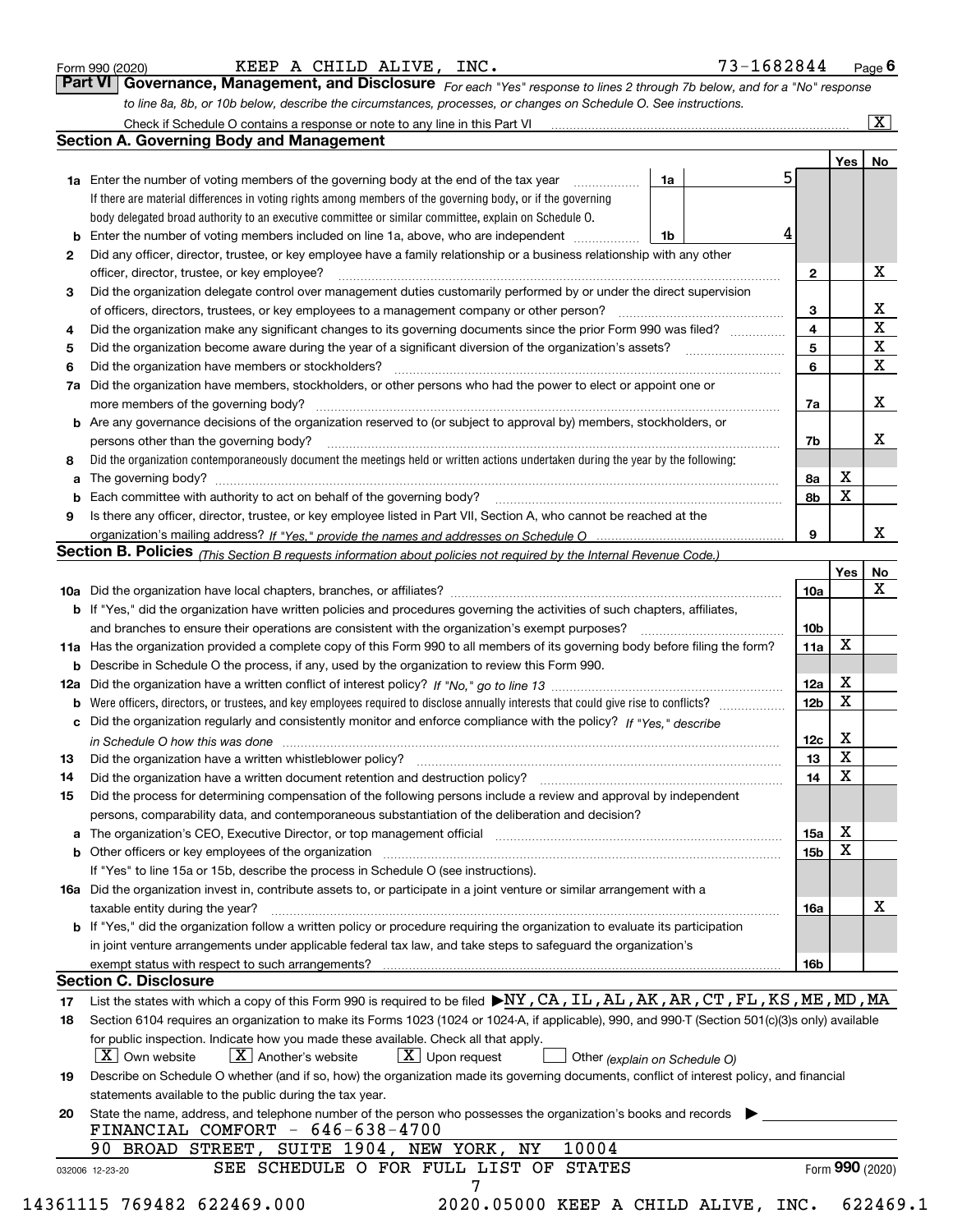$\mathcal{L}^{\text{max}}$ 

# **7Part VII Compensation of Officers, Directors, Trustees, Key Employees, Highest Compensated Employees, and Independent Contractors**

Check if Schedule O contains a response or note to any line in this Part VII

**Section A. Officers, Directors, Trustees, Key Employees, and Highest Compensated Employees**

**1a**  Complete this table for all persons required to be listed. Report compensation for the calendar year ending with or within the organization's tax year. **•** List all of the organization's current officers, directors, trustees (whether individuals or organizations), regardless of amount of compensation.

Enter -0- in columns (D), (E), and (F) if no compensation was paid.

 $\bullet$  List all of the organization's  $\,$ current key employees, if any. See instructions for definition of "key employee."

**•** List the organization's five current highest compensated employees (other than an officer, director, trustee, or key employee) who received reportable compensation (Box 5 of Form W-2 and/or Box 7 of Form 1099-MISC) of more than \$100,000 from the organization and any related organizations.

**•** List all of the organization's former officers, key employees, and highest compensated employees who received more than \$100,000 of reportable compensation from the organization and any related organizations.

**former directors or trustees**  ¥ List all of the organization's that received, in the capacity as a former director or trustee of the organization, more than \$10,000 of reportable compensation from the organization and any related organizations.

See instructions for the order in which to list the persons above.

 $\boxed{\textbf{X}}$  Check this box if neither the organization nor any related organization compensated any current officer, director, or trustee.

| (A)                         | (B)           |                                |                       |             | (C)          |                                 |        | (D)             | (E)             | (F)             |
|-----------------------------|---------------|--------------------------------|-----------------------|-------------|--------------|---------------------------------|--------|-----------------|-----------------|-----------------|
| Name and title              | Average       |                                |                       |             | Position     | (do not check more than one     |        | Reportable      | Reportable      | Estimated       |
|                             | hours per     |                                |                       |             |              | box, unless person is both an   |        | compensation    | compensation    | amount of       |
|                             | week          |                                |                       |             |              | officer and a director/trustee) |        | from            | from related    | other           |
|                             | (list any     |                                |                       |             |              |                                 |        | the             | organizations   | compensation    |
|                             | hours for     |                                |                       |             |              |                                 |        | organization    | (W-2/1099-MISC) | from the        |
|                             | related       |                                |                       |             |              |                                 |        | (W-2/1099-MISC) |                 | organization    |
|                             | organizations |                                |                       |             |              |                                 |        |                 |                 | and related     |
|                             | below         | Individual trustee or director | Institutional trustee | Officer     | Key employee | Highest compensated<br>employee | Former |                 |                 | organizations   |
|                             | line)         |                                |                       |             |              |                                 |        |                 |                 |                 |
| (1) ANTONIO RUIZ-GIMENEZ JR | 40.00         |                                |                       |             |              |                                 |        |                 |                 |                 |
| CHAIRMAN AND CEO            |               | $\mathbf x$                    |                       | $\mathbf X$ |              |                                 |        | $\mathbf 0$ .   | 0.              | 0.              |
| (2) KERRY PROPPER           | 1.00          |                                |                       |             |              |                                 |        |                 | 0.              |                 |
| TREASURER                   |               | $\mathbf X$                    |                       | $\rm X$     |              |                                 |        | $\mathbf 0$ .   |                 | $0_{\cdot}$     |
| (3) EVAN VOGEL              | 1.00          |                                |                       |             |              |                                 |        |                 |                 |                 |
| $\texttt{CO-SECRETARY}$     |               | $\mathbf X$                    |                       | $\rm X$     |              |                                 |        | $\mathbf 0$ .   | 0.              | 0.              |
| (4) DAVID WIRTSCHAFTER      | 1.00          |                                |                       |             |              |                                 |        |                 |                 |                 |
| $\texttt{CO-SECRETARY}$     |               | $\mathbf X$                    |                       | $\mathbf X$ |              |                                 |        | $\mathbf 0$ .   | 0.              | 0.              |
| (5) NICOLE DAVID            | 1.00          |                                |                       |             |              |                                 |        |                 |                 |                 |
| <b>DIRECTOR</b>             |               | $\mathbf x$                    |                       |             |              |                                 |        | $\mathbf 0$ .   | 0.              | $0_{.}$         |
|                             |               |                                |                       |             |              |                                 |        |                 |                 |                 |
|                             |               |                                |                       |             |              |                                 |        |                 |                 |                 |
|                             |               |                                |                       |             |              |                                 |        |                 |                 |                 |
|                             |               |                                |                       |             |              |                                 |        |                 |                 |                 |
|                             |               |                                |                       |             |              |                                 |        |                 |                 |                 |
|                             |               |                                |                       |             |              |                                 |        |                 |                 |                 |
|                             |               |                                |                       |             |              |                                 |        |                 |                 |                 |
|                             |               |                                |                       |             |              |                                 |        |                 |                 |                 |
|                             |               |                                |                       |             |              |                                 |        |                 |                 |                 |
|                             |               |                                |                       |             |              |                                 |        |                 |                 |                 |
|                             |               |                                |                       |             |              |                                 |        |                 |                 |                 |
|                             |               |                                |                       |             |              |                                 |        |                 |                 |                 |
|                             |               |                                |                       |             |              |                                 |        |                 |                 |                 |
|                             |               |                                |                       |             |              |                                 |        |                 |                 |                 |
|                             |               |                                |                       |             |              |                                 |        |                 |                 |                 |
|                             |               |                                |                       |             |              |                                 |        |                 |                 |                 |
|                             |               |                                |                       |             |              |                                 |        |                 |                 |                 |
|                             |               |                                |                       |             |              |                                 |        |                 |                 |                 |
|                             |               |                                |                       |             |              |                                 |        |                 |                 |                 |
|                             |               |                                |                       |             |              |                                 |        |                 |                 |                 |
|                             |               |                                |                       |             |              |                                 |        |                 |                 |                 |
|                             |               |                                |                       |             |              |                                 |        |                 |                 |                 |
|                             |               |                                |                       |             |              |                                 |        |                 |                 |                 |
|                             |               |                                |                       |             |              |                                 |        |                 |                 |                 |
| 032007 12-23-20             |               |                                |                       |             |              |                                 |        |                 |                 | Form 990 (2020) |

8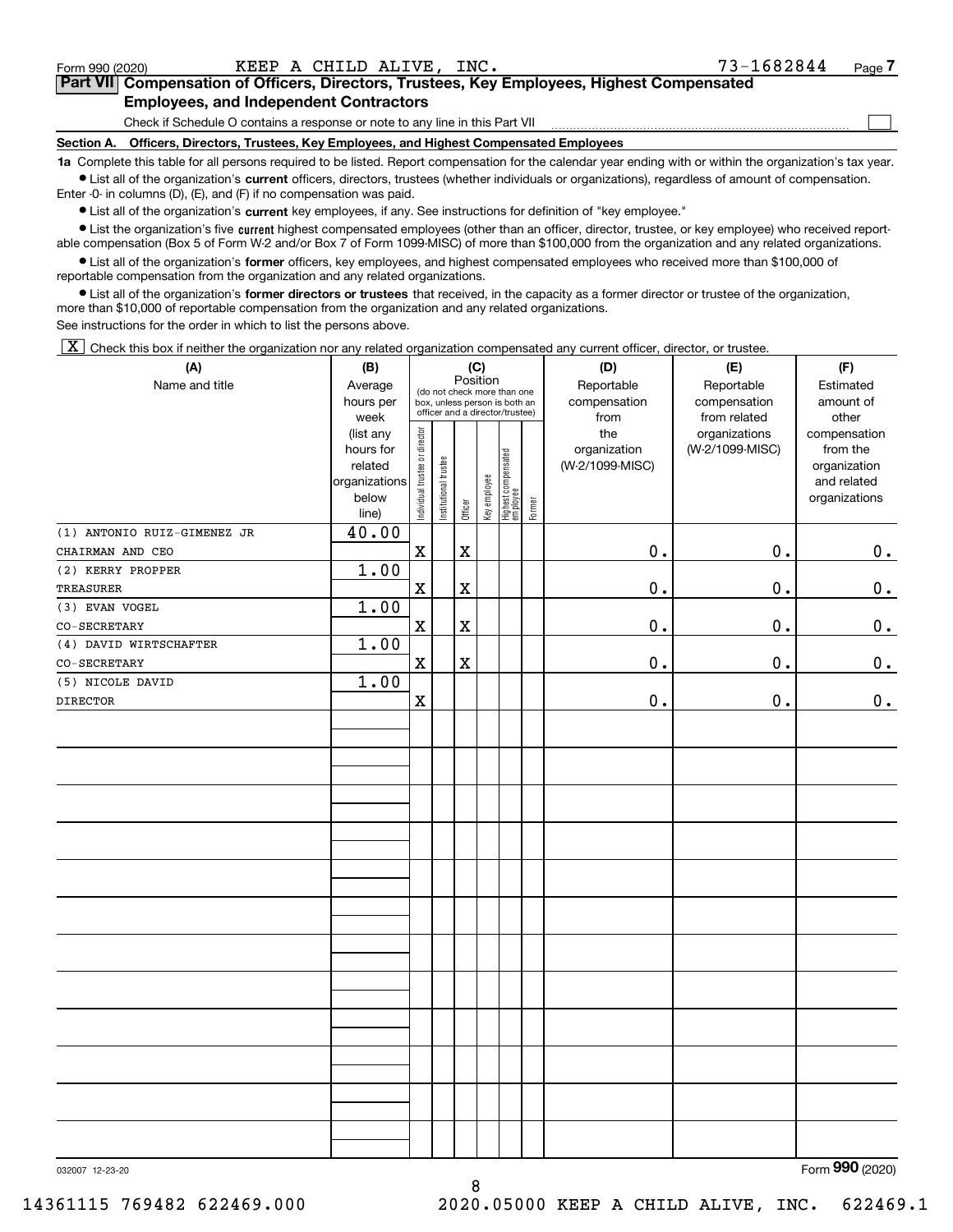|              | KEEP A CHILD ALIVE, INC.<br>Form 990 (2020)                                                                                             |                   |                                |                       |          |              |                                                                  |        |                                | 73-1682844                    |                  |     |                       | Page 8                    |
|--------------|-----------------------------------------------------------------------------------------------------------------------------------------|-------------------|--------------------------------|-----------------------|----------|--------------|------------------------------------------------------------------|--------|--------------------------------|-------------------------------|------------------|-----|-----------------------|---------------------------|
|              | <b>Part VII</b><br>Section A. Officers, Directors, Trustees, Key Employees, and Highest Compensated Employees (continued)               |                   |                                |                       |          |              |                                                                  |        |                                |                               |                  |     |                       |                           |
|              | (A)                                                                                                                                     | (B)               |                                |                       | (C)      |              |                                                                  |        | (D)                            | (E)                           |                  |     | (F)                   |                           |
|              | Name and title                                                                                                                          | Average           |                                |                       | Position |              | (do not check more than one                                      |        | Reportable                     | Reportable                    |                  |     | Estimated             |                           |
|              |                                                                                                                                         | hours per<br>week |                                |                       |          |              | box, unless person is both an<br>officer and a director/trustee) |        | compensation                   | compensation                  |                  |     | amount of             |                           |
|              |                                                                                                                                         | (list any         |                                |                       |          |              |                                                                  |        | from<br>the                    | from related<br>organizations |                  |     | other<br>compensation |                           |
|              |                                                                                                                                         | hours for         |                                |                       |          |              |                                                                  |        | organization                   | (W-2/1099-MISC)               |                  |     | from the              |                           |
|              |                                                                                                                                         | related           |                                |                       |          |              |                                                                  |        | (W-2/1099-MISC)                |                               |                  |     | organization          |                           |
|              |                                                                                                                                         | organizations     |                                |                       |          |              |                                                                  |        |                                |                               |                  |     | and related           |                           |
|              |                                                                                                                                         | below             | Individual trustee or director | Institutional trustee | Officer  | key employee | Highest compensated<br>  employee                                | Former |                                |                               |                  |     | organizations         |                           |
|              |                                                                                                                                         | line)             |                                |                       |          |              |                                                                  |        |                                |                               |                  |     |                       |                           |
|              |                                                                                                                                         |                   |                                |                       |          |              |                                                                  |        |                                |                               |                  |     |                       |                           |
|              |                                                                                                                                         |                   |                                |                       |          |              |                                                                  |        |                                |                               |                  |     |                       |                           |
|              |                                                                                                                                         |                   |                                |                       |          |              |                                                                  |        |                                |                               |                  |     |                       |                           |
|              |                                                                                                                                         |                   |                                |                       |          |              |                                                                  |        |                                |                               |                  |     |                       |                           |
|              |                                                                                                                                         |                   |                                |                       |          |              |                                                                  |        |                                |                               |                  |     |                       |                           |
|              |                                                                                                                                         |                   |                                |                       |          |              |                                                                  |        |                                |                               |                  |     |                       |                           |
|              |                                                                                                                                         |                   |                                |                       |          |              |                                                                  |        |                                |                               |                  |     |                       |                           |
|              |                                                                                                                                         |                   |                                |                       |          |              |                                                                  |        |                                |                               |                  |     |                       |                           |
|              |                                                                                                                                         |                   |                                |                       |          |              |                                                                  |        |                                |                               |                  |     |                       |                           |
|              |                                                                                                                                         |                   |                                |                       |          |              |                                                                  |        |                                |                               |                  |     |                       |                           |
|              |                                                                                                                                         |                   |                                |                       |          |              |                                                                  |        |                                |                               |                  |     |                       |                           |
|              |                                                                                                                                         |                   |                                |                       |          |              |                                                                  |        |                                |                               |                  |     |                       |                           |
|              |                                                                                                                                         |                   |                                |                       |          |              |                                                                  |        |                                |                               |                  |     |                       |                           |
|              |                                                                                                                                         |                   |                                |                       |          |              |                                                                  |        |                                |                               |                  |     |                       |                           |
|              |                                                                                                                                         |                   |                                |                       |          |              |                                                                  |        |                                |                               |                  |     |                       |                           |
|              |                                                                                                                                         |                   |                                |                       |          |              |                                                                  |        |                                |                               |                  |     |                       |                           |
|              |                                                                                                                                         |                   |                                |                       |          |              |                                                                  |        |                                |                               |                  |     |                       |                           |
|              | 1b Subtotal                                                                                                                             |                   |                                |                       |          |              |                                                                  |        | 0.                             |                               | 0.               |     |                       | $0$ .                     |
|              | c Total from continuation sheets to Part VII, Section A                                                                                 |                   |                                |                       |          |              |                                                                  |        | $\overline{0}$ .               |                               | $\overline{0}$ . |     |                       | $\overline{0}$ .          |
|              |                                                                                                                                         |                   |                                |                       |          |              |                                                                  |        | $\overline{0}$ .               |                               | $\overline{0}$ . |     |                       | $\overline{\mathbf{0}}$ . |
| $\mathbf{2}$ | Total number of individuals (including but not limited to those listed above) who received more than \$100,000 of reportable            |                   |                                |                       |          |              |                                                                  |        |                                |                               |                  |     |                       |                           |
|              | compensation from the organization $\blacktriangleright$                                                                                |                   |                                |                       |          |              |                                                                  |        |                                |                               |                  |     |                       | 0                         |
|              |                                                                                                                                         |                   |                                |                       |          |              |                                                                  |        |                                |                               |                  |     | Yes                   | No                        |
| з            | Did the organization list any former officer, director, trustee, key employee, or highest compensated employee on                       |                   |                                |                       |          |              |                                                                  |        |                                |                               |                  |     |                       |                           |
|              | line 1a? If "Yes," complete Schedule J for such individual manufactured contained and the Yes," complete Schedule J for such individual |                   |                                |                       |          |              |                                                                  |        |                                |                               |                  | 3   |                       | х                         |
| 4            | For any individual listed on line 1a, is the sum of reportable compensation and other compensation from the organization                |                   |                                |                       |          |              |                                                                  |        |                                |                               |                  |     |                       |                           |
|              |                                                                                                                                         |                   |                                |                       |          |              |                                                                  |        |                                |                               |                  | 4   |                       | х                         |
| 5            | Did any person listed on line 1a receive or accrue compensation from any unrelated organization or individual for services              |                   |                                |                       |          |              |                                                                  |        |                                |                               |                  |     |                       |                           |
|              |                                                                                                                                         |                   |                                |                       |          |              |                                                                  |        |                                |                               |                  | 5   |                       | X                         |
|              | <b>Section B. Independent Contractors</b>                                                                                               |                   |                                |                       |          |              |                                                                  |        |                                |                               |                  |     |                       |                           |
| 1            | Complete this table for your five highest compensated independent contractors that received more than \$100,000 of compensation from    |                   |                                |                       |          |              |                                                                  |        |                                |                               |                  |     |                       |                           |
|              | the organization. Report compensation for the calendar year ending with or within the organization's tax year.                          |                   |                                |                       |          |              |                                                                  |        |                                |                               |                  |     |                       |                           |
|              | (A)<br>Name and business address                                                                                                        |                   |                                | <b>NONE</b>           |          |              |                                                                  |        | (B)<br>Description of services |                               |                  | (C) | Compensation          |                           |
|              |                                                                                                                                         |                   |                                |                       |          |              |                                                                  |        |                                |                               |                  |     |                       |                           |
|              |                                                                                                                                         |                   |                                |                       |          |              |                                                                  |        |                                |                               |                  |     |                       |                           |
|              |                                                                                                                                         |                   |                                |                       |          |              |                                                                  |        |                                |                               |                  |     |                       |                           |
|              |                                                                                                                                         |                   |                                |                       |          |              |                                                                  |        |                                |                               |                  |     |                       |                           |
|              |                                                                                                                                         |                   |                                |                       |          |              |                                                                  |        |                                |                               |                  |     |                       |                           |
|              |                                                                                                                                         |                   |                                |                       |          |              |                                                                  |        |                                |                               |                  |     |                       |                           |
|              |                                                                                                                                         |                   |                                |                       |          |              |                                                                  |        |                                |                               |                  |     |                       |                           |
|              |                                                                                                                                         |                   |                                |                       |          |              |                                                                  |        |                                |                               |                  |     |                       |                           |
|              |                                                                                                                                         |                   |                                |                       |          |              |                                                                  |        |                                |                               |                  |     |                       |                           |
|              |                                                                                                                                         |                   |                                |                       |          |              |                                                                  |        |                                |                               |                  |     |                       |                           |
| 2            | Total number of independent contractors (including but not limited to those listed above) who received more than                        |                   |                                |                       |          |              |                                                                  |        |                                |                               |                  |     |                       |                           |
|              | \$100,000 of compensation from the organization                                                                                         |                   |                                |                       |          | 0            |                                                                  |        |                                |                               |                  |     |                       |                           |
|              |                                                                                                                                         |                   |                                |                       |          |              |                                                                  |        |                                |                               |                  |     | Form 990 (2020)       |                           |

032008 12-23-20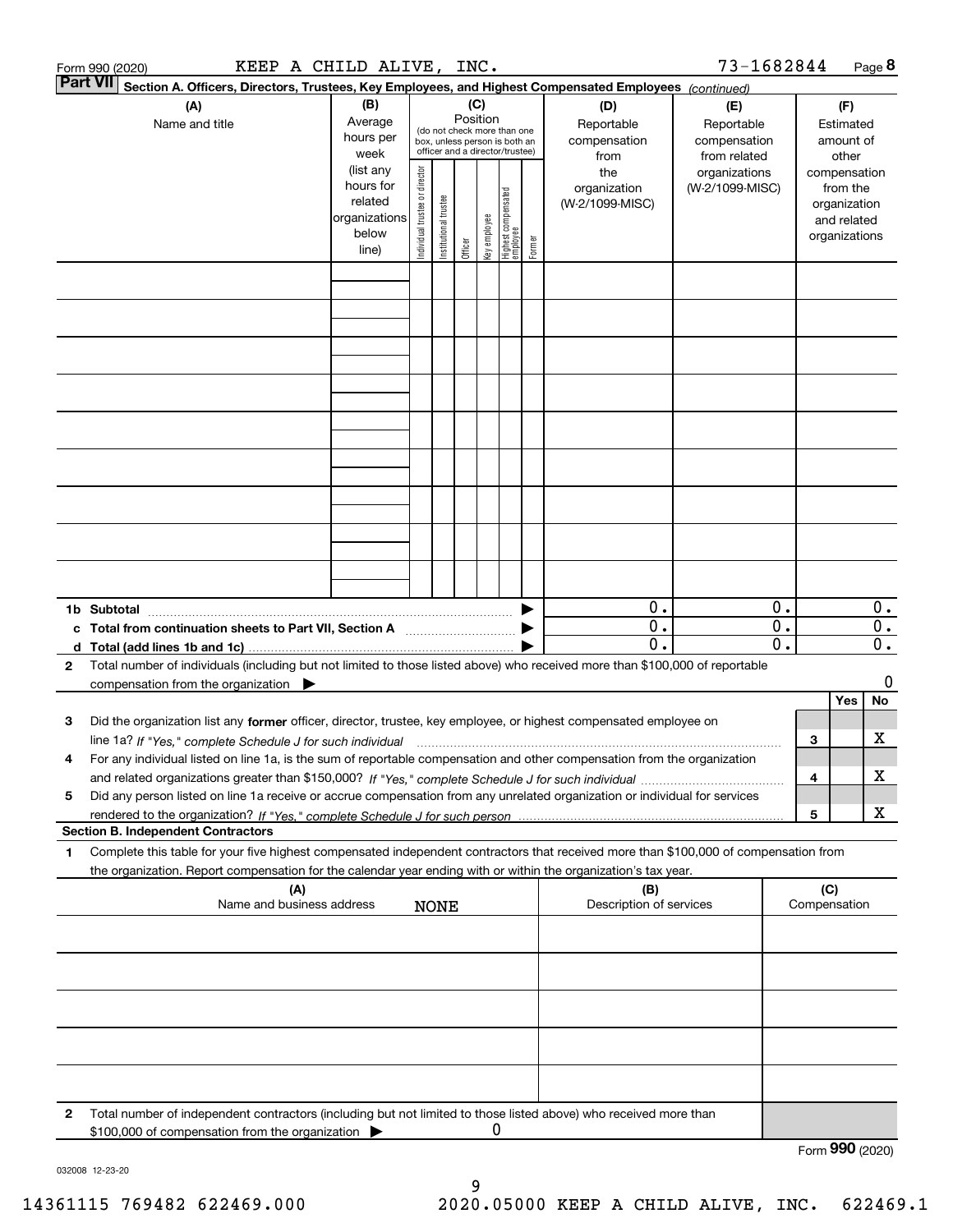| <b>Part VIII</b><br><b>Statement of Revenue</b><br>Check if Schedule O contains a response or note to any line in this Part VIII<br>(B)<br>$\overline{C}$<br>(A)<br>(D)<br>Unrelated<br>Related or exempt<br>Total revenue<br>from tax under<br>function revenue<br>Ibusiness revenue<br>sections 512 - 514<br>Contributions, Gifts, Grants<br>and Other Similar Amounts<br>1 a Federated campaigns<br>1a<br>1 <sub>b</sub><br><b>b</b> Membership dues<br>$\ldots \ldots \ldots \ldots \ldots$<br>1 <sub>c</sub><br>Fundraising events<br>с<br>1 <sub>d</sub><br>d Related organizations<br>e Government grants (contributions)<br>1e<br>f All other contributions, gifts, grants, and<br>2,756,065.<br>similar amounts not included above<br>1f<br>$1g$ \$1,890,499.<br>Noncash contributions included in lines 1a-1f<br>$\blacktriangleright$ 2,756,065.<br><b>Business Code</b><br>2 a<br>Program Service<br>Revenue<br><u> 1989 - Johann Stein, mars an deus Amerikaansk kommunister (</u><br>b<br><u> 1989 - Johann John Stein, markin fizikar (</u><br>c<br><u> 1989 - Johann Barbara, martxa alemaniar amerikan personal (h. 1989).</u><br>d<br><u> 1989 - Johann Barbara, martxa alemaniar a</u><br>е<br>All other program service revenue<br>f<br>a<br>Investment income (including dividends, interest, and<br>3<br>17,904.<br>17,904.<br>Income from investment of tax-exempt bond proceeds<br>4<br>5<br>(i) Real<br>(ii) Personal<br>6a<br>6 a Gross rents<br>.<br>6b<br>Less: rental expenses<br>b<br>6c<br>Rental income or (loss)<br>с<br>d Net rental income or (loss)<br>(i) Securities<br>(ii) Other<br>7 a Gross amount from sales of<br>assets other than inventory<br>7a<br><b>b</b> Less: cost or other basis<br>venue<br>and sales expenses<br>7b<br>7c<br>c Gain or (loss)<br>Other Re<br>8 a Gross income from fundraising events (not<br>including \$<br>contributions reported on line 1c). See<br>  8a<br>l 8b<br><b>b</b> Less: direct expenses<br>Net income or (loss) from fundraising events<br>c<br>.<br>9 a Gross income from gaming activities. See<br>9a<br>l 9b<br>c Net income or (loss) from gaming activities<br>.<br>10 a Gross sales of inventory, less returns<br>10a<br>10b<br><b>b</b> Less: cost of goods sold<br>c Net income or (loss) from sales of inventory<br><b>Business Code</b><br>Miscellaneous<br>Revenue<br>11 a<br>b<br>с<br>▶<br>$\blacktriangleright$ 2,773,969.<br>0.<br>0.1<br>17,904.<br>12<br>032009 12-23-20 |  | KEEP A CHILD ALIVE, INC.<br>Form 990 (2020) |  |  | 73-1682844 | Page 9           |
|---------------------------------------------------------------------------------------------------------------------------------------------------------------------------------------------------------------------------------------------------------------------------------------------------------------------------------------------------------------------------------------------------------------------------------------------------------------------------------------------------------------------------------------------------------------------------------------------------------------------------------------------------------------------------------------------------------------------------------------------------------------------------------------------------------------------------------------------------------------------------------------------------------------------------------------------------------------------------------------------------------------------------------------------------------------------------------------------------------------------------------------------------------------------------------------------------------------------------------------------------------------------------------------------------------------------------------------------------------------------------------------------------------------------------------------------------------------------------------------------------------------------------------------------------------------------------------------------------------------------------------------------------------------------------------------------------------------------------------------------------------------------------------------------------------------------------------------------------------------------------------------------------------------------------------------------------------------------------------------------------------------------------------------------------------------------------------------------------------------------------------------------------------------------------------------------------------------------------------------------------------------------------------------------------------------------------------------------------------------------------------------------------------------------------------------------------------------------------------|--|---------------------------------------------|--|--|------------|------------------|
|                                                                                                                                                                                                                                                                                                                                                                                                                                                                                                                                                                                                                                                                                                                                                                                                                                                                                                                                                                                                                                                                                                                                                                                                                                                                                                                                                                                                                                                                                                                                                                                                                                                                                                                                                                                                                                                                                                                                                                                                                                                                                                                                                                                                                                                                                                                                                                                                                                                                                 |  |                                             |  |  |            |                  |
|                                                                                                                                                                                                                                                                                                                                                                                                                                                                                                                                                                                                                                                                                                                                                                                                                                                                                                                                                                                                                                                                                                                                                                                                                                                                                                                                                                                                                                                                                                                                                                                                                                                                                                                                                                                                                                                                                                                                                                                                                                                                                                                                                                                                                                                                                                                                                                                                                                                                                 |  |                                             |  |  |            |                  |
|                                                                                                                                                                                                                                                                                                                                                                                                                                                                                                                                                                                                                                                                                                                                                                                                                                                                                                                                                                                                                                                                                                                                                                                                                                                                                                                                                                                                                                                                                                                                                                                                                                                                                                                                                                                                                                                                                                                                                                                                                                                                                                                                                                                                                                                                                                                                                                                                                                                                                 |  |                                             |  |  |            | Revenue excluded |
|                                                                                                                                                                                                                                                                                                                                                                                                                                                                                                                                                                                                                                                                                                                                                                                                                                                                                                                                                                                                                                                                                                                                                                                                                                                                                                                                                                                                                                                                                                                                                                                                                                                                                                                                                                                                                                                                                                                                                                                                                                                                                                                                                                                                                                                                                                                                                                                                                                                                                 |  |                                             |  |  |            |                  |
|                                                                                                                                                                                                                                                                                                                                                                                                                                                                                                                                                                                                                                                                                                                                                                                                                                                                                                                                                                                                                                                                                                                                                                                                                                                                                                                                                                                                                                                                                                                                                                                                                                                                                                                                                                                                                                                                                                                                                                                                                                                                                                                                                                                                                                                                                                                                                                                                                                                                                 |  |                                             |  |  |            |                  |
|                                                                                                                                                                                                                                                                                                                                                                                                                                                                                                                                                                                                                                                                                                                                                                                                                                                                                                                                                                                                                                                                                                                                                                                                                                                                                                                                                                                                                                                                                                                                                                                                                                                                                                                                                                                                                                                                                                                                                                                                                                                                                                                                                                                                                                                                                                                                                                                                                                                                                 |  |                                             |  |  |            |                  |
|                                                                                                                                                                                                                                                                                                                                                                                                                                                                                                                                                                                                                                                                                                                                                                                                                                                                                                                                                                                                                                                                                                                                                                                                                                                                                                                                                                                                                                                                                                                                                                                                                                                                                                                                                                                                                                                                                                                                                                                                                                                                                                                                                                                                                                                                                                                                                                                                                                                                                 |  |                                             |  |  |            |                  |
|                                                                                                                                                                                                                                                                                                                                                                                                                                                                                                                                                                                                                                                                                                                                                                                                                                                                                                                                                                                                                                                                                                                                                                                                                                                                                                                                                                                                                                                                                                                                                                                                                                                                                                                                                                                                                                                                                                                                                                                                                                                                                                                                                                                                                                                                                                                                                                                                                                                                                 |  |                                             |  |  |            |                  |
|                                                                                                                                                                                                                                                                                                                                                                                                                                                                                                                                                                                                                                                                                                                                                                                                                                                                                                                                                                                                                                                                                                                                                                                                                                                                                                                                                                                                                                                                                                                                                                                                                                                                                                                                                                                                                                                                                                                                                                                                                                                                                                                                                                                                                                                                                                                                                                                                                                                                                 |  |                                             |  |  |            |                  |
|                                                                                                                                                                                                                                                                                                                                                                                                                                                                                                                                                                                                                                                                                                                                                                                                                                                                                                                                                                                                                                                                                                                                                                                                                                                                                                                                                                                                                                                                                                                                                                                                                                                                                                                                                                                                                                                                                                                                                                                                                                                                                                                                                                                                                                                                                                                                                                                                                                                                                 |  |                                             |  |  |            |                  |
|                                                                                                                                                                                                                                                                                                                                                                                                                                                                                                                                                                                                                                                                                                                                                                                                                                                                                                                                                                                                                                                                                                                                                                                                                                                                                                                                                                                                                                                                                                                                                                                                                                                                                                                                                                                                                                                                                                                                                                                                                                                                                                                                                                                                                                                                                                                                                                                                                                                                                 |  |                                             |  |  |            |                  |
|                                                                                                                                                                                                                                                                                                                                                                                                                                                                                                                                                                                                                                                                                                                                                                                                                                                                                                                                                                                                                                                                                                                                                                                                                                                                                                                                                                                                                                                                                                                                                                                                                                                                                                                                                                                                                                                                                                                                                                                                                                                                                                                                                                                                                                                                                                                                                                                                                                                                                 |  |                                             |  |  |            |                  |
|                                                                                                                                                                                                                                                                                                                                                                                                                                                                                                                                                                                                                                                                                                                                                                                                                                                                                                                                                                                                                                                                                                                                                                                                                                                                                                                                                                                                                                                                                                                                                                                                                                                                                                                                                                                                                                                                                                                                                                                                                                                                                                                                                                                                                                                                                                                                                                                                                                                                                 |  |                                             |  |  |            |                  |
|                                                                                                                                                                                                                                                                                                                                                                                                                                                                                                                                                                                                                                                                                                                                                                                                                                                                                                                                                                                                                                                                                                                                                                                                                                                                                                                                                                                                                                                                                                                                                                                                                                                                                                                                                                                                                                                                                                                                                                                                                                                                                                                                                                                                                                                                                                                                                                                                                                                                                 |  |                                             |  |  |            |                  |
|                                                                                                                                                                                                                                                                                                                                                                                                                                                                                                                                                                                                                                                                                                                                                                                                                                                                                                                                                                                                                                                                                                                                                                                                                                                                                                                                                                                                                                                                                                                                                                                                                                                                                                                                                                                                                                                                                                                                                                                                                                                                                                                                                                                                                                                                                                                                                                                                                                                                                 |  |                                             |  |  |            |                  |
|                                                                                                                                                                                                                                                                                                                                                                                                                                                                                                                                                                                                                                                                                                                                                                                                                                                                                                                                                                                                                                                                                                                                                                                                                                                                                                                                                                                                                                                                                                                                                                                                                                                                                                                                                                                                                                                                                                                                                                                                                                                                                                                                                                                                                                                                                                                                                                                                                                                                                 |  |                                             |  |  |            |                  |
|                                                                                                                                                                                                                                                                                                                                                                                                                                                                                                                                                                                                                                                                                                                                                                                                                                                                                                                                                                                                                                                                                                                                                                                                                                                                                                                                                                                                                                                                                                                                                                                                                                                                                                                                                                                                                                                                                                                                                                                                                                                                                                                                                                                                                                                                                                                                                                                                                                                                                 |  |                                             |  |  |            |                  |
|                                                                                                                                                                                                                                                                                                                                                                                                                                                                                                                                                                                                                                                                                                                                                                                                                                                                                                                                                                                                                                                                                                                                                                                                                                                                                                                                                                                                                                                                                                                                                                                                                                                                                                                                                                                                                                                                                                                                                                                                                                                                                                                                                                                                                                                                                                                                                                                                                                                                                 |  |                                             |  |  |            |                  |
|                                                                                                                                                                                                                                                                                                                                                                                                                                                                                                                                                                                                                                                                                                                                                                                                                                                                                                                                                                                                                                                                                                                                                                                                                                                                                                                                                                                                                                                                                                                                                                                                                                                                                                                                                                                                                                                                                                                                                                                                                                                                                                                                                                                                                                                                                                                                                                                                                                                                                 |  |                                             |  |  |            |                  |
|                                                                                                                                                                                                                                                                                                                                                                                                                                                                                                                                                                                                                                                                                                                                                                                                                                                                                                                                                                                                                                                                                                                                                                                                                                                                                                                                                                                                                                                                                                                                                                                                                                                                                                                                                                                                                                                                                                                                                                                                                                                                                                                                                                                                                                                                                                                                                                                                                                                                                 |  |                                             |  |  |            |                  |
|                                                                                                                                                                                                                                                                                                                                                                                                                                                                                                                                                                                                                                                                                                                                                                                                                                                                                                                                                                                                                                                                                                                                                                                                                                                                                                                                                                                                                                                                                                                                                                                                                                                                                                                                                                                                                                                                                                                                                                                                                                                                                                                                                                                                                                                                                                                                                                                                                                                                                 |  |                                             |  |  |            |                  |
|                                                                                                                                                                                                                                                                                                                                                                                                                                                                                                                                                                                                                                                                                                                                                                                                                                                                                                                                                                                                                                                                                                                                                                                                                                                                                                                                                                                                                                                                                                                                                                                                                                                                                                                                                                                                                                                                                                                                                                                                                                                                                                                                                                                                                                                                                                                                                                                                                                                                                 |  |                                             |  |  |            |                  |
|                                                                                                                                                                                                                                                                                                                                                                                                                                                                                                                                                                                                                                                                                                                                                                                                                                                                                                                                                                                                                                                                                                                                                                                                                                                                                                                                                                                                                                                                                                                                                                                                                                                                                                                                                                                                                                                                                                                                                                                                                                                                                                                                                                                                                                                                                                                                                                                                                                                                                 |  |                                             |  |  |            |                  |
|                                                                                                                                                                                                                                                                                                                                                                                                                                                                                                                                                                                                                                                                                                                                                                                                                                                                                                                                                                                                                                                                                                                                                                                                                                                                                                                                                                                                                                                                                                                                                                                                                                                                                                                                                                                                                                                                                                                                                                                                                                                                                                                                                                                                                                                                                                                                                                                                                                                                                 |  |                                             |  |  |            |                  |
|                                                                                                                                                                                                                                                                                                                                                                                                                                                                                                                                                                                                                                                                                                                                                                                                                                                                                                                                                                                                                                                                                                                                                                                                                                                                                                                                                                                                                                                                                                                                                                                                                                                                                                                                                                                                                                                                                                                                                                                                                                                                                                                                                                                                                                                                                                                                                                                                                                                                                 |  |                                             |  |  |            |                  |
|                                                                                                                                                                                                                                                                                                                                                                                                                                                                                                                                                                                                                                                                                                                                                                                                                                                                                                                                                                                                                                                                                                                                                                                                                                                                                                                                                                                                                                                                                                                                                                                                                                                                                                                                                                                                                                                                                                                                                                                                                                                                                                                                                                                                                                                                                                                                                                                                                                                                                 |  |                                             |  |  |            |                  |
|                                                                                                                                                                                                                                                                                                                                                                                                                                                                                                                                                                                                                                                                                                                                                                                                                                                                                                                                                                                                                                                                                                                                                                                                                                                                                                                                                                                                                                                                                                                                                                                                                                                                                                                                                                                                                                                                                                                                                                                                                                                                                                                                                                                                                                                                                                                                                                                                                                                                                 |  |                                             |  |  |            |                  |
|                                                                                                                                                                                                                                                                                                                                                                                                                                                                                                                                                                                                                                                                                                                                                                                                                                                                                                                                                                                                                                                                                                                                                                                                                                                                                                                                                                                                                                                                                                                                                                                                                                                                                                                                                                                                                                                                                                                                                                                                                                                                                                                                                                                                                                                                                                                                                                                                                                                                                 |  |                                             |  |  |            |                  |
|                                                                                                                                                                                                                                                                                                                                                                                                                                                                                                                                                                                                                                                                                                                                                                                                                                                                                                                                                                                                                                                                                                                                                                                                                                                                                                                                                                                                                                                                                                                                                                                                                                                                                                                                                                                                                                                                                                                                                                                                                                                                                                                                                                                                                                                                                                                                                                                                                                                                                 |  |                                             |  |  |            |                  |
|                                                                                                                                                                                                                                                                                                                                                                                                                                                                                                                                                                                                                                                                                                                                                                                                                                                                                                                                                                                                                                                                                                                                                                                                                                                                                                                                                                                                                                                                                                                                                                                                                                                                                                                                                                                                                                                                                                                                                                                                                                                                                                                                                                                                                                                                                                                                                                                                                                                                                 |  |                                             |  |  |            |                  |
|                                                                                                                                                                                                                                                                                                                                                                                                                                                                                                                                                                                                                                                                                                                                                                                                                                                                                                                                                                                                                                                                                                                                                                                                                                                                                                                                                                                                                                                                                                                                                                                                                                                                                                                                                                                                                                                                                                                                                                                                                                                                                                                                                                                                                                                                                                                                                                                                                                                                                 |  |                                             |  |  |            |                  |
|                                                                                                                                                                                                                                                                                                                                                                                                                                                                                                                                                                                                                                                                                                                                                                                                                                                                                                                                                                                                                                                                                                                                                                                                                                                                                                                                                                                                                                                                                                                                                                                                                                                                                                                                                                                                                                                                                                                                                                                                                                                                                                                                                                                                                                                                                                                                                                                                                                                                                 |  |                                             |  |  |            |                  |
|                                                                                                                                                                                                                                                                                                                                                                                                                                                                                                                                                                                                                                                                                                                                                                                                                                                                                                                                                                                                                                                                                                                                                                                                                                                                                                                                                                                                                                                                                                                                                                                                                                                                                                                                                                                                                                                                                                                                                                                                                                                                                                                                                                                                                                                                                                                                                                                                                                                                                 |  |                                             |  |  |            |                  |
|                                                                                                                                                                                                                                                                                                                                                                                                                                                                                                                                                                                                                                                                                                                                                                                                                                                                                                                                                                                                                                                                                                                                                                                                                                                                                                                                                                                                                                                                                                                                                                                                                                                                                                                                                                                                                                                                                                                                                                                                                                                                                                                                                                                                                                                                                                                                                                                                                                                                                 |  |                                             |  |  |            |                  |
|                                                                                                                                                                                                                                                                                                                                                                                                                                                                                                                                                                                                                                                                                                                                                                                                                                                                                                                                                                                                                                                                                                                                                                                                                                                                                                                                                                                                                                                                                                                                                                                                                                                                                                                                                                                                                                                                                                                                                                                                                                                                                                                                                                                                                                                                                                                                                                                                                                                                                 |  |                                             |  |  |            |                  |
|                                                                                                                                                                                                                                                                                                                                                                                                                                                                                                                                                                                                                                                                                                                                                                                                                                                                                                                                                                                                                                                                                                                                                                                                                                                                                                                                                                                                                                                                                                                                                                                                                                                                                                                                                                                                                                                                                                                                                                                                                                                                                                                                                                                                                                                                                                                                                                                                                                                                                 |  |                                             |  |  |            |                  |
|                                                                                                                                                                                                                                                                                                                                                                                                                                                                                                                                                                                                                                                                                                                                                                                                                                                                                                                                                                                                                                                                                                                                                                                                                                                                                                                                                                                                                                                                                                                                                                                                                                                                                                                                                                                                                                                                                                                                                                                                                                                                                                                                                                                                                                                                                                                                                                                                                                                                                 |  |                                             |  |  |            |                  |
|                                                                                                                                                                                                                                                                                                                                                                                                                                                                                                                                                                                                                                                                                                                                                                                                                                                                                                                                                                                                                                                                                                                                                                                                                                                                                                                                                                                                                                                                                                                                                                                                                                                                                                                                                                                                                                                                                                                                                                                                                                                                                                                                                                                                                                                                                                                                                                                                                                                                                 |  |                                             |  |  |            |                  |
|                                                                                                                                                                                                                                                                                                                                                                                                                                                                                                                                                                                                                                                                                                                                                                                                                                                                                                                                                                                                                                                                                                                                                                                                                                                                                                                                                                                                                                                                                                                                                                                                                                                                                                                                                                                                                                                                                                                                                                                                                                                                                                                                                                                                                                                                                                                                                                                                                                                                                 |  |                                             |  |  |            |                  |
|                                                                                                                                                                                                                                                                                                                                                                                                                                                                                                                                                                                                                                                                                                                                                                                                                                                                                                                                                                                                                                                                                                                                                                                                                                                                                                                                                                                                                                                                                                                                                                                                                                                                                                                                                                                                                                                                                                                                                                                                                                                                                                                                                                                                                                                                                                                                                                                                                                                                                 |  |                                             |  |  |            |                  |
|                                                                                                                                                                                                                                                                                                                                                                                                                                                                                                                                                                                                                                                                                                                                                                                                                                                                                                                                                                                                                                                                                                                                                                                                                                                                                                                                                                                                                                                                                                                                                                                                                                                                                                                                                                                                                                                                                                                                                                                                                                                                                                                                                                                                                                                                                                                                                                                                                                                                                 |  |                                             |  |  |            |                  |
|                                                                                                                                                                                                                                                                                                                                                                                                                                                                                                                                                                                                                                                                                                                                                                                                                                                                                                                                                                                                                                                                                                                                                                                                                                                                                                                                                                                                                                                                                                                                                                                                                                                                                                                                                                                                                                                                                                                                                                                                                                                                                                                                                                                                                                                                                                                                                                                                                                                                                 |  |                                             |  |  |            |                  |
|                                                                                                                                                                                                                                                                                                                                                                                                                                                                                                                                                                                                                                                                                                                                                                                                                                                                                                                                                                                                                                                                                                                                                                                                                                                                                                                                                                                                                                                                                                                                                                                                                                                                                                                                                                                                                                                                                                                                                                                                                                                                                                                                                                                                                                                                                                                                                                                                                                                                                 |  |                                             |  |  |            |                  |
|                                                                                                                                                                                                                                                                                                                                                                                                                                                                                                                                                                                                                                                                                                                                                                                                                                                                                                                                                                                                                                                                                                                                                                                                                                                                                                                                                                                                                                                                                                                                                                                                                                                                                                                                                                                                                                                                                                                                                                                                                                                                                                                                                                                                                                                                                                                                                                                                                                                                                 |  |                                             |  |  |            |                  |
|                                                                                                                                                                                                                                                                                                                                                                                                                                                                                                                                                                                                                                                                                                                                                                                                                                                                                                                                                                                                                                                                                                                                                                                                                                                                                                                                                                                                                                                                                                                                                                                                                                                                                                                                                                                                                                                                                                                                                                                                                                                                                                                                                                                                                                                                                                                                                                                                                                                                                 |  |                                             |  |  |            |                  |
|                                                                                                                                                                                                                                                                                                                                                                                                                                                                                                                                                                                                                                                                                                                                                                                                                                                                                                                                                                                                                                                                                                                                                                                                                                                                                                                                                                                                                                                                                                                                                                                                                                                                                                                                                                                                                                                                                                                                                                                                                                                                                                                                                                                                                                                                                                                                                                                                                                                                                 |  |                                             |  |  |            |                  |
|                                                                                                                                                                                                                                                                                                                                                                                                                                                                                                                                                                                                                                                                                                                                                                                                                                                                                                                                                                                                                                                                                                                                                                                                                                                                                                                                                                                                                                                                                                                                                                                                                                                                                                                                                                                                                                                                                                                                                                                                                                                                                                                                                                                                                                                                                                                                                                                                                                                                                 |  |                                             |  |  |            |                  |
|                                                                                                                                                                                                                                                                                                                                                                                                                                                                                                                                                                                                                                                                                                                                                                                                                                                                                                                                                                                                                                                                                                                                                                                                                                                                                                                                                                                                                                                                                                                                                                                                                                                                                                                                                                                                                                                                                                                                                                                                                                                                                                                                                                                                                                                                                                                                                                                                                                                                                 |  |                                             |  |  |            |                  |
|                                                                                                                                                                                                                                                                                                                                                                                                                                                                                                                                                                                                                                                                                                                                                                                                                                                                                                                                                                                                                                                                                                                                                                                                                                                                                                                                                                                                                                                                                                                                                                                                                                                                                                                                                                                                                                                                                                                                                                                                                                                                                                                                                                                                                                                                                                                                                                                                                                                                                 |  |                                             |  |  |            |                  |
|                                                                                                                                                                                                                                                                                                                                                                                                                                                                                                                                                                                                                                                                                                                                                                                                                                                                                                                                                                                                                                                                                                                                                                                                                                                                                                                                                                                                                                                                                                                                                                                                                                                                                                                                                                                                                                                                                                                                                                                                                                                                                                                                                                                                                                                                                                                                                                                                                                                                                 |  |                                             |  |  |            |                  |
|                                                                                                                                                                                                                                                                                                                                                                                                                                                                                                                                                                                                                                                                                                                                                                                                                                                                                                                                                                                                                                                                                                                                                                                                                                                                                                                                                                                                                                                                                                                                                                                                                                                                                                                                                                                                                                                                                                                                                                                                                                                                                                                                                                                                                                                                                                                                                                                                                                                                                 |  |                                             |  |  |            |                  |
|                                                                                                                                                                                                                                                                                                                                                                                                                                                                                                                                                                                                                                                                                                                                                                                                                                                                                                                                                                                                                                                                                                                                                                                                                                                                                                                                                                                                                                                                                                                                                                                                                                                                                                                                                                                                                                                                                                                                                                                                                                                                                                                                                                                                                                                                                                                                                                                                                                                                                 |  |                                             |  |  |            |                  |
|                                                                                                                                                                                                                                                                                                                                                                                                                                                                                                                                                                                                                                                                                                                                                                                                                                                                                                                                                                                                                                                                                                                                                                                                                                                                                                                                                                                                                                                                                                                                                                                                                                                                                                                                                                                                                                                                                                                                                                                                                                                                                                                                                                                                                                                                                                                                                                                                                                                                                 |  |                                             |  |  |            |                  |
|                                                                                                                                                                                                                                                                                                                                                                                                                                                                                                                                                                                                                                                                                                                                                                                                                                                                                                                                                                                                                                                                                                                                                                                                                                                                                                                                                                                                                                                                                                                                                                                                                                                                                                                                                                                                                                                                                                                                                                                                                                                                                                                                                                                                                                                                                                                                                                                                                                                                                 |  |                                             |  |  |            |                  |
|                                                                                                                                                                                                                                                                                                                                                                                                                                                                                                                                                                                                                                                                                                                                                                                                                                                                                                                                                                                                                                                                                                                                                                                                                                                                                                                                                                                                                                                                                                                                                                                                                                                                                                                                                                                                                                                                                                                                                                                                                                                                                                                                                                                                                                                                                                                                                                                                                                                                                 |  |                                             |  |  |            | Form 990 (2020)  |

10

14361115 769482 622469.000 2020.05000 KEEP A CHILD ALIVE, INC. 622469.1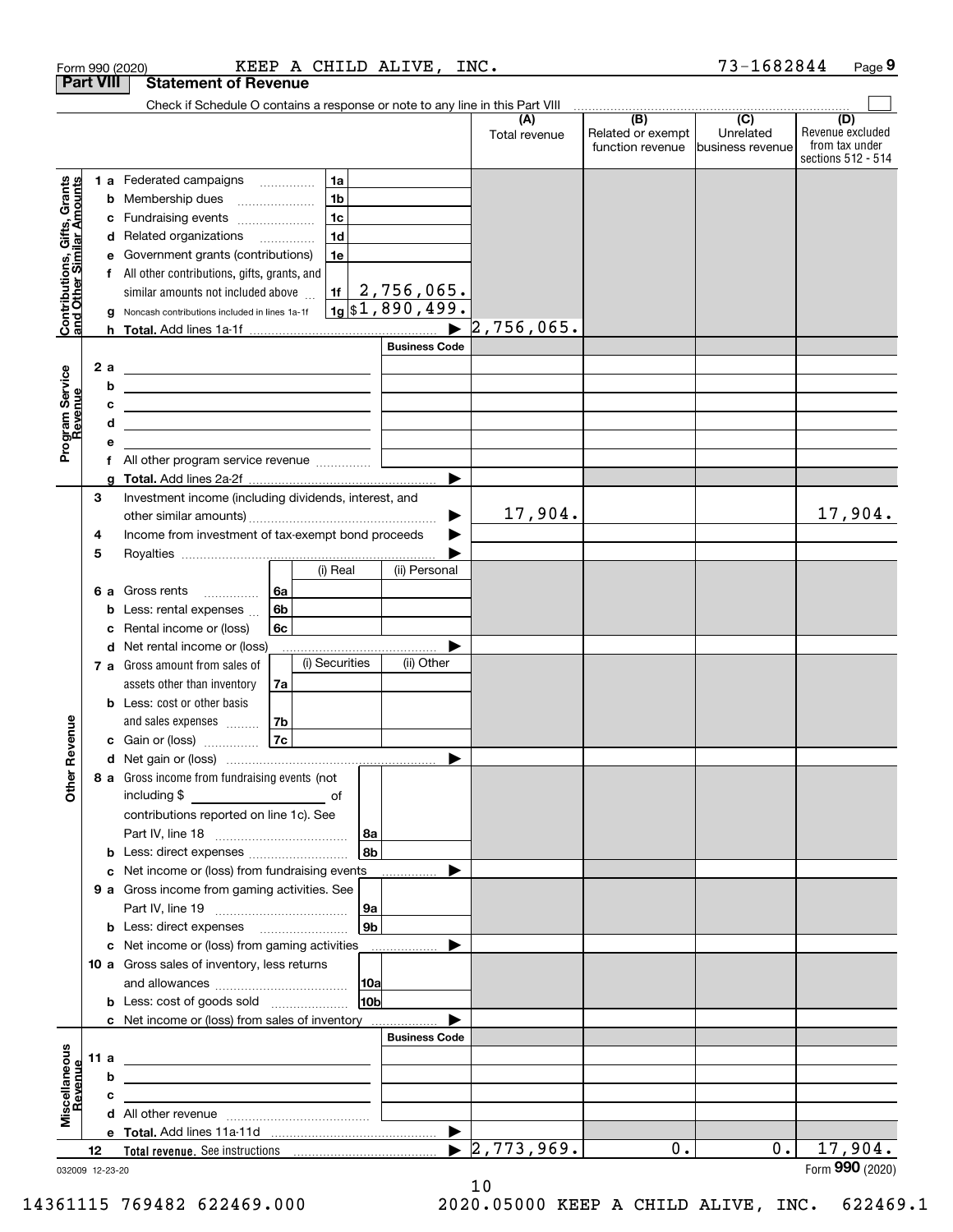|  | Form 990 (2020) |
|--|-----------------|
|  |                 |

Form 990 (2020) Page **Part IX Statement of Functional Expenses** KEEP A CHILD ALIVE, INC.  $73-1682844$ 

*Section 501(c)(3) and 501(c)(4) organizations must complete all columns. All other organizations must complete column (A).*

|              |                                                                                                                                                                                                            |                       |                                                 |                                                      | $\overline{\mathbf{X}}$        |
|--------------|------------------------------------------------------------------------------------------------------------------------------------------------------------------------------------------------------------|-----------------------|-------------------------------------------------|------------------------------------------------------|--------------------------------|
|              | Do not include amounts reported on lines 6b,<br>7b, 8b, 9b, and 10b of Part VIII.                                                                                                                          | (A)<br>Total expenses | $\overline{(B)}$<br>Program service<br>expenses | $\overline{C}$<br>Management and<br>general expenses | (D)<br>Fundraising<br>expenses |
| 1.           | Grants and other assistance to domestic organizations                                                                                                                                                      |                       |                                                 |                                                      |                                |
|              | and domestic governments. See Part IV, line 21                                                                                                                                                             |                       |                                                 |                                                      |                                |
| $\mathbf{2}$ | Grants and other assistance to domestic                                                                                                                                                                    |                       |                                                 |                                                      |                                |
|              | individuals. See Part IV, line 22                                                                                                                                                                          |                       |                                                 |                                                      |                                |
| 3            | Grants and other assistance to foreign                                                                                                                                                                     |                       |                                                 |                                                      |                                |
|              | organizations, foreign governments, and foreign                                                                                                                                                            |                       |                                                 |                                                      |                                |
|              | individuals. See Part IV, lines 15 and 16                                                                                                                                                                  | 2,180,063.            | 2,180,063.                                      |                                                      |                                |
| 4            | Benefits paid to or for members                                                                                                                                                                            |                       |                                                 |                                                      |                                |
| 5            | Compensation of current officers, directors,                                                                                                                                                               |                       |                                                 |                                                      |                                |
|              |                                                                                                                                                                                                            |                       |                                                 |                                                      |                                |
| 6            | Compensation not included above to disqualified                                                                                                                                                            |                       |                                                 |                                                      |                                |
|              | persons (as defined under section 4958(f)(1)) and                                                                                                                                                          |                       |                                                 |                                                      |                                |
|              | persons described in section 4958(c)(3)(B)                                                                                                                                                                 |                       |                                                 |                                                      |                                |
| 7            |                                                                                                                                                                                                            | 100, 274.             | 80, 219.                                        | 5,000.                                               | 15,055.                        |
| 8            | Pension plan accruals and contributions (include                                                                                                                                                           |                       |                                                 |                                                      |                                |
|              | section 401(k) and 403(b) employer contributions)                                                                                                                                                          |                       |                                                 |                                                      |                                |
| 9            |                                                                                                                                                                                                            | 1,324.                | 902.                                            | $\overline{253}$ .                                   | 169.                           |
| 10           |                                                                                                                                                                                                            | 8,667.                | $\overline{5,904}$ .                            | 1,655.                                               | 1,108.                         |
| 11           | Fees for services (nonemployees):                                                                                                                                                                          |                       |                                                 |                                                      |                                |
|              |                                                                                                                                                                                                            |                       |                                                 |                                                      |                                |
| b            |                                                                                                                                                                                                            | 5,286.                | 5,286.                                          |                                                      |                                |
| c            |                                                                                                                                                                                                            | 55,800.               |                                                 | 55,800.                                              |                                |
| d            |                                                                                                                                                                                                            |                       |                                                 |                                                      |                                |
| е            | Professional fundraising services. See Part IV, line 17                                                                                                                                                    |                       |                                                 |                                                      |                                |
| f            | Investment management fees                                                                                                                                                                                 |                       |                                                 |                                                      |                                |
| g            | Other. (If line 11g amount exceeds 10% of line 25,                                                                                                                                                         |                       |                                                 |                                                      |                                |
|              | column (A) amount, list line 11g expenses on Sch 0.)                                                                                                                                                       | 91,716.               | 14,348.                                         | 66,544.                                              | $\frac{10,824}{27,895}$ .      |
| 12           |                                                                                                                                                                                                            | 29,431.               | 1,536.                                          |                                                      |                                |
| 13           |                                                                                                                                                                                                            | 2,555.                | $\overline{42}$ .                               | 2,503.                                               | 10.                            |
| 14           |                                                                                                                                                                                                            | 21,280.               | 9,812.                                          | 5,908.                                               | 5,560.                         |
| 15           |                                                                                                                                                                                                            |                       |                                                 |                                                      |                                |
| 16           |                                                                                                                                                                                                            | 1,482.                |                                                 | 1,482.                                               |                                |
| 17           |                                                                                                                                                                                                            | 1,437.                |                                                 |                                                      | 1,437.                         |
| 18           | Payments of travel or entertainment expenses                                                                                                                                                               |                       |                                                 |                                                      |                                |
|              | for any federal, state, or local public officials                                                                                                                                                          |                       |                                                 |                                                      |                                |
| 19           | Conferences, conventions, and meetings                                                                                                                                                                     |                       |                                                 |                                                      |                                |
| 20           | Interest                                                                                                                                                                                                   |                       |                                                 |                                                      |                                |
| 21           |                                                                                                                                                                                                            |                       |                                                 |                                                      |                                |
| 22           | Depreciation, depletion, and amortization                                                                                                                                                                  |                       |                                                 |                                                      |                                |
| 23           | Insurance                                                                                                                                                                                                  | 3,614.                | 323.                                            | 3,230.                                               | 61.                            |
| 24           | Other expenses. Itemize expenses not covered<br>above (List miscellaneous expenses on line 24e. If<br>line 24e amount exceeds 10% of line 25, column (A)<br>amount, list line 24e expenses on Schedule O.) |                       |                                                 |                                                      |                                |
|              | a MISCELLANEOUS                                                                                                                                                                                            | 11,650.               | 3, 232.                                         | 5, 266.                                              | 3,152.                         |
|              | <b>b BANK CHARGES AND CREDIT</b>                                                                                                                                                                           | 9,193.                |                                                 | 9,193.                                               |                                |
| c            | <b>OTHER</b>                                                                                                                                                                                               | $\overline{147}$ .    |                                                 | 147.                                                 |                                |
| d            |                                                                                                                                                                                                            |                       |                                                 |                                                      |                                |
|              | e All other expenses                                                                                                                                                                                       |                       |                                                 |                                                      |                                |
| 25           | Total functional expenses. Add lines 1 through 24e                                                                                                                                                         | 2,523,919.            | 2,301,667.                                      | 156,981.                                             | 65, 271.                       |
| 26           | Joint costs. Complete this line only if the organization                                                                                                                                                   |                       |                                                 |                                                      |                                |
|              | reported in column (B) joint costs from a combined                                                                                                                                                         |                       |                                                 |                                                      |                                |
|              | educational campaign and fundraising solicitation.                                                                                                                                                         |                       |                                                 |                                                      |                                |
|              | Check here $\blacktriangleright$<br>if following SOP 98-2 (ASC 958-720)                                                                                                                                    |                       |                                                 |                                                      |                                |

11

032010 12-23-20

Form (2020) **990**

14361115 769482 622469.000 2020.05000 KEEP A CHILD ALIVE, INC. 622469.1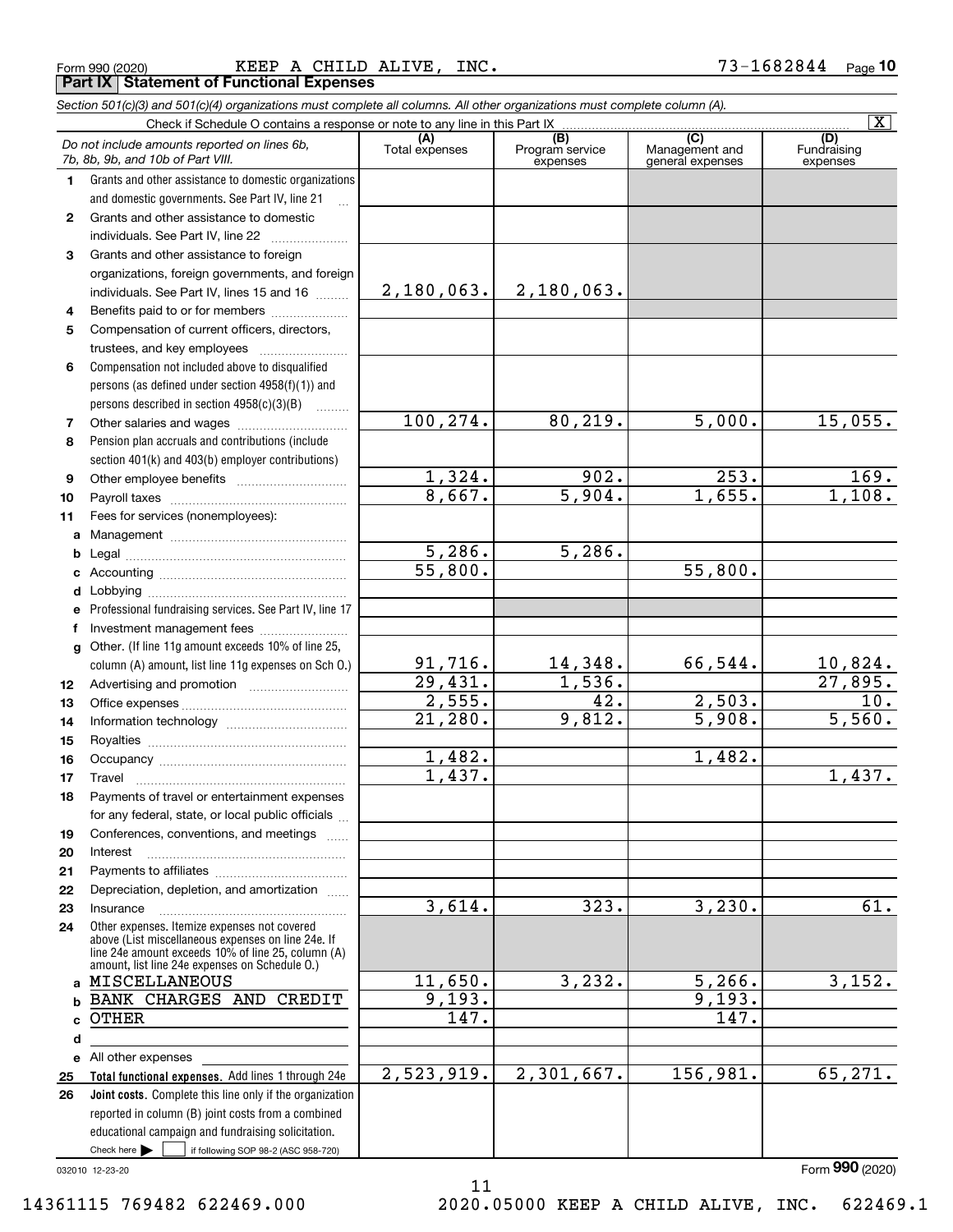**33**

Total liabilities and net assets/fund balances

**33**

 $2,458,262.$   $33$   $2,749,511.$ 

Form (2020) **990**

| Form 990 (2020)               |  |  |
|-------------------------------|--|--|
| <b>Part X   Balance Sheet</b> |  |  |

#### Form 990 (2020) KEEP A CHILD ALIVE, INC. 73-1682844 Page

Check if Schedule O contains a response or note to any line in this Part X

|                             |    |                                                                                                                                                                                                                                                                   |  |                          | (A)<br>Beginning of year   |                 | (B)<br>End of year            |
|-----------------------------|----|-------------------------------------------------------------------------------------------------------------------------------------------------------------------------------------------------------------------------------------------------------------------|--|--------------------------|----------------------------|-----------------|-------------------------------|
|                             | 1  |                                                                                                                                                                                                                                                                   |  |                          | 2,124,981.                 | $\mathbf{1}$    | 757,278.                      |
|                             | 2  |                                                                                                                                                                                                                                                                   |  |                          |                            | $\mathbf{2}$    |                               |
|                             | з  |                                                                                                                                                                                                                                                                   |  |                          | 130, 126.                  | $\mathbf{3}$    | 64, 112.                      |
|                             | 4  |                                                                                                                                                                                                                                                                   |  |                          | 3,495.                     | 4               | 0.                            |
|                             | 5  | Loans and other receivables from any current or former officer, director,                                                                                                                                                                                         |  |                          |                            |                 |                               |
|                             |    | trustee, key employee, creator or founder, substantial contributor, or 35%                                                                                                                                                                                        |  |                          |                            |                 |                               |
|                             |    | controlled entity or family member of any of these persons                                                                                                                                                                                                        |  | 5                        |                            |                 |                               |
|                             | 6  | Loans and other receivables from other disqualified persons (as defined                                                                                                                                                                                           |  |                          |                            |                 |                               |
|                             |    | under section $4958(f)(1)$ , and persons described in section $4958(c)(3)(B)$                                                                                                                                                                                     |  | $\sim$                   |                            | 6               |                               |
|                             | 7  |                                                                                                                                                                                                                                                                   |  |                          | 184, 315.                  | $\overline{7}$  | 15,529.                       |
| Assets                      | 8  |                                                                                                                                                                                                                                                                   |  |                          |                            | 8               |                               |
|                             | 9  | Prepaid expenses and deferred charges                                                                                                                                                                                                                             |  |                          | 15,052.                    | $\mathbf{9}$    | 21,800.                       |
|                             |    | 10a Land, buildings, and equipment: cost or other                                                                                                                                                                                                                 |  |                          |                            |                 |                               |
|                             |    |                                                                                                                                                                                                                                                                   |  |                          |                            |                 |                               |
|                             |    | basis. Complete Part VI of Schedule D $\begin{array}{ c c c c c }\n\hline\n10a & 9,541. \\ \hline\n\text{Less: accumulated depreciation} & 10b & 9,248. \\ \hline\n\end{array}$<br>$\begin{bmatrix} 10b \end{bmatrix}$<br><b>b</b> Less: accumulated depreciation |  |                          | 293.                       | 10 <sub>c</sub> | 293.                          |
|                             | 11 |                                                                                                                                                                                                                                                                   |  |                          |                            | 11              |                               |
|                             | 12 |                                                                                                                                                                                                                                                                   |  |                          |                            | 12              | 1,890,499.                    |
|                             | 13 |                                                                                                                                                                                                                                                                   |  |                          |                            | 13              |                               |
|                             | 14 |                                                                                                                                                                                                                                                                   |  |                          | 14                         |                 |                               |
|                             | 15 |                                                                                                                                                                                                                                                                   |  |                          |                            | 15              |                               |
|                             | 16 |                                                                                                                                                                                                                                                                   |  |                          | $\frac{2,458,262}{22,366}$ | 16              | <u>2,749,511.</u>             |
|                             | 17 |                                                                                                                                                                                                                                                                   |  |                          |                            | 17              | 32,992.                       |
|                             | 18 |                                                                                                                                                                                                                                                                   |  |                          |                            | 18              |                               |
|                             | 19 | Deferred revenue manual contracts and contracts are all the manual contracts and contracts are all the contracts of                                                                                                                                               |  | 19                       |                            |                 |                               |
|                             | 20 |                                                                                                                                                                                                                                                                   |  |                          |                            | 20              |                               |
|                             | 21 | Escrow or custodial account liability. Complete Part IV of Schedule D                                                                                                                                                                                             |  |                          |                            | 21              |                               |
|                             | 22 | Loans and other payables to any current or former officer, director,                                                                                                                                                                                              |  |                          |                            |                 |                               |
| Liabilities                 |    | trustee, key employee, creator or founder, substantial contributor, or 35%                                                                                                                                                                                        |  |                          |                            |                 |                               |
|                             |    | controlled entity or family member of any of these persons                                                                                                                                                                                                        |  |                          |                            | 22              |                               |
|                             | 23 | Secured mortgages and notes payable to unrelated third parties                                                                                                                                                                                                    |  | $\overline{\phantom{a}}$ |                            | 23              |                               |
|                             | 24 | Unsecured notes and loans payable to unrelated third parties                                                                                                                                                                                                      |  |                          |                            | 24              | 25,000.                       |
|                             | 25 | Other liabilities (including federal income tax, payables to related third                                                                                                                                                                                        |  |                          |                            |                 |                               |
|                             |    | parties, and other liabilities not included on lines 17-24). Complete Part X                                                                                                                                                                                      |  |                          |                            |                 |                               |
|                             |    | of Schedule D                                                                                                                                                                                                                                                     |  |                          |                            | 25              |                               |
|                             | 26 |                                                                                                                                                                                                                                                                   |  |                          | 22,366.                    | 26              | 57,992.                       |
|                             |    | Organizations that follow FASB ASC 958, check here $\blacktriangleright \boxed{\text{X}}$                                                                                                                                                                         |  |                          |                            |                 |                               |
|                             |    | and complete lines 27, 28, 32, and 33.                                                                                                                                                                                                                            |  |                          |                            |                 |                               |
|                             | 27 | Net assets without donor restrictions                                                                                                                                                                                                                             |  |                          | 823,000.<br>1,612,896.     | 27              | $\frac{704,509.}{1,987,010.}$ |
|                             | 28 | Net assets with donor restrictions                                                                                                                                                                                                                                |  |                          |                            | 28              |                               |
| Net Assets or Fund Balances |    | Organizations that do not follow FASB ASC 958, check here $\blacktriangleright$                                                                                                                                                                                   |  |                          |                            |                 |                               |
|                             |    | and complete lines 29 through 33.                                                                                                                                                                                                                                 |  |                          |                            | 29              |                               |
|                             | 29 | Paid-in or capital surplus, or land, building, or equipment fund                                                                                                                                                                                                  |  |                          |                            |                 |                               |
|                             | 30 |                                                                                                                                                                                                                                                                   |  |                          |                            | 30              |                               |
|                             | 31 | Retained earnings, endowment, accumulated income, or other funds                                                                                                                                                                                                  |  | $\cdots$                 | 2,435,896.                 | 31<br>32        | 2,691,519.                    |
|                             | 32 |                                                                                                                                                                                                                                                                   |  |                          |                            |                 |                               |

 $\mathcal{L}^{\text{max}}$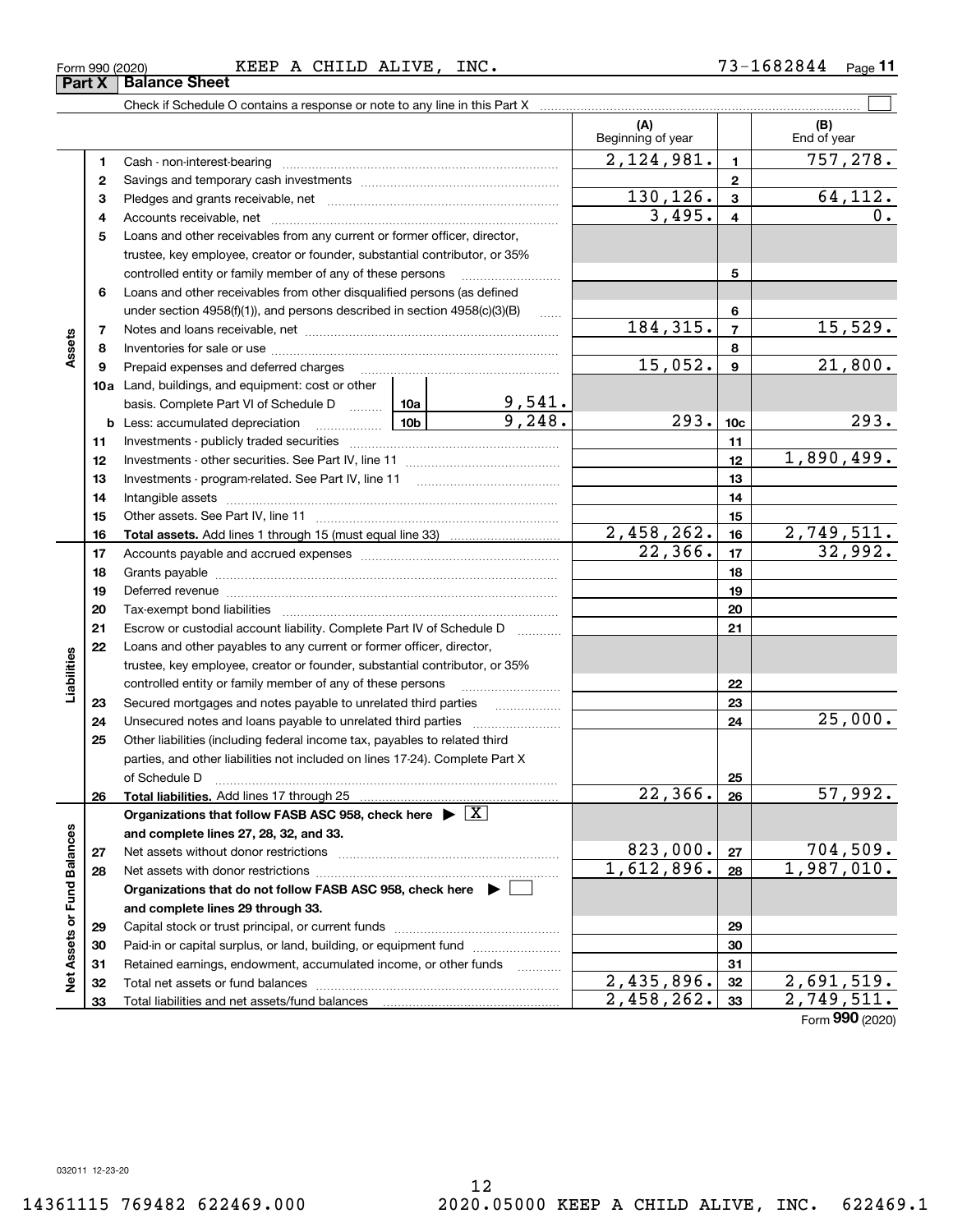|    | KEEP A CHILD ALIVE, INC.<br>Form 990 (2020)                                                                                                                                             | 73-1682844              |                |     | $_{\text{Page}}$ 12     |
|----|-----------------------------------------------------------------------------------------------------------------------------------------------------------------------------------------|-------------------------|----------------|-----|-------------------------|
|    | <b>Reconciliation of Net Assets</b><br>Part XI                                                                                                                                          |                         |                |     |                         |
|    |                                                                                                                                                                                         |                         |                |     | $\overline{\mathbf{x}}$ |
|    |                                                                                                                                                                                         |                         |                |     |                         |
| 1  | Total revenue (must equal Part VIII, column (A), line 12)                                                                                                                               | 1.                      | 2,773,969.     |     |                         |
| 2  |                                                                                                                                                                                         | $\mathbf{2}$            | 2,523,919.     |     |                         |
| 3  | Revenue less expenses. Subtract line 2 from line 1                                                                                                                                      | 3                       | 250,050.       |     |                         |
| 4  | Net assets or fund balances at beginning of year (must equal Part X, line 32, column (A)) <i>massets</i> or fund balances at beginning of year (must equal Part X, line 32, column (A)) | $\overline{\mathbf{4}}$ | 2,435,896.     |     |                         |
| 5  | Net unrealized gains (losses) on investments                                                                                                                                            | 5                       |                |     |                         |
| 6  |                                                                                                                                                                                         | 6                       |                |     |                         |
| 7  | Investment expenses www.communication.com/www.communication.com/www.communication.com/www.com                                                                                           | $\overline{7}$          |                |     |                         |
| 8  | Prior period adjustments                                                                                                                                                                | 8                       |                |     |                         |
| 9  | Other changes in net assets or fund balances (explain on Schedule O)                                                                                                                    | 9                       |                |     | 5,573.                  |
| 10 | Net assets or fund balances at end of year. Combine lines 3 through 9 (must equal Part X, line 32,                                                                                      |                         |                |     |                         |
|    |                                                                                                                                                                                         | 10                      | 2,691,519.     |     |                         |
|    | Part XII Financial Statements and Reporting                                                                                                                                             |                         |                |     |                         |
|    |                                                                                                                                                                                         |                         |                |     |                         |
|    |                                                                                                                                                                                         |                         |                | Yes | No                      |
| 1  | $\boxed{\mathbf{X}}$ Accrual<br>Accounting method used to prepare the Form 990: <u>June</u> Cash<br>Other                                                                               |                         |                |     |                         |
|    | If the organization changed its method of accounting from a prior year or checked "Other," explain in Schedule O.                                                                       |                         |                |     |                         |
|    | 2a Were the organization's financial statements compiled or reviewed by an independent accountant?                                                                                      |                         | 2a             |     | Χ                       |
|    | If "Yes," check a box below to indicate whether the financial statements for the year were compiled or reviewed on a                                                                    |                         |                |     |                         |
|    | separate basis, consolidated basis, or both:                                                                                                                                            |                         |                |     |                         |
|    | Separate basis<br><b>Consolidated basis</b><br>Both consolidated and separate basis                                                                                                     |                         |                |     |                         |
|    | <b>b</b> Were the organization's financial statements audited by an independent accountant?                                                                                             |                         | 2 <sub>b</sub> | х   |                         |
|    | If "Yes," check a box below to indicate whether the financial statements for the year were audited on a separate basis,                                                                 |                         |                |     |                         |
|    | consolidated basis, or both:                                                                                                                                                            |                         |                |     |                         |
|    | $\vert X \vert$ Separate basis<br>Consolidated basis<br>Both consolidated and separate basis                                                                                            |                         |                |     |                         |
|    | c If "Yes" to line 2a or 2b, does the organization have a committee that assumes responsibility for oversight of the audit,                                                             |                         |                |     |                         |
|    |                                                                                                                                                                                         |                         | 2c             | х   |                         |
|    | If the organization changed either its oversight process or selection process during the tax year, explain on Schedule O.                                                               |                         |                |     |                         |
|    | 3a As a result of a federal award, was the organization required to undergo an audit or audits as set forth in the Single Audit                                                         |                         |                |     |                         |
|    |                                                                                                                                                                                         |                         | 3a             |     | x                       |
|    | b If "Yes," did the organization undergo the required audit or audits? If the organization did not undergo the required audit                                                           |                         |                |     |                         |
|    |                                                                                                                                                                                         |                         | 3b             |     |                         |

Form (2020) **990**

032012 12-23-20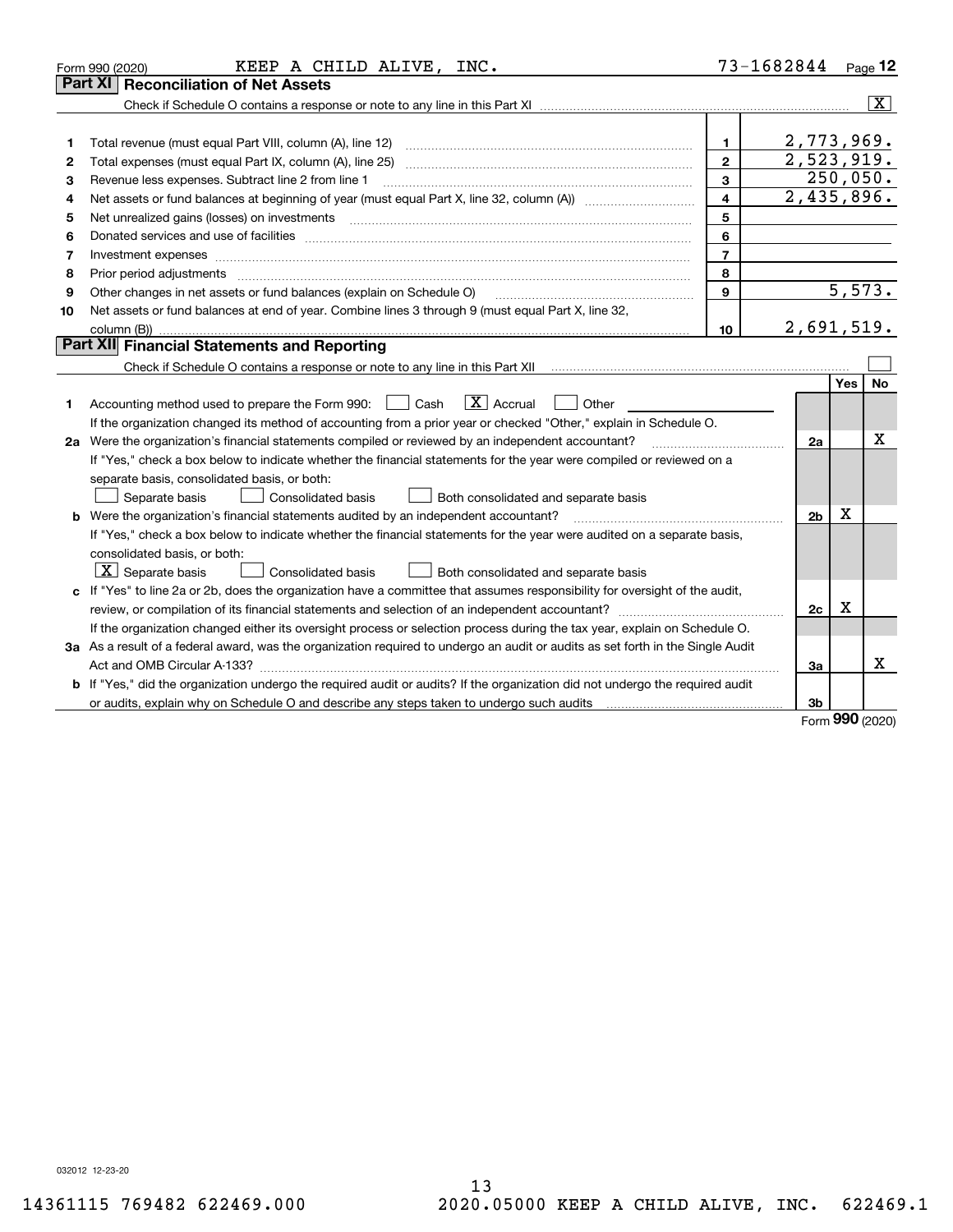| <b>SCHEDULE A</b> |
|-------------------|
|-------------------|

Department of the Treasury Internal Revenue Service

|  |  |  | (Form 990 or 990-EZ) |  |
|--|--|--|----------------------|--|
|--|--|--|----------------------|--|

# **Public Charity Status and Public Support**

**Complete if the organization is a section 501(c)(3) organization or a section 4947(a)(1) nonexempt charitable trust.**

| Attach to Form 990 or Form 990-EZ. |
|------------------------------------|
|                                    |

**| Go to www.irs.gov/Form990 for instructions and the latest information.**

| OMB No. 1545-0047                   |
|-------------------------------------|
| U20                                 |
| <b>Open to Public</b><br>Inspection |

|  | Name of the organization |
|--|--------------------------|
|--|--------------------------|

|  | lloyer identification numb |  |  |  |  |
|--|----------------------------|--|--|--|--|
|  |                            |  |  |  |  |

| Name of the organization<br><b>Employer identification number</b> |                                                                                                                                                                                                                                                      |                                                                                                                                              |                          |                            |                                    |                                 |                            |  |                            |  |  |
|-------------------------------------------------------------------|------------------------------------------------------------------------------------------------------------------------------------------------------------------------------------------------------------------------------------------------------|----------------------------------------------------------------------------------------------------------------------------------------------|--------------------------|----------------------------|------------------------------------|---------------------------------|----------------------------|--|----------------------------|--|--|
|                                                                   |                                                                                                                                                                                                                                                      |                                                                                                                                              | KEEP A CHILD ALIVE, INC. |                            |                                    |                                 |                            |  | 73-1682844                 |  |  |
|                                                                   | Part I                                                                                                                                                                                                                                               | Reason for Public Charity Status. (All organizations must complete this part.) See instructions.                                             |                          |                            |                                    |                                 |                            |  |                            |  |  |
|                                                                   |                                                                                                                                                                                                                                                      | The organization is not a private foundation because it is: (For lines 1 through 12, check only one box.)                                    |                          |                            |                                    |                                 |                            |  |                            |  |  |
| 1                                                                 |                                                                                                                                                                                                                                                      | A church, convention of churches, or association of churches described in section 170(b)(1)(A)(i).                                           |                          |                            |                                    |                                 |                            |  |                            |  |  |
| 2                                                                 |                                                                                                                                                                                                                                                      | A school described in section 170(b)(1)(A)(ii). (Attach Schedule E (Form 990 or 990-EZ).)                                                    |                          |                            |                                    |                                 |                            |  |                            |  |  |
| 3                                                                 |                                                                                                                                                                                                                                                      | A hospital or a cooperative hospital service organization described in section 170(b)(1)(A)(iii).                                            |                          |                            |                                    |                                 |                            |  |                            |  |  |
| 4                                                                 |                                                                                                                                                                                                                                                      | A medical research organization operated in conjunction with a hospital described in section 170(b)(1)(A)(iii). Enter the hospital's name,   |                          |                            |                                    |                                 |                            |  |                            |  |  |
|                                                                   |                                                                                                                                                                                                                                                      | city, and state:                                                                                                                             |                          |                            |                                    |                                 |                            |  |                            |  |  |
| 5                                                                 |                                                                                                                                                                                                                                                      | An organization operated for the benefit of a college or university owned or operated by a governmental unit described in                    |                          |                            |                                    |                                 |                            |  |                            |  |  |
|                                                                   | section 170(b)(1)(A)(iv). (Complete Part II.)                                                                                                                                                                                                        |                                                                                                                                              |                          |                            |                                    |                                 |                            |  |                            |  |  |
| 6                                                                 | A federal, state, or local government or governmental unit described in section 170(b)(1)(A)(v).                                                                                                                                                     |                                                                                                                                              |                          |                            |                                    |                                 |                            |  |                            |  |  |
| $\overline{7}$                                                    | $\lfloor x \rfloor$<br>An organization that normally receives a substantial part of its support from a governmental unit or from the general public described in                                                                                     |                                                                                                                                              |                          |                            |                                    |                                 |                            |  |                            |  |  |
|                                                                   | section 170(b)(1)(A)(vi). (Complete Part II.)                                                                                                                                                                                                        |                                                                                                                                              |                          |                            |                                    |                                 |                            |  |                            |  |  |
| 8                                                                 |                                                                                                                                                                                                                                                      | A community trust described in section 170(b)(1)(A)(vi). (Complete Part II.)                                                                 |                          |                            |                                    |                                 |                            |  |                            |  |  |
| 9                                                                 |                                                                                                                                                                                                                                                      | An agricultural research organization described in section 170(b)(1)(A)(ix) operated in conjunction with a land-grant college                |                          |                            |                                    |                                 |                            |  |                            |  |  |
|                                                                   |                                                                                                                                                                                                                                                      | or university or a non-land-grant college of agriculture (see instructions). Enter the name, city, and state of the college or               |                          |                            |                                    |                                 |                            |  |                            |  |  |
|                                                                   |                                                                                                                                                                                                                                                      | university:                                                                                                                                  |                          |                            |                                    |                                 |                            |  |                            |  |  |
| 10                                                                |                                                                                                                                                                                                                                                      | An organization that normally receives (1) more than 33 1/3% of its support from contributions, membership fees, and gross receipts from     |                          |                            |                                    |                                 |                            |  |                            |  |  |
|                                                                   |                                                                                                                                                                                                                                                      | activities related to its exempt functions, subject to certain exceptions; and (2) no more than 33 1/3% of its support from gross investment |                          |                            |                                    |                                 |                            |  |                            |  |  |
|                                                                   |                                                                                                                                                                                                                                                      | income and unrelated business taxable income (less section 511 tax) from businesses acquired by the organization after June 30, 1975.        |                          |                            |                                    |                                 |                            |  |                            |  |  |
|                                                                   |                                                                                                                                                                                                                                                      | See section 509(a)(2). (Complete Part III.)                                                                                                  |                          |                            |                                    |                                 |                            |  |                            |  |  |
| 11                                                                |                                                                                                                                                                                                                                                      | An organization organized and operated exclusively to test for public safety. See section 509(a)(4).                                         |                          |                            |                                    |                                 |                            |  |                            |  |  |
| 12                                                                |                                                                                                                                                                                                                                                      | An organization organized and operated exclusively for the benefit of, to perform the functions of, or to carry out the purposes of one or   |                          |                            |                                    |                                 |                            |  |                            |  |  |
|                                                                   |                                                                                                                                                                                                                                                      |                                                                                                                                              |                          |                            |                                    |                                 |                            |  |                            |  |  |
|                                                                   | more publicly supported organizations described in section 509(a)(1) or section 509(a)(2). See section 509(a)(3). Check the box in<br>lines 12a through 12d that describes the type of supporting organization and complete lines 12e, 12f, and 12g. |                                                                                                                                              |                          |                            |                                    |                                 |                            |  |                            |  |  |
| а                                                                 |                                                                                                                                                                                                                                                      | Type I. A supporting organization operated, supervised, or controlled by its supported organization(s), typically by giving                  |                          |                            |                                    |                                 |                            |  |                            |  |  |
|                                                                   |                                                                                                                                                                                                                                                      | the supported organization(s) the power to regularly appoint or elect a majority of the directors or trustees of the supporting              |                          |                            |                                    |                                 |                            |  |                            |  |  |
|                                                                   |                                                                                                                                                                                                                                                      | organization. You must complete Part IV, Sections A and B.                                                                                   |                          |                            |                                    |                                 |                            |  |                            |  |  |
| b                                                                 |                                                                                                                                                                                                                                                      | Type II. A supporting organization supervised or controlled in connection with its supported organization(s), by having                      |                          |                            |                                    |                                 |                            |  |                            |  |  |
|                                                                   |                                                                                                                                                                                                                                                      | control or management of the supporting organization vested in the same persons that control or manage the supported                         |                          |                            |                                    |                                 |                            |  |                            |  |  |
|                                                                   |                                                                                                                                                                                                                                                      | organization(s). You must complete Part IV, Sections A and C.                                                                                |                          |                            |                                    |                                 |                            |  |                            |  |  |
|                                                                   |                                                                                                                                                                                                                                                      | Type III functionally integrated. A supporting organization operated in connection with, and functionally integrated with,                   |                          |                            |                                    |                                 |                            |  |                            |  |  |
| c                                                                 |                                                                                                                                                                                                                                                      |                                                                                                                                              |                          |                            |                                    |                                 |                            |  |                            |  |  |
|                                                                   |                                                                                                                                                                                                                                                      | its supported organization(s) (see instructions). You must complete Part IV, Sections A, D, and E.                                           |                          |                            |                                    |                                 |                            |  |                            |  |  |
| d                                                                 |                                                                                                                                                                                                                                                      | Type III non-functionally integrated. A supporting organization operated in connection with its supported organization(s)                    |                          |                            |                                    |                                 |                            |  |                            |  |  |
|                                                                   |                                                                                                                                                                                                                                                      | that is not functionally integrated. The organization generally must satisfy a distribution requirement and an attentiveness                 |                          |                            |                                    |                                 |                            |  |                            |  |  |
|                                                                   |                                                                                                                                                                                                                                                      | requirement (see instructions). You must complete Part IV, Sections A and D, and Part V.                                                     |                          |                            |                                    |                                 |                            |  |                            |  |  |
|                                                                   |                                                                                                                                                                                                                                                      | Check this box if the organization received a written determination from the IRS that it is a Type I, Type II, Type III                      |                          |                            |                                    |                                 |                            |  |                            |  |  |
|                                                                   |                                                                                                                                                                                                                                                      | functionally integrated, or Type III non-functionally integrated supporting organization.                                                    |                          |                            |                                    |                                 |                            |  |                            |  |  |
|                                                                   |                                                                                                                                                                                                                                                      | f Enter the number of supported organizations                                                                                                |                          |                            |                                    |                                 |                            |  |                            |  |  |
|                                                                   |                                                                                                                                                                                                                                                      | g Provide the following information about the supported organization(s).<br>(i) Name of supported                                            | (ii) EIN                 | (iii) Type of organization |                                    | (iv) Is the organization listed | (v) Amount of monetary     |  | (vi) Amount of other       |  |  |
|                                                                   |                                                                                                                                                                                                                                                      | organization                                                                                                                                 |                          | (described on lines 1-10   | in your governing document?<br>Yes |                                 | support (see instructions) |  | support (see instructions) |  |  |
|                                                                   |                                                                                                                                                                                                                                                      |                                                                                                                                              |                          | above (see instructions))  |                                    | No                              |                            |  |                            |  |  |
|                                                                   |                                                                                                                                                                                                                                                      |                                                                                                                                              |                          |                            |                                    |                                 |                            |  |                            |  |  |
|                                                                   |                                                                                                                                                                                                                                                      |                                                                                                                                              |                          |                            |                                    |                                 |                            |  |                            |  |  |
|                                                                   |                                                                                                                                                                                                                                                      |                                                                                                                                              |                          |                            |                                    |                                 |                            |  |                            |  |  |
|                                                                   |                                                                                                                                                                                                                                                      |                                                                                                                                              |                          |                            |                                    |                                 |                            |  |                            |  |  |
|                                                                   |                                                                                                                                                                                                                                                      |                                                                                                                                              |                          |                            |                                    |                                 |                            |  |                            |  |  |
|                                                                   |                                                                                                                                                                                                                                                      |                                                                                                                                              |                          |                            |                                    |                                 |                            |  |                            |  |  |
|                                                                   |                                                                                                                                                                                                                                                      |                                                                                                                                              |                          |                            |                                    |                                 |                            |  |                            |  |  |
|                                                                   |                                                                                                                                                                                                                                                      |                                                                                                                                              |                          |                            |                                    |                                 |                            |  |                            |  |  |
|                                                                   |                                                                                                                                                                                                                                                      |                                                                                                                                              |                          |                            |                                    |                                 |                            |  |                            |  |  |

**Total**

LHA For Paperwork Reduction Act Notice, see the Instructions for Form 990 or 990-EZ. <sub>032021</sub> o1-25-21 Schedule A (Form 990 or 990-EZ) 2020 14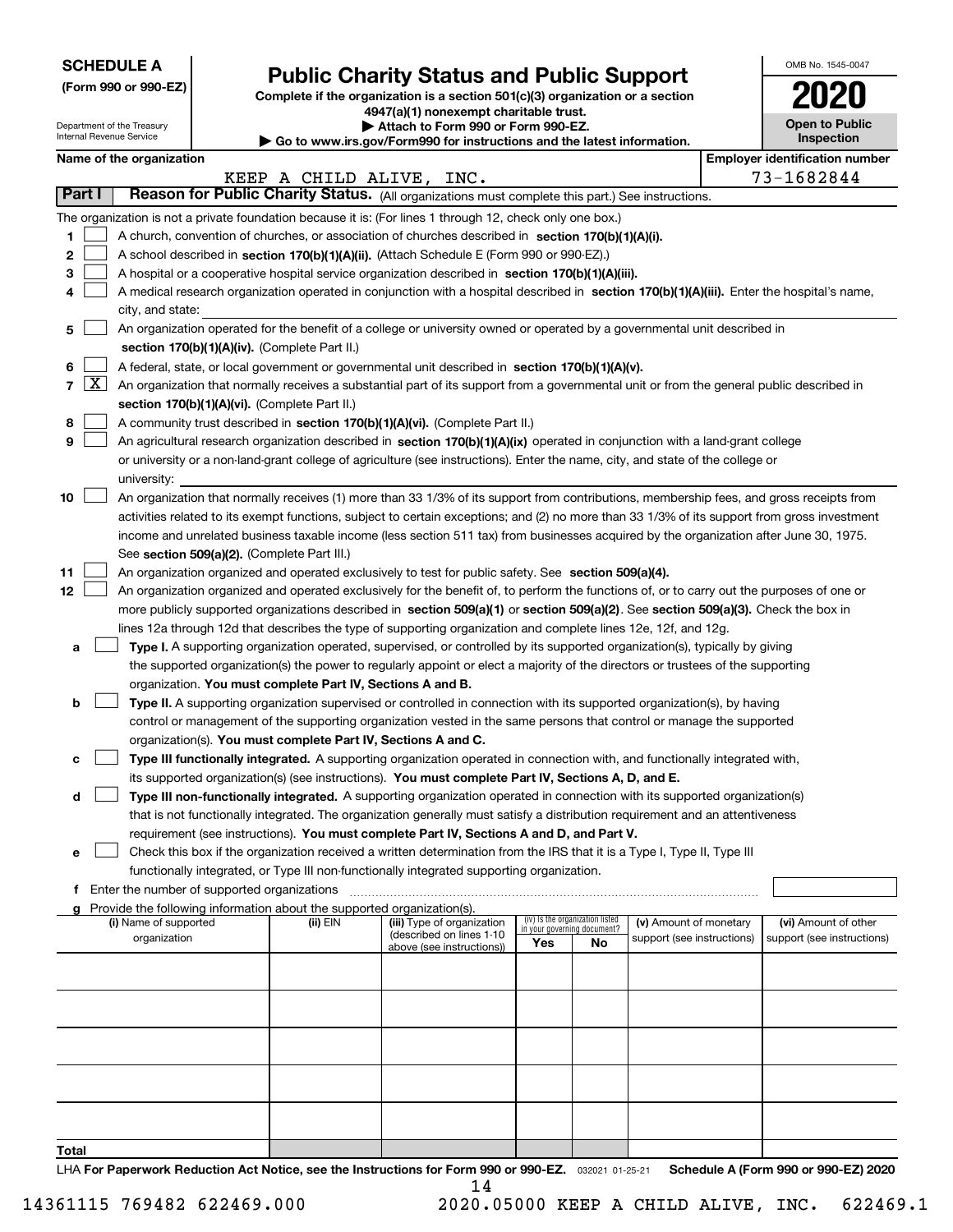#### Schedule A (Form 990 or 990-EZ) 2020 KEEP A CHILD ALIVE, INC。 / 3-I 6 8 2 8 4 4 Page KEEP A CHILD ALIVE, INC.  $73-1682844$

73-1682844 Page 2

(Complete only if you checked the box on line 5, 7, or 8 of Part I or if the organization failed to qualify under Part III. If the organization fails to qualify under the tests listed below, please complete Part III.) **Part II Support Schedule for Organizations Described in Sections 170(b)(1)(A)(iv) and 170(b)(1)(A)(vi)**

|    | <b>Section A. Public Support</b>                                                                                                                                                                                               |                      |          |                        |                        |                                       |                                         |
|----|--------------------------------------------------------------------------------------------------------------------------------------------------------------------------------------------------------------------------------|----------------------|----------|------------------------|------------------------|---------------------------------------|-----------------------------------------|
|    | Calendar year (or fiscal year beginning in)                                                                                                                                                                                    | (a) 2016             | (b) 2017 | $(c)$ 2018             | $(d)$ 2019             | (e) 2020                              | (f) Total                               |
|    | 1 Gifts, grants, contributions, and                                                                                                                                                                                            |                      |          |                        |                        |                                       |                                         |
|    | membership fees received. (Do not                                                                                                                                                                                              |                      |          |                        |                        |                                       |                                         |
|    | include any "unusual grants.")                                                                                                                                                                                                 | 3169399.             | 3854662. | 3339910.               | 2444329.               |                                       | 2756065.15564365.                       |
|    | 2 Tax revenues levied for the organ-                                                                                                                                                                                           |                      |          |                        |                        |                                       |                                         |
|    | ization's benefit and either paid to                                                                                                                                                                                           |                      |          |                        |                        |                                       |                                         |
|    | or expended on its behalf                                                                                                                                                                                                      |                      |          |                        |                        |                                       |                                         |
|    | 3 The value of services or facilities                                                                                                                                                                                          |                      |          |                        |                        |                                       |                                         |
|    | furnished by a governmental unit to                                                                                                                                                                                            |                      |          |                        |                        |                                       |                                         |
|    | the organization without charge                                                                                                                                                                                                |                      |          |                        |                        |                                       |                                         |
|    | 4 Total. Add lines 1 through 3                                                                                                                                                                                                 | 3169399.             | 3854662. | 3339910.               | 2444329.               |                                       | 2756065.15564365.                       |
|    | 5 The portion of total contributions                                                                                                                                                                                           |                      |          |                        |                        |                                       |                                         |
|    | by each person (other than a                                                                                                                                                                                                   |                      |          |                        |                        |                                       |                                         |
|    | governmental unit or publicly                                                                                                                                                                                                  |                      |          |                        |                        |                                       |                                         |
|    | supported organization) included                                                                                                                                                                                               |                      |          |                        |                        |                                       |                                         |
|    | on line 1 that exceeds 2% of the                                                                                                                                                                                               |                      |          |                        |                        |                                       |                                         |
|    | amount shown on line 11,                                                                                                                                                                                                       |                      |          |                        |                        |                                       |                                         |
|    | column (f)                                                                                                                                                                                                                     |                      |          |                        |                        |                                       | 7664506.                                |
|    |                                                                                                                                                                                                                                |                      |          |                        |                        |                                       | 7899859.                                |
|    | 6 Public support. Subtract line 5 from line 4.<br><b>Section B. Total Support</b>                                                                                                                                              |                      |          |                        |                        |                                       |                                         |
|    | Calendar year (or fiscal year beginning in)                                                                                                                                                                                    |                      | (b) 2017 |                        |                        |                                       |                                         |
|    |                                                                                                                                                                                                                                | (a) 2016<br>3169399. | 3854662. | $(c)$ 2018<br>3339910. | $(d)$ 2019<br>2444329. | (e) 2020                              | (f) Total<br>2756065.15564365.          |
|    | <b>7</b> Amounts from line 4                                                                                                                                                                                                   |                      |          |                        |                        |                                       |                                         |
| 8  | Gross income from interest,                                                                                                                                                                                                    |                      |          |                        |                        |                                       |                                         |
|    | dividends, payments received on                                                                                                                                                                                                |                      |          |                        |                        |                                       |                                         |
|    | securities loans, rents, royalties,                                                                                                                                                                                            |                      |          |                        |                        |                                       |                                         |
|    | and income from similar sources                                                                                                                                                                                                | 2,520.               | 10,166.  | 20,053.                | 44,608.                | 17,904.                               | 95, 251.                                |
|    | <b>9</b> Net income from unrelated business                                                                                                                                                                                    |                      |          |                        |                        |                                       |                                         |
|    | activities, whether or not the                                                                                                                                                                                                 |                      |          |                        |                        |                                       |                                         |
|    | business is regularly carried on                                                                                                                                                                                               |                      |          |                        |                        |                                       |                                         |
|    | 10 Other income. Do not include gain                                                                                                                                                                                           |                      |          |                        |                        |                                       |                                         |
|    | or loss from the sale of capital                                                                                                                                                                                               |                      |          |                        |                        |                                       |                                         |
|    | assets (Explain in Part VI.)                                                                                                                                                                                                   |                      | 132.     |                        |                        |                                       | 132.                                    |
|    | 11 Total support. Add lines 7 through 10                                                                                                                                                                                       |                      |          |                        |                        |                                       | 15659748.                               |
|    | 12 Gross receipts from related activities, etc. (see instructions)                                                                                                                                                             |                      |          |                        |                        | 12                                    | 3,975.                                  |
|    | 13 First 5 years. If the Form 990 is for the organization's first, second, third, fourth, or fifth tax year as a section 501(c)(3)                                                                                             |                      |          |                        |                        |                                       |                                         |
|    | organization, check this box and stop here manufactured and stop here are all the contractions of the state of the state of the state of the state of the state of the state of the state of the state of the state of the sta |                      |          |                        |                        |                                       |                                         |
|    | <b>Section C. Computation of Public Support Percentage</b>                                                                                                                                                                     |                      |          |                        |                        |                                       |                                         |
|    |                                                                                                                                                                                                                                |                      |          |                        |                        | 14                                    | 50.45<br>$\frac{9}{6}$                  |
|    |                                                                                                                                                                                                                                |                      |          |                        |                        | 15                                    | 64.67<br>%                              |
|    | 16a 33 1/3% support test - 2020. If the organization did not check the box on line 13, and line 14 is 33 1/3% or more, check this box and                                                                                      |                      |          |                        |                        |                                       |                                         |
|    | stop here. The organization qualifies as a publicly supported organization                                                                                                                                                     |                      |          |                        |                        |                                       | $\blacktriangleright$ $\vert$ X $\vert$ |
|    | b 33 1/3% support test - 2019. If the organization did not check a box on line 13 or 16a, and line 15 is 33 1/3% or more, check this box                                                                                       |                      |          |                        |                        |                                       |                                         |
|    | and stop here. The organization qualifies as a publicly supported organization                                                                                                                                                 |                      |          |                        |                        |                                       |                                         |
|    | 17a 10% -facts-and-circumstances test - 2020. If the organization did not check a box on line 13, 16a, or 16b, and line 14 is 10% or more,                                                                                     |                      |          |                        |                        |                                       |                                         |
|    | and if the organization meets the facts-and-circumstances test, check this box and stop here. Explain in Part VI how the organization                                                                                          |                      |          |                        |                        |                                       |                                         |
|    | meets the facts-and-circumstances test. The organization qualifies as a publicly supported organization                                                                                                                        |                      |          |                        |                        |                                       |                                         |
|    | <b>b 10% -facts-and-circumstances test - 2019.</b> If the organization did not check a box on line 13, 16a, 16b, or 17a, and line 15 is 10% or                                                                                 |                      |          |                        |                        |                                       |                                         |
|    | more, and if the organization meets the facts-and-circumstances test, check this box and stop here. Explain in Part VI how the                                                                                                 |                      |          |                        |                        |                                       |                                         |
|    | organization meets the facts-and-circumstances test. The organization qualifies as a publicly supported organization                                                                                                           |                      |          |                        |                        |                                       |                                         |
| 18 | Private foundation. If the organization did not check a box on line 13, 16a, 16b, 17a, or 17b, check this box and see instructions                                                                                             |                      |          |                        |                        |                                       |                                         |
|    |                                                                                                                                                                                                                                |                      |          |                        |                        | Cahadula A (Fauna 000 av 000 EZ) 0000 |                                         |

**Schedule A (Form 990 or 990-EZ) 2020**

032022 01-25-21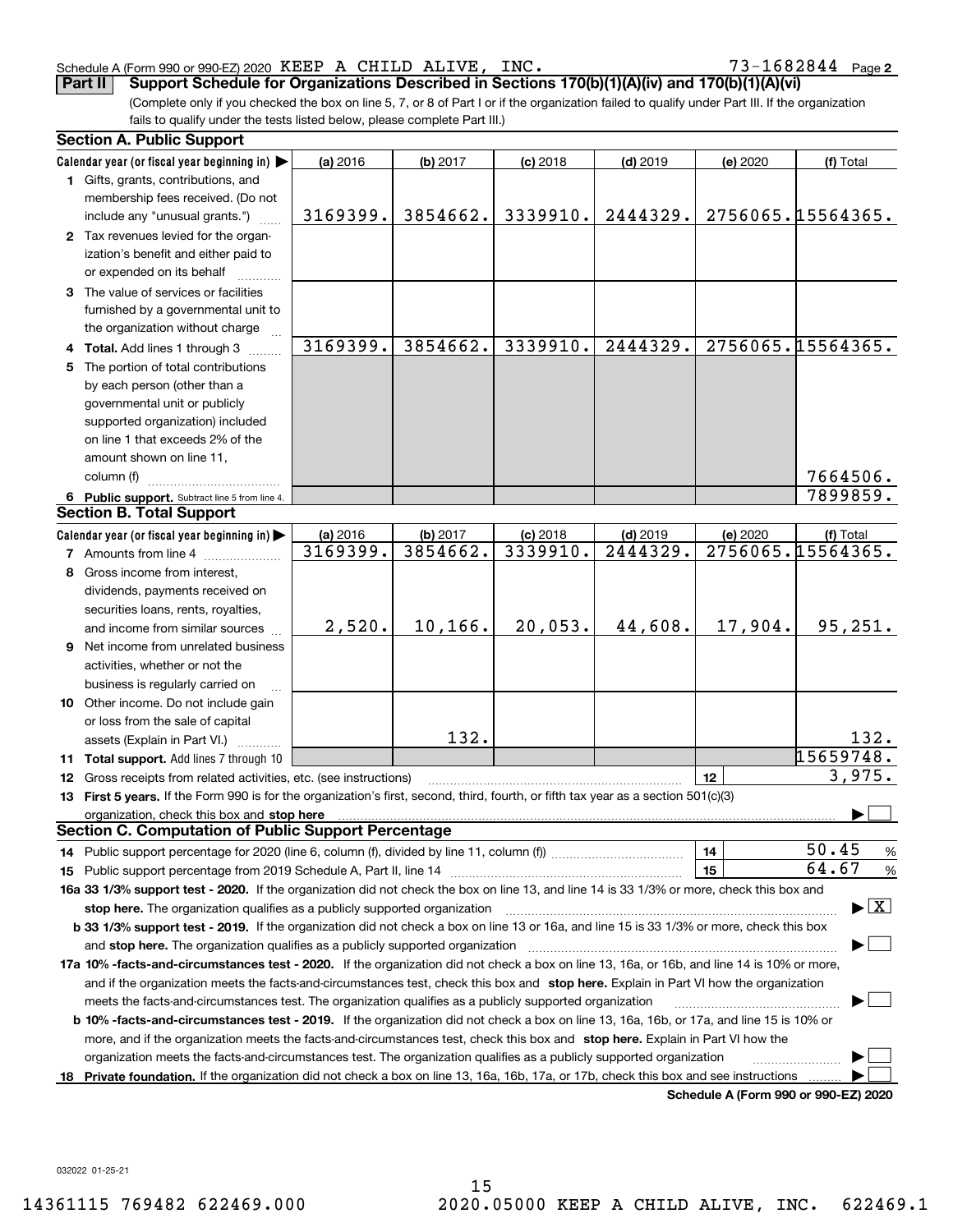| Schedule A (Form 990 or 990-EZ) 2020 $\rm\,KEEP$ $\rm\,A$ $\rm\,CHILD$ $\rm\,ALIVE$ , $\rm\,INC$ . |  | $73 - 1682844$ Page 3 |  |
|----------------------------------------------------------------------------------------------------|--|-----------------------|--|
| <b>Part III   Support Schedule for Organizations Described in Section 509(a)(2)</b>                |  |                       |  |

(Complete only if you checked the box on line 10 of Part I or if the organization failed to qualify under Part II. If the organization fails to qualify under the tests listed below, please complete Part II.)

|     | <b>Section A. Public Support</b>                                                                                                                                                                                               |          |          |            |            |          |                                      |
|-----|--------------------------------------------------------------------------------------------------------------------------------------------------------------------------------------------------------------------------------|----------|----------|------------|------------|----------|--------------------------------------|
|     | Calendar year (or fiscal year beginning in) $\blacktriangleright$                                                                                                                                                              | (a) 2016 | (b) 2017 | $(c)$ 2018 | $(d)$ 2019 | (e) 2020 | (f) Total                            |
|     | 1 Gifts, grants, contributions, and                                                                                                                                                                                            |          |          |            |            |          |                                      |
|     | membership fees received. (Do not                                                                                                                                                                                              |          |          |            |            |          |                                      |
|     | include any "unusual grants.")                                                                                                                                                                                                 |          |          |            |            |          |                                      |
|     | 2 Gross receipts from admissions,<br>merchandise sold or services per-<br>formed, or facilities furnished in<br>any activity that is related to the<br>organization's tax-exempt purpose                                       |          |          |            |            |          |                                      |
|     | 3 Gross receipts from activities that<br>are not an unrelated trade or bus-                                                                                                                                                    |          |          |            |            |          |                                      |
|     | iness under section 513                                                                                                                                                                                                        |          |          |            |            |          |                                      |
|     | 4 Tax revenues levied for the organ-<br>ization's benefit and either paid to                                                                                                                                                   |          |          |            |            |          |                                      |
|     | or expended on its behalf<br>.                                                                                                                                                                                                 |          |          |            |            |          |                                      |
|     | 5 The value of services or facilities                                                                                                                                                                                          |          |          |            |            |          |                                      |
|     | furnished by a governmental unit to                                                                                                                                                                                            |          |          |            |            |          |                                      |
|     | the organization without charge                                                                                                                                                                                                |          |          |            |            |          |                                      |
|     | <b>6 Total.</b> Add lines 1 through 5                                                                                                                                                                                          |          |          |            |            |          |                                      |
|     | 7a Amounts included on lines 1, 2, and<br>3 received from disqualified persons                                                                                                                                                 |          |          |            |            |          |                                      |
|     | <b>b</b> Amounts included on lines 2 and 3 received<br>from other than disqualified persons that<br>exceed the greater of \$5,000 or 1% of the<br>amount on line 13 for the year                                               |          |          |            |            |          |                                      |
|     | c Add lines 7a and 7b                                                                                                                                                                                                          |          |          |            |            |          |                                      |
|     | 8 Public support. (Subtract line 7c from line 6.)                                                                                                                                                                              |          |          |            |            |          |                                      |
|     | <b>Section B. Total Support</b>                                                                                                                                                                                                |          |          |            |            |          |                                      |
|     | Calendar year (or fiscal year beginning in)                                                                                                                                                                                    | (a) 2016 | (b) 2017 | $(c)$ 2018 | $(d)$ 2019 | (e) 2020 | (f) Total                            |
|     | 9 Amounts from line 6                                                                                                                                                                                                          |          |          |            |            |          |                                      |
|     | <b>10a</b> Gross income from interest,<br>dividends, payments received on<br>securities loans, rents, royalties,<br>and income from similar sources                                                                            |          |          |            |            |          |                                      |
|     | <b>b</b> Unrelated business taxable income                                                                                                                                                                                     |          |          |            |            |          |                                      |
|     | (less section 511 taxes) from businesses                                                                                                                                                                                       |          |          |            |            |          |                                      |
|     | acquired after June 30, 1975                                                                                                                                                                                                   |          |          |            |            |          |                                      |
|     | c Add lines 10a and 10b                                                                                                                                                                                                        |          |          |            |            |          |                                      |
|     | 11 Net income from unrelated business<br>activities not included in line 10b,<br>whether or not the business is<br>regularly carried on                                                                                        |          |          |            |            |          |                                      |
|     | 12 Other income. Do not include gain<br>or loss from the sale of capital<br>assets (Explain in Part VI.)                                                                                                                       |          |          |            |            |          |                                      |
|     | 13 Total support. (Add lines 9, 10c, 11, and 12.)                                                                                                                                                                              |          |          |            |            |          |                                      |
|     | 14 First 5 years. If the Form 990 is for the organization's first, second, third, fourth, or fifth tax year as a section 501(c)(3) organization,                                                                               |          |          |            |            |          |                                      |
|     | check this box and stop here measurements and contact the contract of the contract of the contract of the contract of the contract of the contract of the contract of the contract of the contract of the contract of the cont |          |          |            |            |          |                                      |
|     | <b>Section C. Computation of Public Support Percentage</b>                                                                                                                                                                     |          |          |            |            |          |                                      |
|     | 15 Public support percentage for 2020 (line 8, column (f), divided by line 13, column (f))                                                                                                                                     |          |          |            |            | 15       | %                                    |
| 16. | Public support percentage from 2019 Schedule A, Part III, line 15                                                                                                                                                              |          |          |            |            | 16       | %                                    |
|     | <b>Section D. Computation of Investment Income Percentage</b>                                                                                                                                                                  |          |          |            |            |          |                                      |
|     | 17 Investment income percentage for 2020 (line 10c, column (f), divided by line 13, column (f))                                                                                                                                |          |          |            |            | 17       | %                                    |
|     | 18 Investment income percentage from 2019 Schedule A, Part III, line 17                                                                                                                                                        |          |          |            |            | 18       | %                                    |
|     | 19a 33 1/3% support tests - 2020. If the organization did not check the box on line 14, and line 15 is more than 33 1/3%, and line 17 is not                                                                                   |          |          |            |            |          |                                      |
|     | more than 33 1/3%, check this box and stop here. The organization qualifies as a publicly supported organization                                                                                                               |          |          |            |            |          | ▶                                    |
|     | <b>b 33 1/3% support tests - 2019.</b> If the organization did not check a box on line 14 or line 19a, and line 16 is more than 33 1/3%, and                                                                                   |          |          |            |            |          |                                      |
|     | line 18 is not more than 33 1/3%, check this box and stop here. The organization qualifies as a publicly supported organization                                                                                                |          |          |            |            |          |                                      |
| 20  | <b>Private foundation.</b> If the organization did not check a box on line 14, 19a, or 19b, check this box and see instructions                                                                                                |          |          |            |            |          |                                      |
|     | 032023 01-25-21                                                                                                                                                                                                                |          |          |            |            |          | Schedule A (Form 990 or 990-EZ) 2020 |
|     |                                                                                                                                                                                                                                |          | 16       |            |            |          |                                      |

14361115 769482 622469.000 2020.05000 KEEP A CHILD ALIVE, INC. 622469.1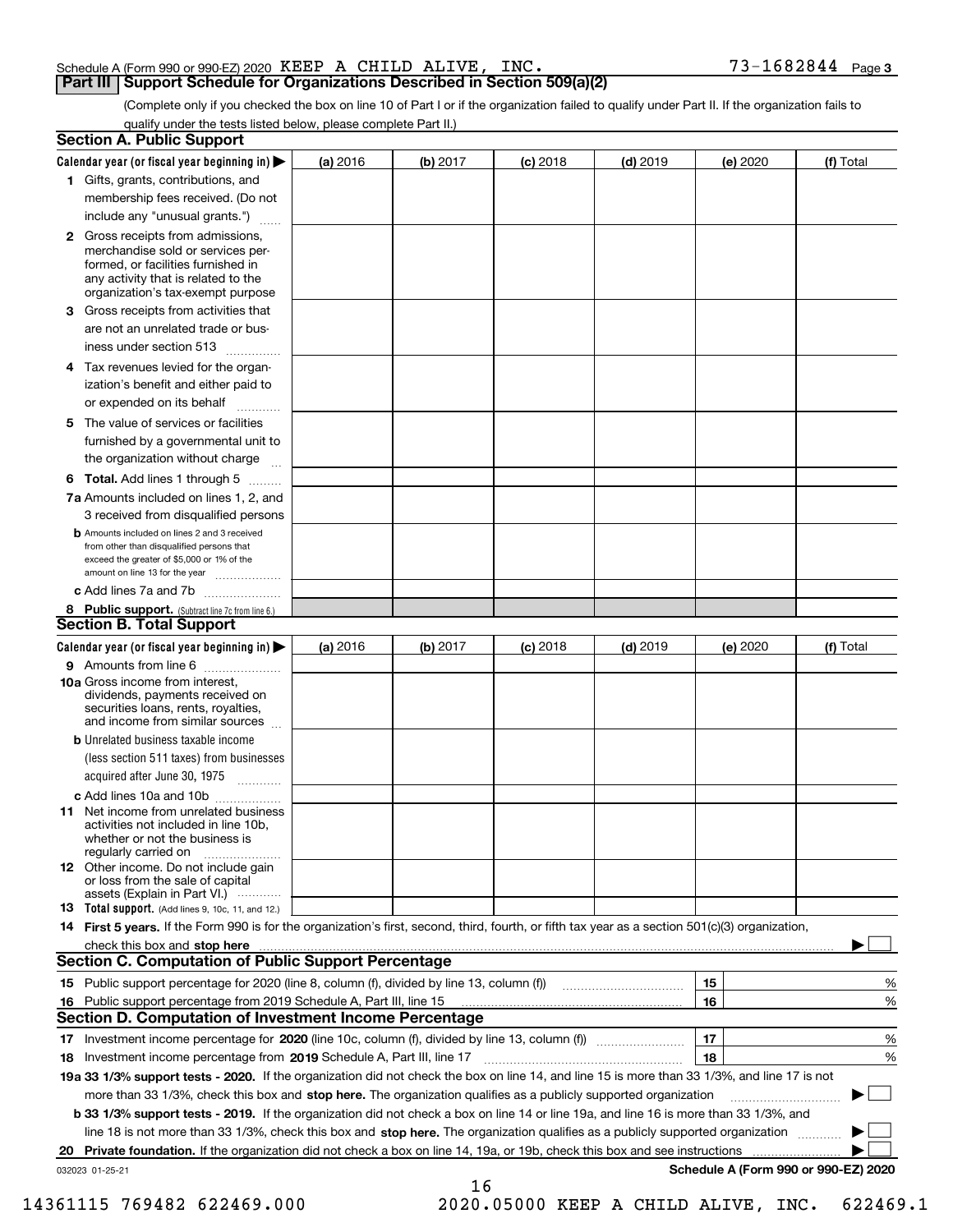**1**

**2**

**3a**

**3b**

**3c**

**4a**

**4b**

**4c**

**5a**

**5b5c**

**6**

**7**

**8**

**9a**

**9b**

**9c**

**10a**

**10b**

**YesNo**

### **Part IV Supporting Organizations**

(Complete only if you checked a box in line 12 on Part I. If you checked box 12a, Part I, complete Sections A and B. If you checked box 12b, Part I, complete Sections A and C. If you checked box 12c, Part I, complete Sections A, D, and E. If you checked box 12d, Part I, complete Sections A and D, and complete Part V.)

### **Section A. All Supporting Organizations**

- **1** Are all of the organization's supported organizations listed by name in the organization's governing documents? If "No," describe in **Part VI** how the supported organizations are designated. If designated by *class or purpose, describe the designation. If historic and continuing relationship, explain.*
- **2** Did the organization have any supported organization that does not have an IRS determination of status under section 509(a)(1) or (2)? If "Yes," explain in Part VI how the organization determined that the supported *organization was described in section 509(a)(1) or (2).*
- **3a** Did the organization have a supported organization described in section 501(c)(4), (5), or (6)? If "Yes," answer *lines 3b and 3c below.*
- **b** Did the organization confirm that each supported organization qualified under section 501(c)(4), (5), or (6) and satisfied the public support tests under section 509(a)(2)? If "Yes," describe in **Part VI** when and how the *organization made the determination.*
- **c**Did the organization ensure that all support to such organizations was used exclusively for section 170(c)(2)(B) purposes? If "Yes," explain in **Part VI** what controls the organization put in place to ensure such use.
- **4a***If* Was any supported organization not organized in the United States ("foreign supported organization")? *"Yes," and if you checked box 12a or 12b in Part I, answer lines 4b and 4c below.*
- **b** Did the organization have ultimate control and discretion in deciding whether to make grants to the foreign supported organization? If "Yes," describe in **Part VI** how the organization had such control and discretion *despite being controlled or supervised by or in connection with its supported organizations.*
- **c** Did the organization support any foreign supported organization that does not have an IRS determination under sections 501(c)(3) and 509(a)(1) or (2)? If "Yes," explain in **Part VI** what controls the organization used *to ensure that all support to the foreign supported organization was used exclusively for section 170(c)(2)(B) purposes.*
- **5a** Did the organization add, substitute, or remove any supported organizations during the tax year? If "Yes," answer lines 5b and 5c below (if applicable). Also, provide detail in **Part VI,** including (i) the names and EIN *numbers of the supported organizations added, substituted, or removed; (ii) the reasons for each such action; (iii) the authority under the organization's organizing document authorizing such action; and (iv) how the action was accomplished (such as by amendment to the organizing document).*
- **b** Type I or Type II only. Was any added or substituted supported organization part of a class already designated in the organization's organizing document?
- **cSubstitutions only.**  Was the substitution the result of an event beyond the organization's control?
- **6** Did the organization provide support (whether in the form of grants or the provision of services or facilities) to **Part VI.** *If "Yes," provide detail in* support or benefit one or more of the filing organization's supported organizations? anyone other than (i) its supported organizations, (ii) individuals that are part of the charitable class benefited by one or more of its supported organizations, or (iii) other supporting organizations that also
- **7**Did the organization provide a grant, loan, compensation, or other similar payment to a substantial contributor *If "Yes," complete Part I of Schedule L (Form 990 or 990-EZ).* regard to a substantial contributor? (as defined in section 4958(c)(3)(C)), a family member of a substantial contributor, or a 35% controlled entity with
- **8** Did the organization make a loan to a disqualified person (as defined in section 4958) not described in line 7? *If "Yes," complete Part I of Schedule L (Form 990 or 990-EZ).*
- **9a** Was the organization controlled directly or indirectly at any time during the tax year by one or more in section 509(a)(1) or (2))? If "Yes," *provide detail in* <code>Part VI.</code> disqualified persons, as defined in section 4946 (other than foundation managers and organizations described
- **b** Did one or more disqualified persons (as defined in line 9a) hold a controlling interest in any entity in which the supporting organization had an interest? If "Yes," provide detail in P**art VI**.
- **c**Did a disqualified person (as defined in line 9a) have an ownership interest in, or derive any personal benefit from, assets in which the supporting organization also had an interest? If "Yes," provide detail in P**art VI.**
- **10a** Was the organization subject to the excess business holdings rules of section 4943 because of section supporting organizations)? If "Yes," answer line 10b below. 4943(f) (regarding certain Type II supporting organizations, and all Type III non-functionally integrated
- **b** Did the organization have any excess business holdings in the tax year? (Use Schedule C, Form 4720, to *determine whether the organization had excess business holdings.)*

17

032024 01-25-21

**Schedule A (Form 990 or 990-EZ) 2020**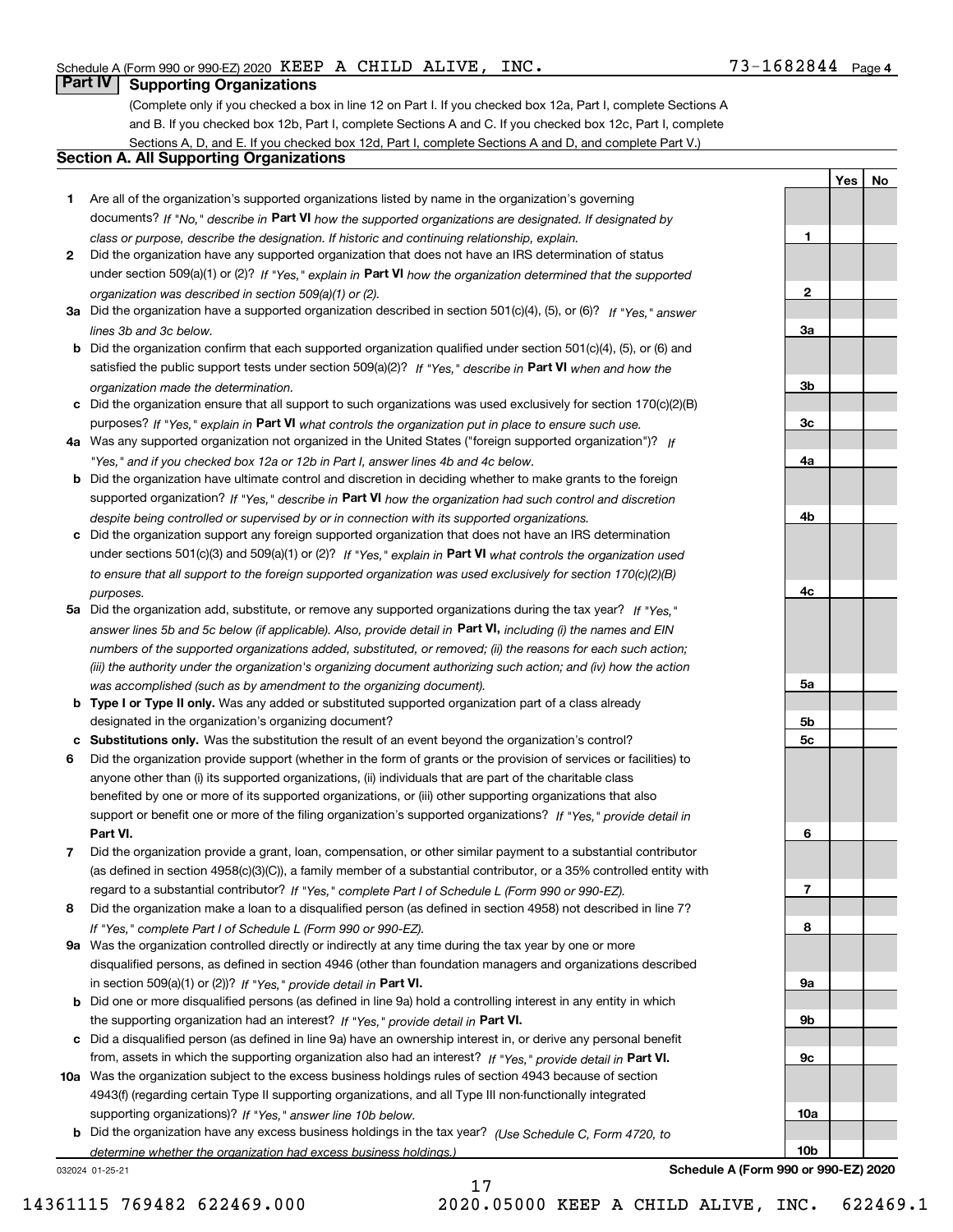|              | Part IV<br><b>Supporting Organizations (continued)</b>                                                                                                                                                                                                                                                                                                                                 |              |            |    |
|--------------|----------------------------------------------------------------------------------------------------------------------------------------------------------------------------------------------------------------------------------------------------------------------------------------------------------------------------------------------------------------------------------------|--------------|------------|----|
|              |                                                                                                                                                                                                                                                                                                                                                                                        |              | Yes        | No |
| 11           | Has the organization accepted a gift or contribution from any of the following persons?                                                                                                                                                                                                                                                                                                |              |            |    |
|              | a A person who directly or indirectly controls, either alone or together with persons described in lines 11b and                                                                                                                                                                                                                                                                       |              |            |    |
|              | 11c below, the governing body of a supported organization?                                                                                                                                                                                                                                                                                                                             | 11a          |            |    |
|              | <b>b</b> A family member of a person described in line 11a above?                                                                                                                                                                                                                                                                                                                      | 11b          |            |    |
|              | c A 35% controlled entity of a person described in line 11a or 11b above? If "Yes" to line 11a, 11b, or 11c, provide                                                                                                                                                                                                                                                                   |              |            |    |
|              | detail in Part VI.                                                                                                                                                                                                                                                                                                                                                                     | 11c          |            |    |
|              | <b>Section B. Type I Supporting Organizations</b>                                                                                                                                                                                                                                                                                                                                      |              |            |    |
|              |                                                                                                                                                                                                                                                                                                                                                                                        |              | Yes        | No |
| 1.           | Did the governing body, members of the governing body, officers acting in their official capacity, or membership of one or<br>more supported organizations have the power to regularly appoint or elect at least a majority of the organization's officers,<br>directors, or trustees at all times during the tax year? If "No," describe in Part VI how the supported organization(s) |              |            |    |
|              | effectively operated, supervised, or controlled the organization's activities. If the organization had more than one supported<br>organization, describe how the powers to appoint and/or remove officers, directors, or trustees were allocated among the<br>supported organizations and what conditions or restrictions, if any, applied to such powers during the tax year.         | 1            |            |    |
| $\mathbf{2}$ | Did the organization operate for the benefit of any supported organization other than the supported                                                                                                                                                                                                                                                                                    |              |            |    |
|              | organization(s) that operated, supervised, or controlled the supporting organization? If "Yes," explain in                                                                                                                                                                                                                                                                             |              |            |    |
|              | Part VI how providing such benefit carried out the purposes of the supported organization(s) that operated,                                                                                                                                                                                                                                                                            |              |            |    |
|              | supervised, or controlled the supporting organization.                                                                                                                                                                                                                                                                                                                                 | $\mathbf{2}$ |            |    |
|              | Section C. Type II Supporting Organizations                                                                                                                                                                                                                                                                                                                                            |              |            |    |
|              |                                                                                                                                                                                                                                                                                                                                                                                        |              | Yes        | No |
| 1.           | Were a majority of the organization's directors or trustees during the tax year also a majority of the directors                                                                                                                                                                                                                                                                       |              |            |    |
|              | or trustees of each of the organization's supported organization(s)? If "No," describe in Part VI how control                                                                                                                                                                                                                                                                          |              |            |    |
|              | or management of the supporting organization was vested in the same persons that controlled or managed                                                                                                                                                                                                                                                                                 |              |            |    |
|              | the supported organization(s).<br>Section D. All Type III Supporting Organizations                                                                                                                                                                                                                                                                                                     | 1            |            |    |
|              |                                                                                                                                                                                                                                                                                                                                                                                        |              |            |    |
|              |                                                                                                                                                                                                                                                                                                                                                                                        |              | Yes        | No |
|              |                                                                                                                                                                                                                                                                                                                                                                                        |              |            |    |
| 1.           | Did the organization provide to each of its supported organizations, by the last day of the fifth month of the                                                                                                                                                                                                                                                                         |              |            |    |
|              | organization's tax year, (i) a written notice describing the type and amount of support provided during the prior tax                                                                                                                                                                                                                                                                  |              |            |    |
|              | year, (ii) a copy of the Form 990 that was most recently filed as of the date of notification, and (iii) copies of the                                                                                                                                                                                                                                                                 |              |            |    |
|              | organization's governing documents in effect on the date of notification, to the extent not previously provided?                                                                                                                                                                                                                                                                       | 1            |            |    |
| 2            | Were any of the organization's officers, directors, or trustees either (i) appointed or elected by the supported                                                                                                                                                                                                                                                                       |              |            |    |
|              | organization(s) or (ii) serving on the governing body of a supported organization? If "No," explain in Part VI how                                                                                                                                                                                                                                                                     |              |            |    |
|              | the organization maintained a close and continuous working relationship with the supported organization(s).                                                                                                                                                                                                                                                                            | $\mathbf{2}$ |            |    |
| 3            | By reason of the relationship described in line 2, above, did the organization's supported organizations have a                                                                                                                                                                                                                                                                        |              |            |    |
|              | significant voice in the organization's investment policies and in directing the use of the organization's                                                                                                                                                                                                                                                                             |              |            |    |
|              | income or assets at all times during the tax year? If "Yes," describe in Part VI the role the organization's                                                                                                                                                                                                                                                                           |              |            |    |
|              | supported organizations played in this regard.<br>Section E. Type III Functionally Integrated Supporting Organizations                                                                                                                                                                                                                                                                 | з            |            |    |
|              |                                                                                                                                                                                                                                                                                                                                                                                        |              |            |    |
| 1            | Check the box next to the method that the organization used to satisfy the Integral Part Test during the year (see instructions).                                                                                                                                                                                                                                                      |              |            |    |
| a<br>b       | The organization satisfied the Activities Test. Complete line 2 below.                                                                                                                                                                                                                                                                                                                 |              |            |    |
| c            | The organization is the parent of each of its supported organizations. Complete line 3 below.                                                                                                                                                                                                                                                                                          |              |            |    |
| 2            | The organization supported a governmental entity. Describe in Part VI how you supported a governmental entity (see instructions)<br>Activities Test. Answer lines 2a and 2b below.                                                                                                                                                                                                     |              | <b>Yes</b> | No |
| а            | Did substantially all of the organization's activities during the tax year directly further the exempt purposes of                                                                                                                                                                                                                                                                     |              |            |    |
|              | the supported organization(s) to which the organization was responsive? If "Yes," then in Part VI identify                                                                                                                                                                                                                                                                             |              |            |    |
|              | those supported organizations and explain how these activities directly furthered their exempt purposes,                                                                                                                                                                                                                                                                               |              |            |    |
|              | how the organization was responsive to those supported organizations, and how the organization determined                                                                                                                                                                                                                                                                              |              |            |    |
|              | that these activities constituted substantially all of its activities.                                                                                                                                                                                                                                                                                                                 | 2a           |            |    |

**3** Parent of Supported Organizations. Answer lines 3a and 3b below. *these activities but for the organization's involvement.*

**a** Did the organization have the power to regularly appoint or elect a majority of the officers, directors, or trustees of each of the supported organizations? If "Yes" or "No" provide details in **Part VI.** 

**Part VI**  *the reasons for the organization's position that its supported organization(s) would have engaged in*

one or more of the organization's supported organization(s) would have been engaged in? If "Yes," e*xplain in* 

**b** Did the organization exercise a substantial degree of direction over the policies, programs, and activities of each of its supported organizations? If "Yes," describe in Part VI the role played by the organization in this regard.

18

032025 01-25-21

**Schedule A (Form 990 or 990-EZ) 2020**

**2b**

**3a**

**3b**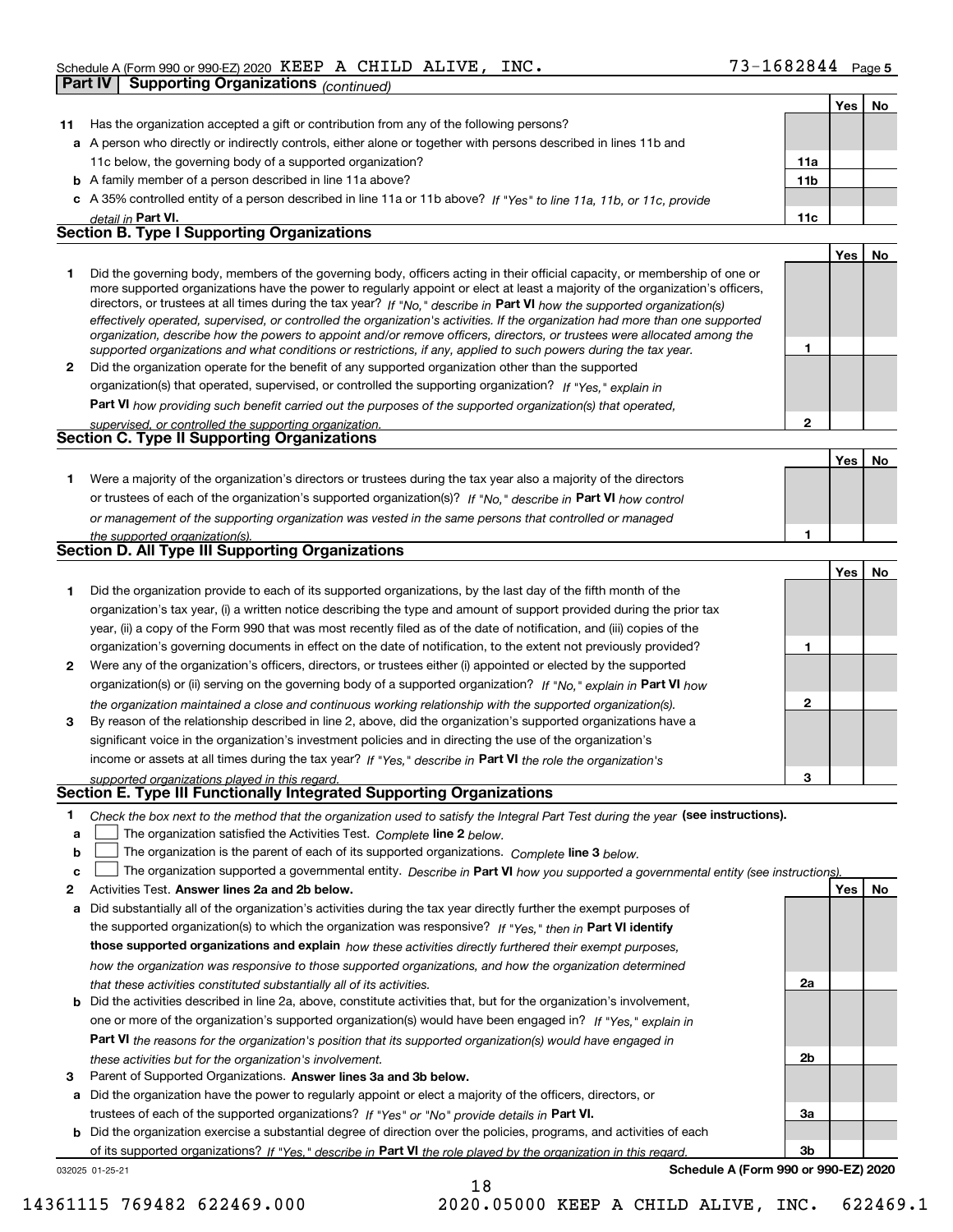instructions).

# 19 14361115 769482 622469.000 2020.05000 KEEP A CHILD ALIVE, INC. 622469.1

|              | Section A - Adjusted Net Income                                                                                                   |                | (A) Prior Year                 | (optional)          |
|--------------|-----------------------------------------------------------------------------------------------------------------------------------|----------------|--------------------------------|---------------------|
| 1            | Net short-term capital gain                                                                                                       | 1              |                                |                     |
| 2            | Recoveries of prior-year distributions                                                                                            | $\overline{2}$ |                                |                     |
| 3            | Other gross income (see instructions)                                                                                             | 3              |                                |                     |
| 4            | Add lines 1 through 3.                                                                                                            | 4              |                                |                     |
| 5            | Depreciation and depletion                                                                                                        | 5              |                                |                     |
| 6            | Portion of operating expenses paid or incurred for production or                                                                  |                |                                |                     |
|              | collection of gross income or for management, conservation, or                                                                    |                |                                |                     |
|              | maintenance of property held for production of income (see instructions)                                                          | 6              |                                |                     |
| 7            | Other expenses (see instructions)                                                                                                 | 7              |                                |                     |
| 8            | <b>Adjusted Net Income</b> (subtract lines 5, 6, and 7 from line 4)                                                               | 8              |                                |                     |
|              | <b>Section B - Minimum Asset Amount</b>                                                                                           | (A) Prior Year | (B) Current Year<br>(optional) |                     |
| 1            | Aggregate fair market value of all non-exempt-use assets (see                                                                     |                |                                |                     |
|              | instructions for short tax year or assets held for part of year):                                                                 |                |                                |                     |
|              | a Average monthly value of securities                                                                                             | 1a             |                                |                     |
|              | <b>b</b> Average monthly cash balances                                                                                            | 1 <sub>b</sub> |                                |                     |
|              | c Fair market value of other non-exempt-use assets                                                                                | 1c             |                                |                     |
|              | <b>d</b> Total (add lines 1a, 1b, and 1c)                                                                                         | 1d             |                                |                     |
|              | e Discount claimed for blockage or other factors                                                                                  |                |                                |                     |
|              | (explain in detail in Part VI):                                                                                                   |                |                                |                     |
| $\mathbf{2}$ | Acquisition indebtedness applicable to non-exempt-use assets                                                                      | $\mathbf{2}$   |                                |                     |
| 3            | Subtract line 2 from line 1d.                                                                                                     | 3              |                                |                     |
| 4            | Cash deemed held for exempt use. Enter 0.015 of line 3 (for greater amount,                                                       |                |                                |                     |
|              | see instructions).                                                                                                                | 4              |                                |                     |
| 5            | Net value of non-exempt-use assets (subtract line 4 from line 3)                                                                  | 5              |                                |                     |
| 6            | Multiply line 5 by 0.035.                                                                                                         | 6              |                                |                     |
| 7            | Recoveries of prior-year distributions                                                                                            | $\overline{7}$ |                                |                     |
| 8            | Minimum Asset Amount (add line 7 to line 6)                                                                                       | 8              |                                |                     |
|              | <b>Section C - Distributable Amount</b>                                                                                           |                |                                | <b>Current Year</b> |
| 1            | Adjusted net income for prior year (from Section A, line 8, column A)                                                             | 1              |                                |                     |
| 2            | Enter 0.85 of line 1.                                                                                                             | $\mathbf{2}$   |                                |                     |
| з            | Minimum asset amount for prior year (from Section B, line 8, column A)                                                            | 3              |                                |                     |
| 4            | Enter greater of line 2 or line 3.                                                                                                | 4              |                                |                     |
| 5            | Income tax imposed in prior year                                                                                                  | 5              |                                |                     |
| 6            | <b>Distributable Amount.</b> Subtract line 5 from line 4, unless subject to                                                       |                |                                |                     |
|              | emergency temporary reduction (see instructions).                                                                                 | 6              |                                |                     |
| 7            | Check here if the current year is the organization's first as a non-functionally integrated Type III supporting organization (see |                |                                |                     |

1 Check here if the organization satisfied the Integral Part Test as a qualifying trust on Nov. 20, 1970 (explain in Part VI). See instructions.

All other Type III non-functionally integrated supporting organizations must complete Sections A through E.

**Part V Type III Non-Functionally Integrated 509(a)(3) Supporting Organizations** 

**1**

**Section A - Adjusted Net Income**

73-1682844 Page 6 Schedule A (Form 990 or 990-EZ) 2020 Page KEEP A CHILD ALIVE, INC. 73-1682844

(B) Current Year

(A) Prior Year

**Schedule A (Form 990 or 990-EZ) 2020**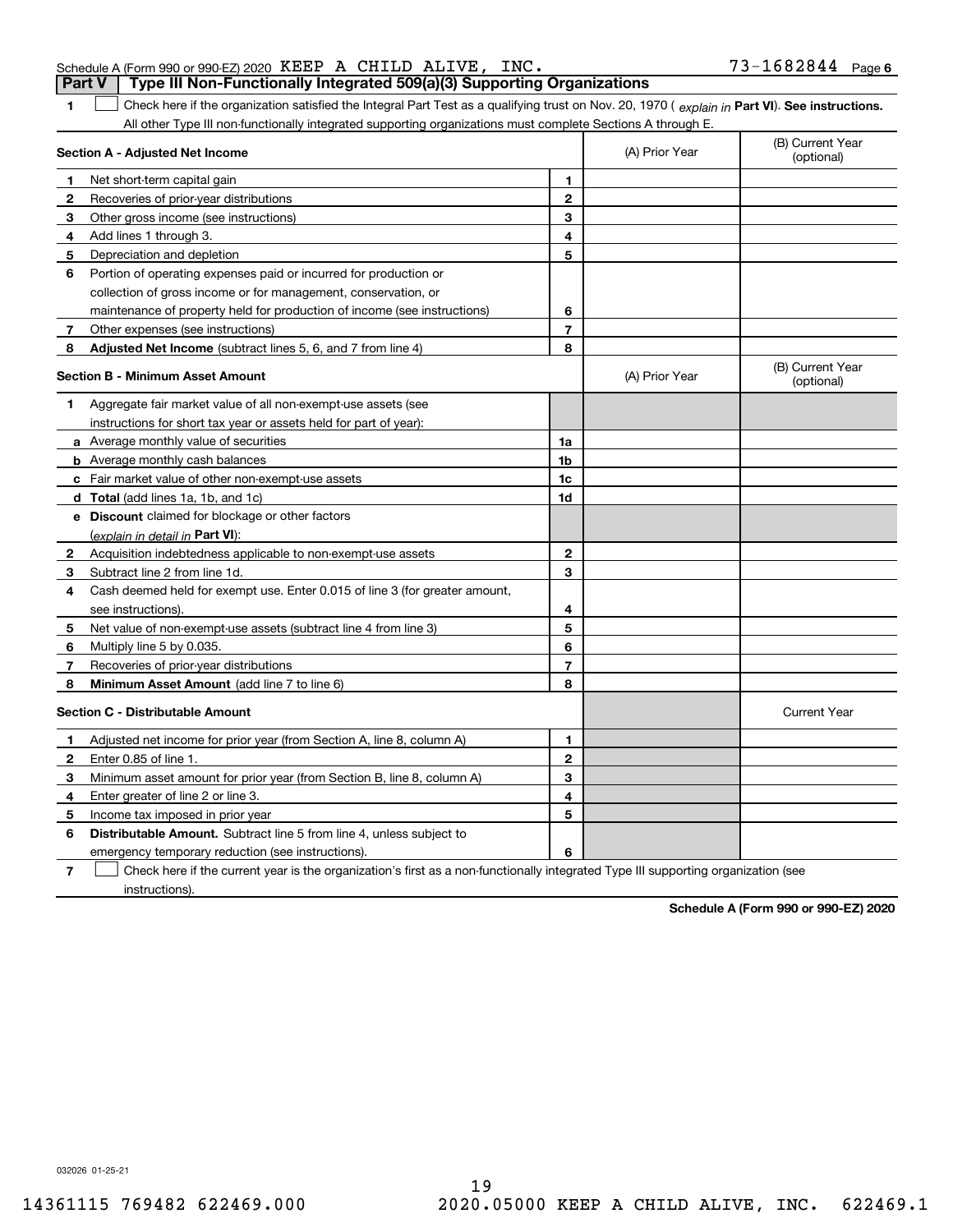| Schedule A (Form 990 or 990-EZ) 2020 $\,$ KEEP $\,$ A $\,$ CHILD $\,$ ALIVE, $\,$ . |  | INC. | $73 - 1682844$ Page 7 |  |
|-------------------------------------------------------------------------------------|--|------|-----------------------|--|
|                                                                                     |  |      |                       |  |

| <b>Part V</b> | Type III Non-Functionally Integrated 509(a)(3) Supporting Organizations                    |                             | (continued)                           |    |                                         |
|---------------|--------------------------------------------------------------------------------------------|-----------------------------|---------------------------------------|----|-----------------------------------------|
|               | <b>Section D - Distributions</b>                                                           |                             |                                       |    | <b>Current Year</b>                     |
| 1             | Amounts paid to supported organizations to accomplish exempt purposes                      |                             |                                       | 1  |                                         |
| 2             | Amounts paid to perform activity that directly furthers exempt purposes of supported       |                             |                                       |    |                                         |
|               | organizations, in excess of income from activity                                           |                             |                                       | 2  |                                         |
| 3             | Administrative expenses paid to accomplish exempt purposes of supported organizations      |                             | 3                                     |    |                                         |
| 4             | Amounts paid to acquire exempt-use assets                                                  |                             |                                       | 4  |                                         |
| 5             | Qualified set-aside amounts (prior IRS approval required - provide details in Part VI)     |                             |                                       | 5  |                                         |
| 6             | Other distributions (describe in Part VI). See instructions.                               |                             |                                       | 6  |                                         |
| 7             | Total annual distributions. Add lines 1 through 6.                                         |                             |                                       | 7  |                                         |
| 8             | Distributions to attentive supported organizations to which the organization is responsive |                             |                                       |    |                                         |
|               | (provide details in Part VI). See instructions.                                            |                             |                                       | 8  |                                         |
| 9             | Distributable amount for 2020 from Section C, line 6                                       |                             |                                       | 9  |                                         |
| 10            | Line 8 amount divided by line 9 amount                                                     |                             |                                       | 10 |                                         |
|               |                                                                                            | (i)                         | (ii)                                  |    | (iii)                                   |
|               | <b>Section E - Distribution Allocations</b> (see instructions)                             | <b>Excess Distributions</b> | <b>Underdistributions</b><br>Pre-2020 |    | <b>Distributable</b><br>Amount for 2020 |
| 1             | Distributable amount for 2020 from Section C, line 6                                       |                             |                                       |    |                                         |
| 2             | Underdistributions, if any, for years prior to 2020 (reason-                               |                             |                                       |    |                                         |
|               | able cause required - explain in Part VI). See instructions.                               |                             |                                       |    |                                         |
| 3             | Excess distributions carryover, if any, to 2020                                            |                             |                                       |    |                                         |
|               | <b>a</b> From 2015                                                                         |                             |                                       |    |                                         |
|               | <b>b</b> From 2016                                                                         |                             |                                       |    |                                         |
|               | c From 2017                                                                                |                             |                                       |    |                                         |
|               | <b>d</b> From 2018                                                                         |                             |                                       |    |                                         |
|               | e From 2019                                                                                |                             |                                       |    |                                         |
|               | f Total of lines 3a through 3e                                                             |                             |                                       |    |                                         |
|               | g Applied to underdistributions of prior years                                             |                             |                                       |    |                                         |
|               | <b>h</b> Applied to 2020 distributable amount                                              |                             |                                       |    |                                         |
|               | Carryover from 2015 not applied (see instructions)                                         |                             |                                       |    |                                         |
|               | Remainder. Subtract lines 3g, 3h, and 3i from line 3f.                                     |                             |                                       |    |                                         |
| 4             | Distributions for 2020 from Section D,                                                     |                             |                                       |    |                                         |
|               | line $7:$                                                                                  |                             |                                       |    |                                         |
|               | a Applied to underdistributions of prior years                                             |                             |                                       |    |                                         |
|               | <b>b</b> Applied to 2020 distributable amount                                              |                             |                                       |    |                                         |
|               | c Remainder. Subtract lines 4a and 4b from line 4.                                         |                             |                                       |    |                                         |
| 5             | Remaining underdistributions for years prior to 2020, if                                   |                             |                                       |    |                                         |
|               | any. Subtract lines 3g and 4a from line 2. For result greater                              |                             |                                       |    |                                         |
|               | than zero, explain in Part VI. See instructions.                                           |                             |                                       |    |                                         |
| 6             | Remaining underdistributions for 2020. Subtract lines 3h                                   |                             |                                       |    |                                         |
|               | and 4b from line 1. For result greater than zero, explain in                               |                             |                                       |    |                                         |
|               | Part VI. See instructions.                                                                 |                             |                                       |    |                                         |
| 7             | Excess distributions carryover to 2021. Add lines 3j                                       |                             |                                       |    |                                         |
|               | and 4c.                                                                                    |                             |                                       |    |                                         |
| 8             | Breakdown of line 7:                                                                       |                             |                                       |    |                                         |
|               | a Excess from 2016                                                                         |                             |                                       |    |                                         |
|               | <b>b</b> Excess from 2017                                                                  |                             |                                       |    |                                         |
|               | c Excess from 2018                                                                         |                             |                                       |    |                                         |
|               | d Excess from 2019                                                                         |                             |                                       |    |                                         |
|               | e Excess from 2020                                                                         |                             |                                       |    |                                         |

**Schedule A (Form 990 or 990-EZ) 2020**

032027 01-25-21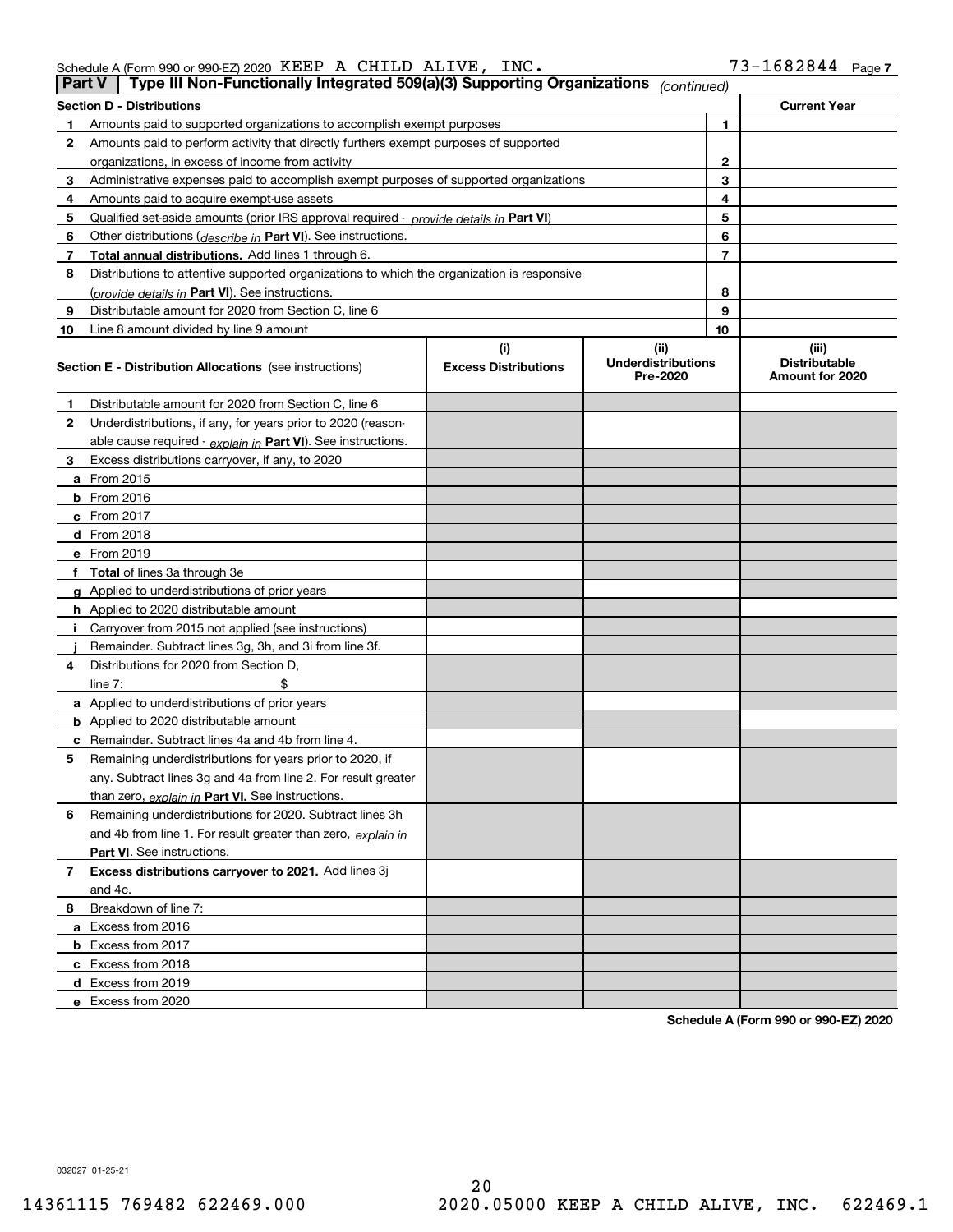| Schedule A (Form 990 or 990-EZ) 2020 KEEP A CHILD ALIVE, INC. |    | 73-1682844 Page 8                                                                                                                                                                                                                                                                                                                                                                                                                                                                                                                                                    |
|---------------------------------------------------------------|----|----------------------------------------------------------------------------------------------------------------------------------------------------------------------------------------------------------------------------------------------------------------------------------------------------------------------------------------------------------------------------------------------------------------------------------------------------------------------------------------------------------------------------------------------------------------------|
| <b>Part VI</b>                                                |    | Supplemental Information. Provide the explanations required by Part II, line 10; Part II, line 17a or 17b; Part III, line 12;<br>Part IV, Section A, lines 1, 2, 3b, 3c, 4b, 4c, 5a, 6, 9a, 9b, 9c, 11a, 11b, and 11c; Part IV, Section B, lines 1 and 2; Part IV, Section C,<br>line 1; Part IV, Section D, lines 2 and 3; Part IV, Section E, lines 1c, 2a, 2b, 3a, and 3b; Part V, line 1; Part V, Section B, line 1e; Part V,<br>Section D, lines 5, 6, and 8; and Part V, Section E, lines 2, 5, and 6. Also complete this part for any additional information. |
| (See instructions.)                                           |    |                                                                                                                                                                                                                                                                                                                                                                                                                                                                                                                                                                      |
|                                                               |    |                                                                                                                                                                                                                                                                                                                                                                                                                                                                                                                                                                      |
|                                                               |    |                                                                                                                                                                                                                                                                                                                                                                                                                                                                                                                                                                      |
|                                                               |    |                                                                                                                                                                                                                                                                                                                                                                                                                                                                                                                                                                      |
|                                                               |    |                                                                                                                                                                                                                                                                                                                                                                                                                                                                                                                                                                      |
|                                                               |    |                                                                                                                                                                                                                                                                                                                                                                                                                                                                                                                                                                      |
|                                                               |    |                                                                                                                                                                                                                                                                                                                                                                                                                                                                                                                                                                      |
|                                                               |    |                                                                                                                                                                                                                                                                                                                                                                                                                                                                                                                                                                      |
|                                                               |    |                                                                                                                                                                                                                                                                                                                                                                                                                                                                                                                                                                      |
|                                                               |    |                                                                                                                                                                                                                                                                                                                                                                                                                                                                                                                                                                      |
|                                                               |    |                                                                                                                                                                                                                                                                                                                                                                                                                                                                                                                                                                      |
|                                                               |    |                                                                                                                                                                                                                                                                                                                                                                                                                                                                                                                                                                      |
|                                                               |    |                                                                                                                                                                                                                                                                                                                                                                                                                                                                                                                                                                      |
|                                                               |    |                                                                                                                                                                                                                                                                                                                                                                                                                                                                                                                                                                      |
|                                                               |    |                                                                                                                                                                                                                                                                                                                                                                                                                                                                                                                                                                      |
|                                                               |    |                                                                                                                                                                                                                                                                                                                                                                                                                                                                                                                                                                      |
|                                                               |    |                                                                                                                                                                                                                                                                                                                                                                                                                                                                                                                                                                      |
|                                                               |    |                                                                                                                                                                                                                                                                                                                                                                                                                                                                                                                                                                      |
|                                                               |    |                                                                                                                                                                                                                                                                                                                                                                                                                                                                                                                                                                      |
|                                                               |    |                                                                                                                                                                                                                                                                                                                                                                                                                                                                                                                                                                      |
|                                                               |    |                                                                                                                                                                                                                                                                                                                                                                                                                                                                                                                                                                      |
|                                                               |    |                                                                                                                                                                                                                                                                                                                                                                                                                                                                                                                                                                      |
|                                                               |    |                                                                                                                                                                                                                                                                                                                                                                                                                                                                                                                                                                      |
|                                                               |    |                                                                                                                                                                                                                                                                                                                                                                                                                                                                                                                                                                      |
|                                                               |    |                                                                                                                                                                                                                                                                                                                                                                                                                                                                                                                                                                      |
|                                                               |    |                                                                                                                                                                                                                                                                                                                                                                                                                                                                                                                                                                      |
|                                                               |    |                                                                                                                                                                                                                                                                                                                                                                                                                                                                                                                                                                      |
|                                                               |    |                                                                                                                                                                                                                                                                                                                                                                                                                                                                                                                                                                      |
|                                                               |    |                                                                                                                                                                                                                                                                                                                                                                                                                                                                                                                                                                      |
|                                                               |    |                                                                                                                                                                                                                                                                                                                                                                                                                                                                                                                                                                      |
|                                                               |    |                                                                                                                                                                                                                                                                                                                                                                                                                                                                                                                                                                      |
|                                                               |    |                                                                                                                                                                                                                                                                                                                                                                                                                                                                                                                                                                      |
|                                                               |    |                                                                                                                                                                                                                                                                                                                                                                                                                                                                                                                                                                      |
|                                                               |    |                                                                                                                                                                                                                                                                                                                                                                                                                                                                                                                                                                      |
|                                                               |    |                                                                                                                                                                                                                                                                                                                                                                                                                                                                                                                                                                      |
| 032028 01-25-21                                               |    | Schedule A (Form 990 or 990-EZ) 2020                                                                                                                                                                                                                                                                                                                                                                                                                                                                                                                                 |
|                                                               | 21 |                                                                                                                                                                                                                                                                                                                                                                                                                                                                                                                                                                      |
| 14361115 769482 622469.000                                    |    | 2020.05000 KEEP A CHILD ALIVE, INC. 622469.1                                                                                                                                                                                                                                                                                                                                                                                                                                                                                                                         |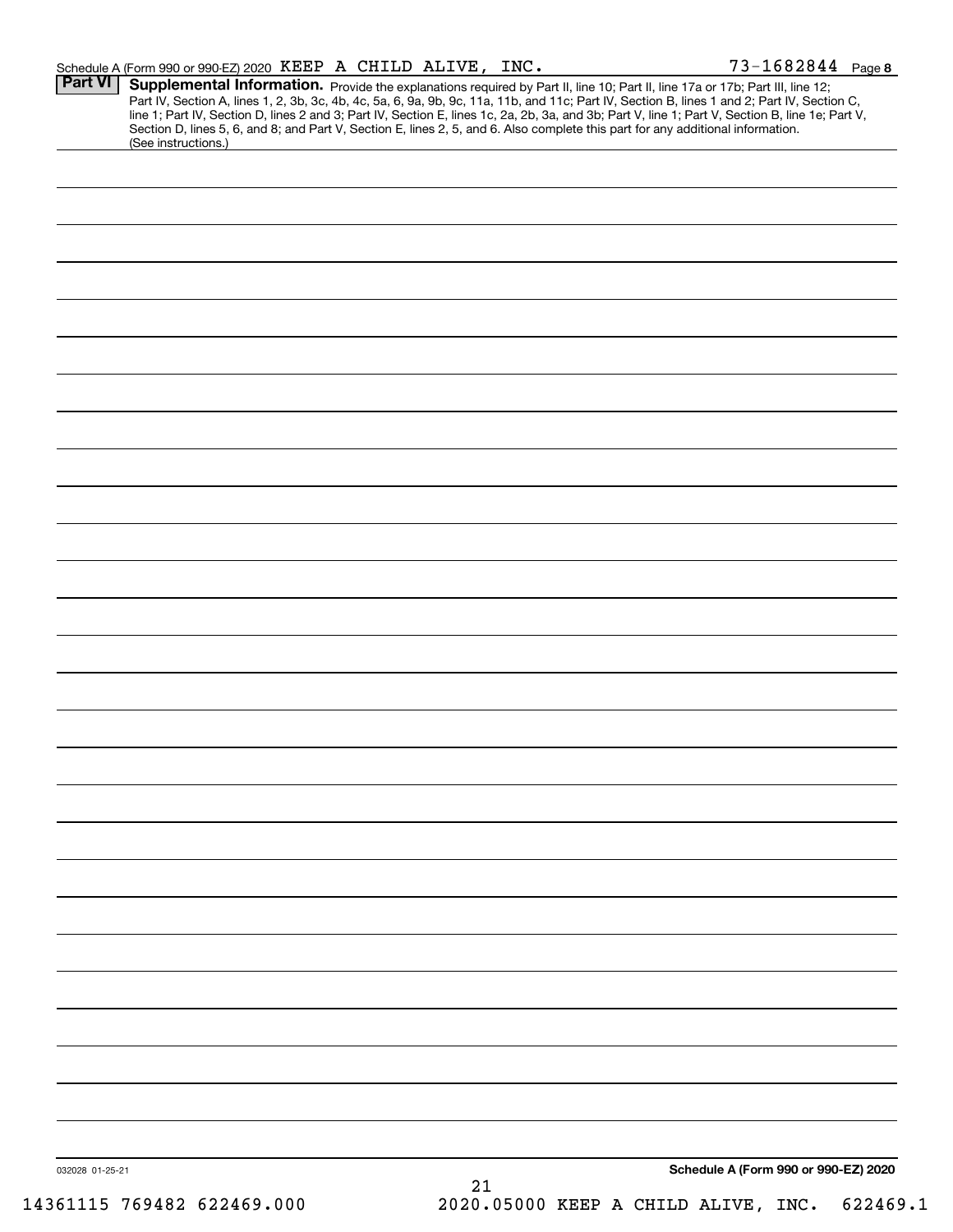Department of the Treasury Internal Revenue Service **(Form 990, 990-EZ, or 990-PF)**

Name of the organization

### \*\* PUBLIC DISCLOSURE COPY \*\*

# **Schedule B Schedule of Contributors**

**| Attach to Form 990, Form 990-EZ, or Form 990-PF. | Go to www.irs.gov/Form990 for the latest information.** OMB No. 1545-0047

**2020**

**Employer identification number**

|  |  |  | -1682844 |  |  |  |  |  |  |  |
|--|--|--|----------|--|--|--|--|--|--|--|
|--|--|--|----------|--|--|--|--|--|--|--|

|                                       | KEEP A CHILD ALIVE, | INC. | 73-1682844 |
|---------------------------------------|---------------------|------|------------|
| <b>Organization type (check one):</b> |                     |      |            |

| Filers of:         | Section:                                                                    |
|--------------------|-----------------------------------------------------------------------------|
| Form 990 or 990-EZ | $\lfloor \mathbf{X} \rfloor$ 501(c)( 3) (enter number) organization         |
|                    | $4947(a)(1)$ nonexempt charitable trust not treated as a private foundation |
|                    | 527 political organization                                                  |
| Form 990-PF        | 501(c)(3) exempt private foundation                                         |
|                    | 4947(a)(1) nonexempt charitable trust treated as a private foundation       |
|                    | 501(c)(3) taxable private foundation                                        |

Check if your organization is covered by the **General Rule** or a **Special Rule. Note:**  Only a section 501(c)(7), (8), or (10) organization can check boxes for both the General Rule and a Special Rule. See instructions.

#### **General Rule**

 $\mathcal{L}^{\text{max}}$ 

For an organization filing Form 990, 990-EZ, or 990-PF that received, during the year, contributions totaling \$5,000 or more (in money or property) from any one contributor. Complete Parts I and II. See instructions for determining a contributor's total contributions.

#### **Special Rules**

any one contributor, during the year, total contributions of the greater of  $\,$  (1) \$5,000; or **(2)** 2% of the amount on (i) Form 990, Part VIII, line 1h;  $\boxed{\textbf{X}}$  For an organization described in section 501(c)(3) filing Form 990 or 990-EZ that met the 33 1/3% support test of the regulations under sections 509(a)(1) and 170(b)(1)(A)(vi), that checked Schedule A (Form 990 or 990-EZ), Part II, line 13, 16a, or 16b, and that received from or (ii) Form 990-EZ, line 1. Complete Parts I and II.

For an organization described in section 501(c)(7), (8), or (10) filing Form 990 or 990-EZ that received from any one contributor, during the year, total contributions of more than \$1,000 exclusively for religious, charitable, scientific, literary, or educational purposes, or for the prevention of cruelty to children or animals. Complete Parts I (entering "N/A" in column (b) instead of the contributor name and address), II, and III.  $\mathcal{L}^{\text{max}}$ 

purpose. Don't complete any of the parts unless the **General Rule** applies to this organization because it received *nonexclusively* year, contributions <sub>exclusively</sub> for religious, charitable, etc., purposes, but no such contributions totaled more than \$1,000. If this box is checked, enter here the total contributions that were received during the year for an  $\;$ exclusively religious, charitable, etc., For an organization described in section 501(c)(7), (8), or (10) filing Form 990 or 990-EZ that received from any one contributor, during the religious, charitable, etc., contributions totaling \$5,000 or more during the year  $\Box$ — $\Box$   $\Box$  $\mathcal{L}^{\text{max}}$ 

**Caution:**  An organization that isn't covered by the General Rule and/or the Special Rules doesn't file Schedule B (Form 990, 990-EZ, or 990-PF),  **must** but it answer "No" on Part IV, line 2, of its Form 990; or check the box on line H of its Form 990-EZ or on its Form 990-PF, Part I, line 2, to certify that it doesn't meet the filing requirements of Schedule B (Form 990, 990-EZ, or 990-PF).

**For Paperwork Reduction Act Notice, see the instructions for Form 990, 990-EZ, or 990-PF. Schedule B (Form 990, 990-EZ, or 990-PF) (2020)** LHA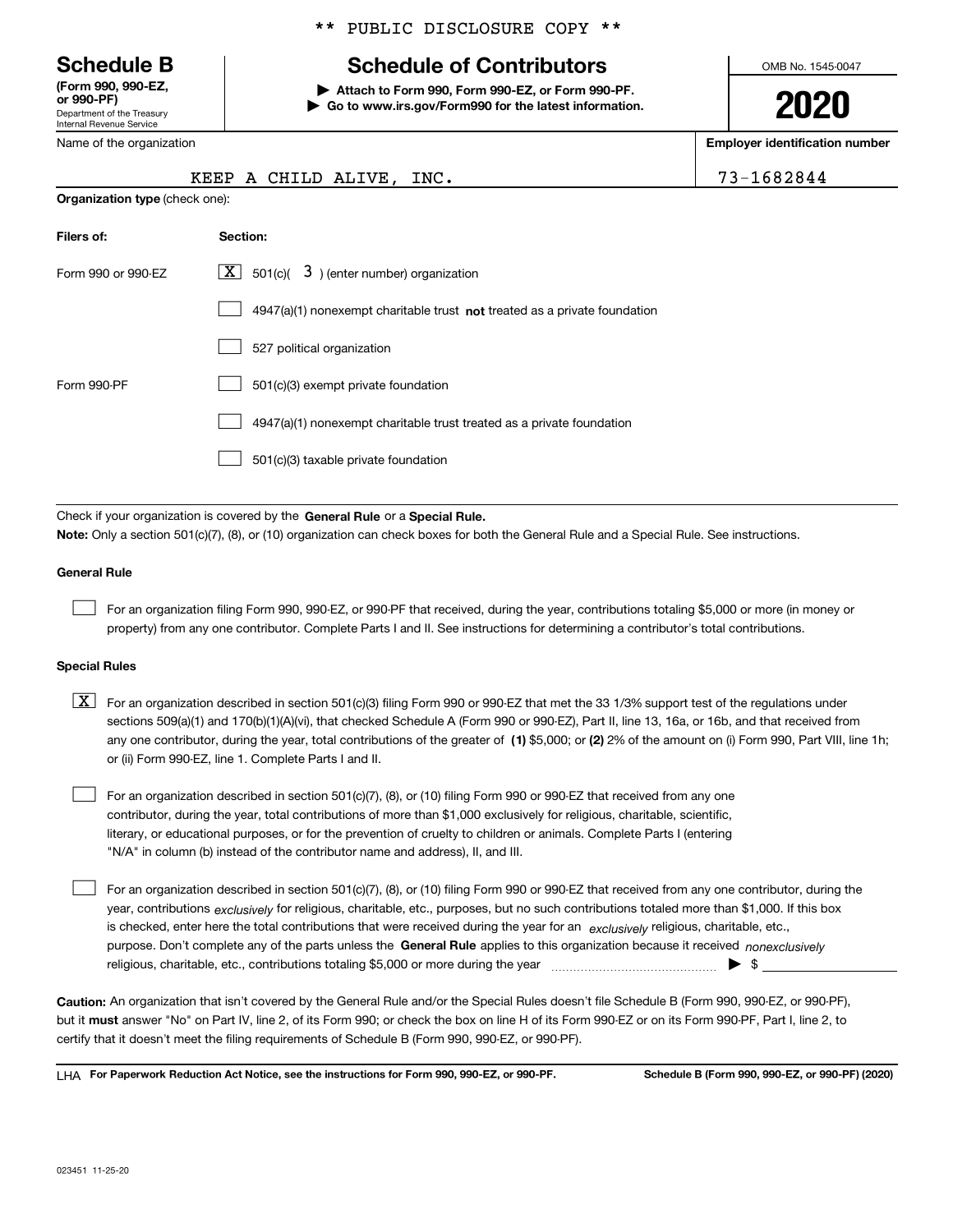|            | Schedule B (Form 990, 990-EZ, or 990-PF) (2020)                                                |                                   | Page 2                                                                                                      |
|------------|------------------------------------------------------------------------------------------------|-----------------------------------|-------------------------------------------------------------------------------------------------------------|
|            | Name of organization                                                                           |                                   | <b>Employer identification number</b>                                                                       |
|            | KEEP A CHILD ALIVE, INC.                                                                       |                                   | 73-1682844                                                                                                  |
| Part I     | Contributors (see instructions). Use duplicate copies of Part I if additional space is needed. |                                   |                                                                                                             |
| (a)<br>No. | (b)<br>Name, address, and ZIP + 4                                                              | (c)<br><b>Total contributions</b> | (d)<br>Type of contribution                                                                                 |
| 1          |                                                                                                | 100,000.<br>\$                    | $\overline{\mathbf{X}}$<br>Person<br>Payroll<br>Noncash<br>(Complete Part II for<br>noncash contributions.) |
| (a)<br>No. | (b)<br>Name, address, and ZIP + 4                                                              | (c)<br><b>Total contributions</b> | (d)<br>Type of contribution                                                                                 |
| 2          |                                                                                                | 157,587.<br>\$                    | $\overline{\text{X}}$<br>Person<br>Payroll<br>Noncash<br>(Complete Part II for<br>noncash contributions.)   |
| (a)<br>No. | (b)<br>Name, address, and ZIP + 4                                                              | (c)<br><b>Total contributions</b> | (d)<br>Type of contribution                                                                                 |
| 3          |                                                                                                | 350,000.<br>\$                    | $\overline{\text{X}}$<br>Person<br>Payroll<br>Noncash<br>(Complete Part II for<br>noncash contributions.)   |
| (a)<br>No. | (b)<br>Name, address, and ZIP + 4                                                              | (c)<br><b>Total contributions</b> | (d)<br>Type of contribution                                                                                 |
| 4          |                                                                                                | 1,890,499.<br>\$                  | Person<br>Payroll<br>Noncash<br>$\boxed{\text{X}}$<br>(Complete Part II for<br>noncash contributions.)      |
| (a)<br>No. | (b)<br>Name, address, and ZIP + 4                                                              | (c)<br><b>Total contributions</b> | (d)<br>Type of contribution                                                                                 |
|            |                                                                                                | \$                                | Person<br>Payroll<br>Noncash<br>(Complete Part II for<br>noncash contributions.)                            |
| (a)<br>No. | (b)<br>Name, address, and ZIP + 4                                                              | (c)<br><b>Total contributions</b> | (d)<br>Type of contribution                                                                                 |
|            |                                                                                                | \$                                | Person<br>Payroll<br>Noncash<br>(Complete Part II for<br>noncash contributions.)                            |

023452 11-25-20 **Schedule B (Form 990, 990-EZ, or 990-PF) (2020)**

23 14361115 769482 622469.000 2020.05000 KEEP A CHILD ALIVE, INC. 622469.1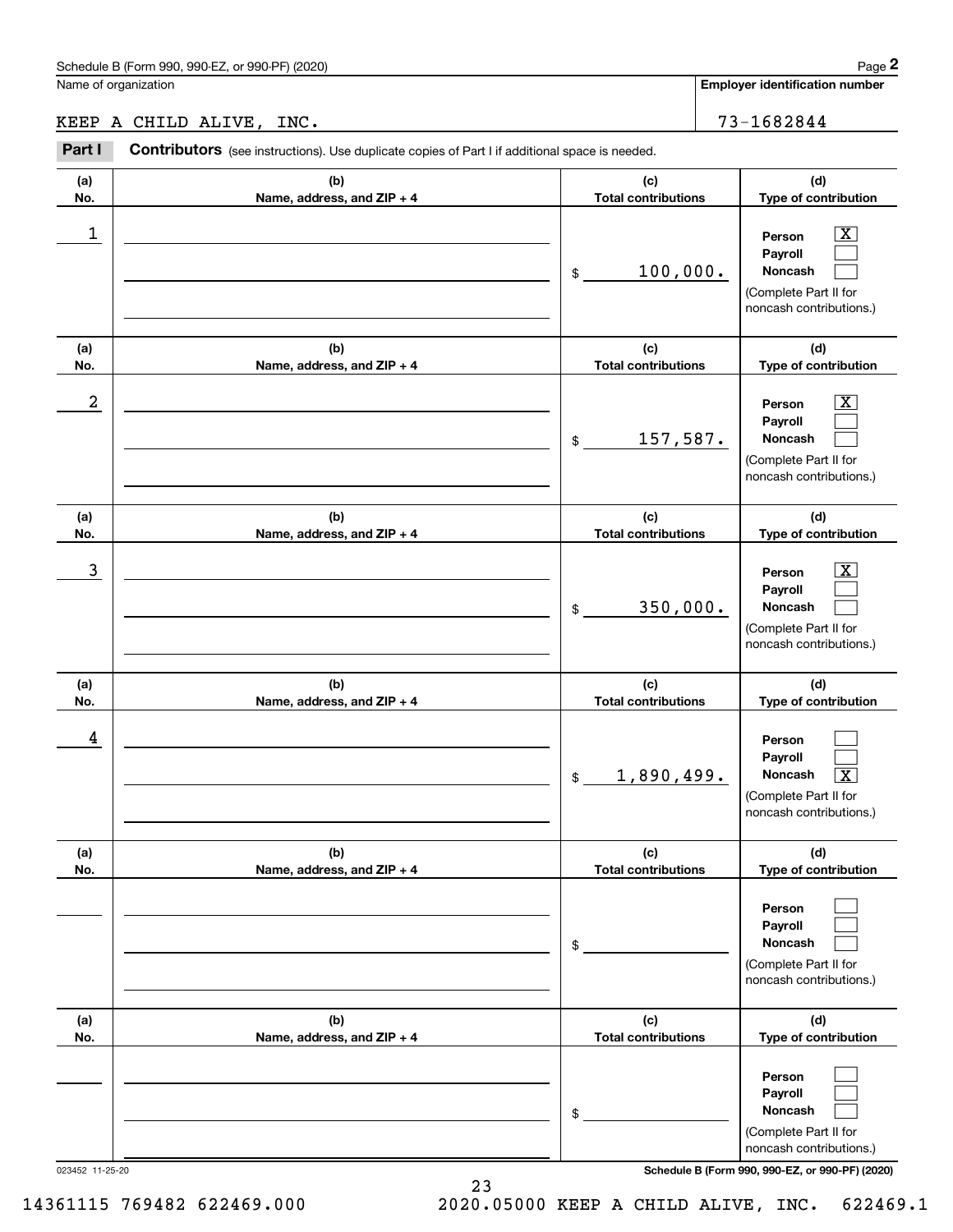**Employer identification number**

KEEP A CHILD ALIVE, INC. 73-1682844

Chedule B (Form 990, 990-EZ, or 990-PF) (2020)<br>
lame of organization<br> **2Part II ACHILD ALIVE, INC.**<br>
2Part II **Noncash Property** (see instructions). Use duplicate copies of Part II if additional space is needed.

| (a)             |                                                       | (c)                         |                                                 |
|-----------------|-------------------------------------------------------|-----------------------------|-------------------------------------------------|
| No.             | (b)                                                   | FMV (or estimate)           | (d)                                             |
| from            | Description of noncash property given                 | (See instructions.)         | Date received                                   |
| Part I          |                                                       |                             |                                                 |
|                 | 1833, 333.333 SH CHARDAN INTERNATIONAL INVESTMENT LLC |                             |                                                 |
| 4               | 65,341 SH FREIGHTHUB                                  |                             |                                                 |
|                 |                                                       |                             |                                                 |
|                 |                                                       | 1,890,499.<br>$\frac{1}{2}$ | 12/30/21                                        |
|                 |                                                       |                             |                                                 |
| (a)<br>No.      |                                                       | (c)                         |                                                 |
| from            | (b)<br>Description of noncash property given          | FMV (or estimate)           | (d)<br>Date received                            |
| Part I          |                                                       | (See instructions.)         |                                                 |
|                 |                                                       |                             |                                                 |
|                 |                                                       |                             |                                                 |
|                 |                                                       |                             |                                                 |
|                 |                                                       | $\mathfrak s$               |                                                 |
|                 |                                                       |                             |                                                 |
| (a)             |                                                       |                             |                                                 |
| No.             | (b)                                                   | (c)                         | (d)                                             |
| from            | Description of noncash property given                 | FMV (or estimate)           | Date received                                   |
| Part I          |                                                       | (See instructions.)         |                                                 |
|                 |                                                       |                             |                                                 |
|                 |                                                       |                             |                                                 |
|                 |                                                       |                             |                                                 |
|                 |                                                       | \$                          |                                                 |
|                 |                                                       |                             |                                                 |
| (a)             |                                                       | (c)                         |                                                 |
| No.             | (b)                                                   | FMV (or estimate)           | (d)                                             |
| from            | Description of noncash property given                 | (See instructions.)         | Date received                                   |
| Part I          |                                                       |                             |                                                 |
|                 |                                                       |                             |                                                 |
|                 |                                                       |                             |                                                 |
|                 |                                                       |                             |                                                 |
|                 |                                                       | \$                          |                                                 |
|                 |                                                       |                             |                                                 |
| (a)             |                                                       | (c)                         |                                                 |
| No.<br>from     | (b)<br>Description of noncash property given          | FMV (or estimate)           | (d)<br>Date received                            |
| Part I          |                                                       | (See instructions.)         |                                                 |
|                 |                                                       |                             |                                                 |
|                 |                                                       |                             |                                                 |
|                 |                                                       |                             |                                                 |
|                 |                                                       | \$                          |                                                 |
|                 |                                                       |                             |                                                 |
| (a)             |                                                       |                             |                                                 |
| No.             | (b)                                                   | (c)                         | (d)                                             |
| from            | Description of noncash property given                 | FMV (or estimate)           | Date received                                   |
| Part I          |                                                       | (See instructions.)         |                                                 |
|                 |                                                       |                             |                                                 |
|                 |                                                       |                             |                                                 |
|                 |                                                       |                             |                                                 |
|                 |                                                       | \$                          |                                                 |
| 023453 11-25-20 |                                                       |                             | Schedule B (Form 990, 990-EZ, or 990-PF) (2020) |

24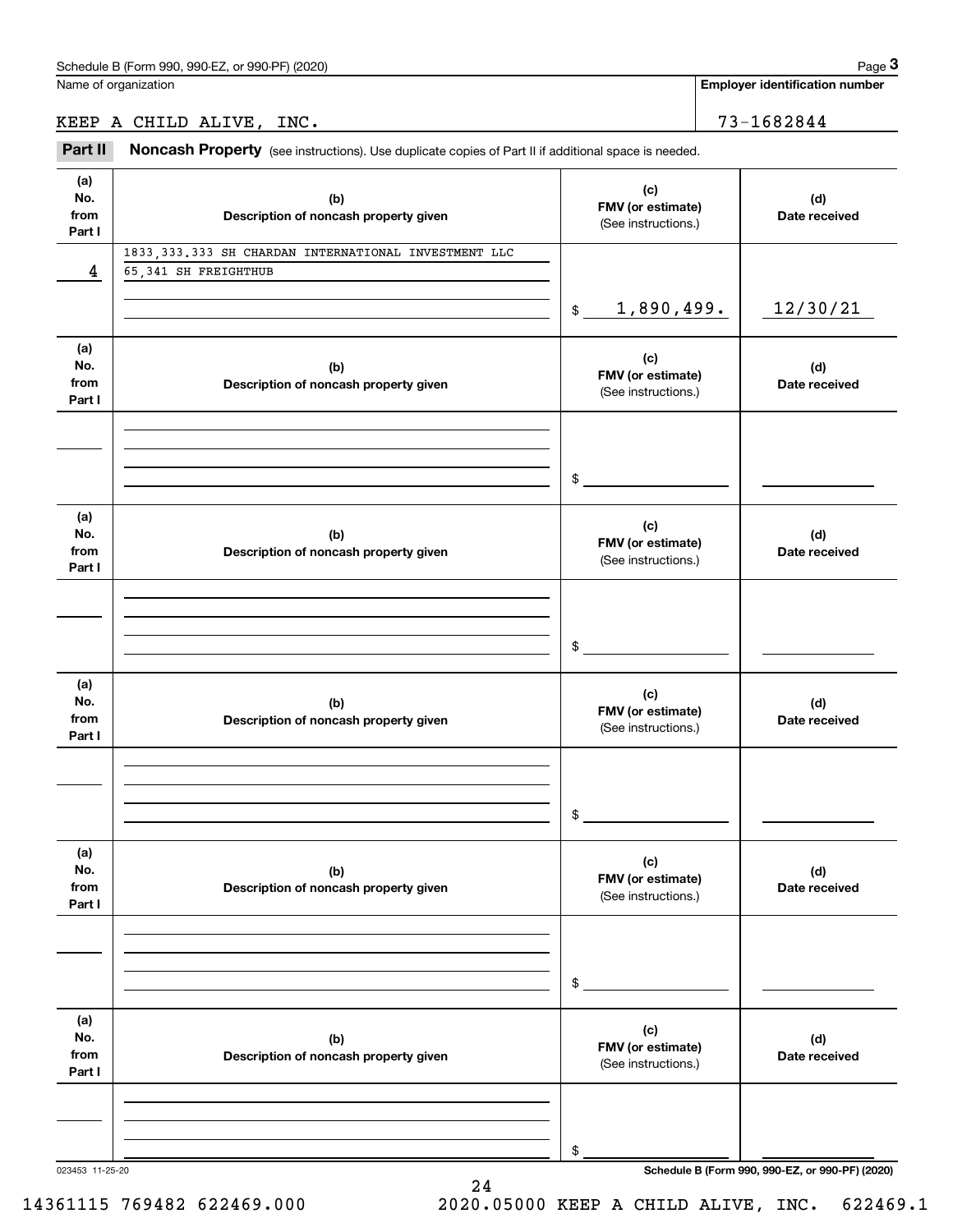|                           | Schedule B (Form 990, 990-EZ, or 990-PF) (2020)                                                                                                                                                                                                                              |                      | Page 4                                          |
|---------------------------|------------------------------------------------------------------------------------------------------------------------------------------------------------------------------------------------------------------------------------------------------------------------------|----------------------|-------------------------------------------------|
|                           | Name of organization                                                                                                                                                                                                                                                         |                      | Employer identification number                  |
|                           | KEEP A CHILD ALIVE, INC.                                                                                                                                                                                                                                                     |                      | 73-1682844                                      |
| Part III                  | Exclusively religious, charitable, etc., contributions to organizations described in section 501(c)(7), (8), or (10) that total more than \$1,000 for the year<br>from any one contributor. Complete columns (a) through (e) and the following line entry. For organizations |                      |                                                 |
|                           | completing Part III, enter the total of exclusively religious, charitable, etc., contributions of \$1,000 or less for the year. (Enter this info. once.) \\$                                                                                                                 |                      |                                                 |
| (a) No.                   | Use duplicate copies of Part III if additional space is needed.                                                                                                                                                                                                              |                      |                                                 |
| from<br>Part I            | (b) Purpose of gift                                                                                                                                                                                                                                                          | (c) Use of gift      | (d) Description of how gift is held             |
|                           |                                                                                                                                                                                                                                                                              |                      |                                                 |
|                           |                                                                                                                                                                                                                                                                              |                      |                                                 |
|                           |                                                                                                                                                                                                                                                                              |                      |                                                 |
|                           |                                                                                                                                                                                                                                                                              | (e) Transfer of gift |                                                 |
|                           | Transferee's name, address, and ZIP + 4                                                                                                                                                                                                                                      |                      | Relationship of transferor to transferee        |
|                           |                                                                                                                                                                                                                                                                              |                      |                                                 |
|                           |                                                                                                                                                                                                                                                                              |                      |                                                 |
|                           |                                                                                                                                                                                                                                                                              |                      |                                                 |
| (a) No.<br>from           | (b) Purpose of gift                                                                                                                                                                                                                                                          | (c) Use of gift      | (d) Description of how gift is held             |
| Part I                    |                                                                                                                                                                                                                                                                              |                      |                                                 |
|                           |                                                                                                                                                                                                                                                                              |                      |                                                 |
|                           |                                                                                                                                                                                                                                                                              |                      |                                                 |
|                           |                                                                                                                                                                                                                                                                              | (e) Transfer of gift |                                                 |
|                           |                                                                                                                                                                                                                                                                              |                      |                                                 |
|                           | Transferee's name, address, and $ZIP + 4$                                                                                                                                                                                                                                    |                      | Relationship of transferor to transferee        |
|                           |                                                                                                                                                                                                                                                                              |                      |                                                 |
|                           |                                                                                                                                                                                                                                                                              |                      |                                                 |
| (a) No.                   |                                                                                                                                                                                                                                                                              |                      |                                                 |
| from<br>Part I            | (b) Purpose of gift                                                                                                                                                                                                                                                          | (c) Use of gift      | (d) Description of how gift is held             |
|                           |                                                                                                                                                                                                                                                                              |                      |                                                 |
|                           |                                                                                                                                                                                                                                                                              |                      |                                                 |
|                           |                                                                                                                                                                                                                                                                              |                      |                                                 |
|                           |                                                                                                                                                                                                                                                                              | (e) Transfer of gift |                                                 |
|                           | Transferee's name, address, and ZIP + 4                                                                                                                                                                                                                                      |                      | Relationship of transferor to transferee        |
|                           |                                                                                                                                                                                                                                                                              |                      |                                                 |
|                           |                                                                                                                                                                                                                                                                              |                      |                                                 |
|                           |                                                                                                                                                                                                                                                                              |                      |                                                 |
| (a) No.<br>from<br>Part I | (b) Purpose of gift                                                                                                                                                                                                                                                          | (c) Use of gift      | (d) Description of how gift is held             |
|                           |                                                                                                                                                                                                                                                                              |                      |                                                 |
|                           |                                                                                                                                                                                                                                                                              |                      |                                                 |
|                           |                                                                                                                                                                                                                                                                              |                      |                                                 |
|                           |                                                                                                                                                                                                                                                                              | (e) Transfer of gift |                                                 |
|                           |                                                                                                                                                                                                                                                                              |                      |                                                 |
|                           | Transferee's name, address, and $ZIP + 4$                                                                                                                                                                                                                                    |                      | Relationship of transferor to transferee        |
|                           |                                                                                                                                                                                                                                                                              |                      |                                                 |
|                           |                                                                                                                                                                                                                                                                              |                      |                                                 |
| 023454 11-25-20           |                                                                                                                                                                                                                                                                              |                      | Schedule B (Form 990, 990-EZ, or 990-PF) (2020) |

25 14361115 769482 622469.000 2020.05000 KEEP A CHILD ALIVE, INC. 622469.1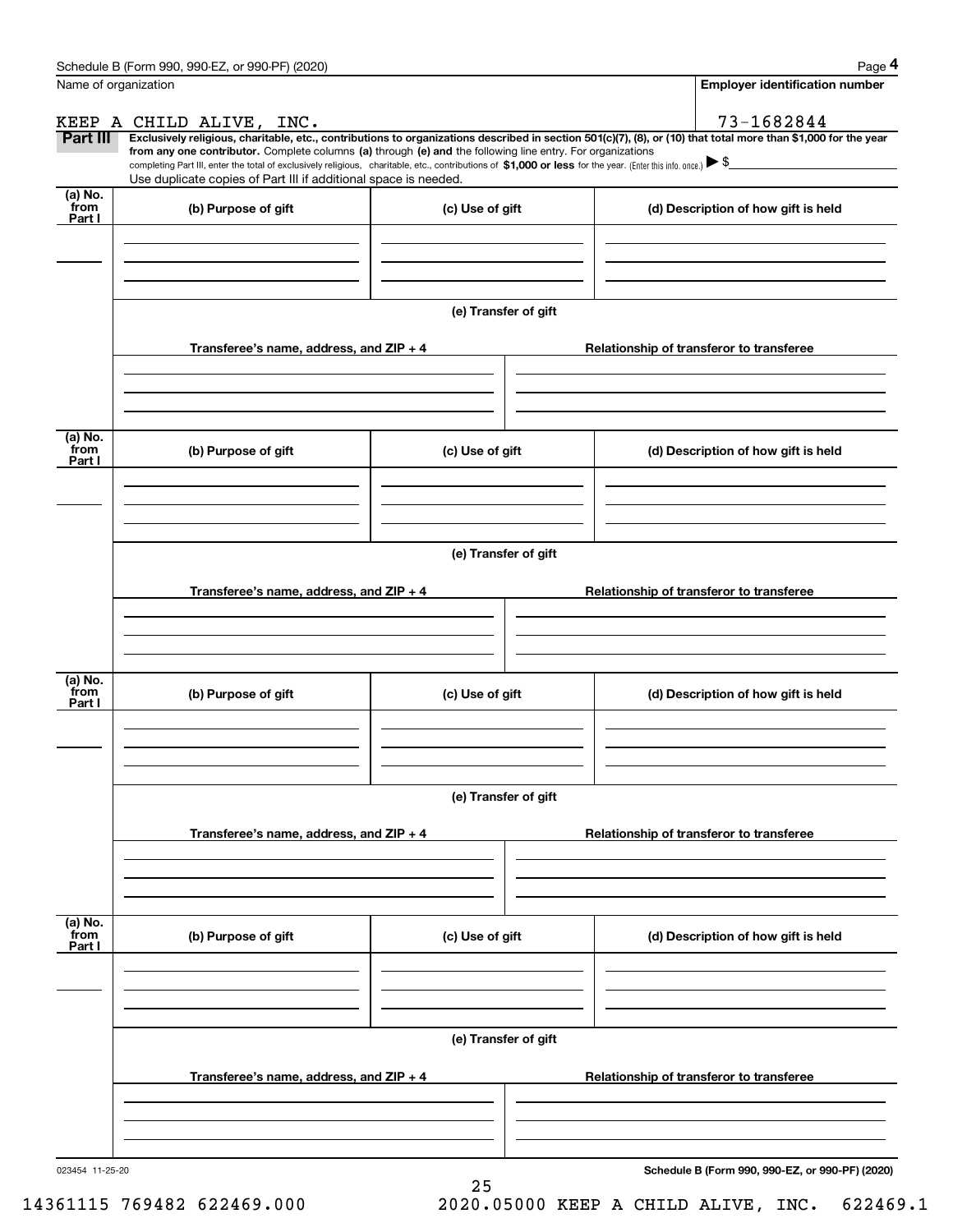|         | <b>SCHEDULE D</b>                                    |                                                                                                        | <b>Supplemental Financial Statements</b>                                                                                                                                                                                                |                          | OMB No. 1545-0047                     |
|---------|------------------------------------------------------|--------------------------------------------------------------------------------------------------------|-----------------------------------------------------------------------------------------------------------------------------------------------------------------------------------------------------------------------------------------|--------------------------|---------------------------------------|
|         | (Form 990)                                           |                                                                                                        | Complete if the organization answered "Yes" on Form 990,<br>Part IV, line 6, 7, 8, 9, 10, 11a, 11b, 11c, 11d, 11e, 11f, 12a, or 12b.                                                                                                    |                          |                                       |
|         | Department of the Treasury                           |                                                                                                        | Attach to Form 990.                                                                                                                                                                                                                     |                          | Open to Public<br><b>Inspection</b>   |
|         | Internal Revenue Service<br>Name of the organization |                                                                                                        | Go to www.irs.gov/Form990 for instructions and the latest information.                                                                                                                                                                  |                          | <b>Employer identification number</b> |
|         |                                                      | KEEP A CHILD ALIVE, INC.                                                                               |                                                                                                                                                                                                                                         |                          | 73-1682844                            |
| Part I  |                                                      |                                                                                                        | Organizations Maintaining Donor Advised Funds or Other Similar Funds or Accounts. Complete if the                                                                                                                                       |                          |                                       |
|         |                                                      | organization answered "Yes" on Form 990, Part IV, line 6.                                              |                                                                                                                                                                                                                                         |                          |                                       |
|         |                                                      |                                                                                                        | (a) Donor advised funds                                                                                                                                                                                                                 |                          | (b) Funds and other accounts          |
| 1       |                                                      |                                                                                                        |                                                                                                                                                                                                                                         |                          |                                       |
| 2       |                                                      | Aggregate value of contributions to (during year)                                                      |                                                                                                                                                                                                                                         |                          |                                       |
| з       |                                                      | Aggregate value of grants from (during year)                                                           |                                                                                                                                                                                                                                         |                          |                                       |
| 4       |                                                      |                                                                                                        |                                                                                                                                                                                                                                         |                          |                                       |
| 5       |                                                      |                                                                                                        | Did the organization inform all donors and donor advisors in writing that the assets held in donor advised funds                                                                                                                        |                          |                                       |
|         |                                                      |                                                                                                        |                                                                                                                                                                                                                                         |                          | Yes<br>No                             |
| 6       |                                                      |                                                                                                        | Did the organization inform all grantees, donors, and donor advisors in writing that grant funds can be used only<br>for charitable purposes and not for the benefit of the donor or donor advisor, or for any other purpose conferring |                          |                                       |
|         |                                                      |                                                                                                        |                                                                                                                                                                                                                                         |                          | Yes<br>No                             |
| Part II |                                                      |                                                                                                        | Conservation Easements. Complete if the organization answered "Yes" on Form 990, Part IV, line 7.                                                                                                                                       |                          |                                       |
| 1.      |                                                      | Purpose(s) of conservation easements held by the organization (check all that apply).                  |                                                                                                                                                                                                                                         |                          |                                       |
|         |                                                      | Preservation of land for public use (for example, recreation or education)                             | Preservation of a historically important land area                                                                                                                                                                                      |                          |                                       |
|         |                                                      | Protection of natural habitat                                                                          | Preservation of a certified historic structure                                                                                                                                                                                          |                          |                                       |
|         |                                                      | Preservation of open space                                                                             |                                                                                                                                                                                                                                         |                          |                                       |
| 2       |                                                      |                                                                                                        | Complete lines 2a through 2d if the organization held a qualified conservation contribution in the form of a conservation easement on the last                                                                                          |                          |                                       |
|         | day of the tax year.                                 |                                                                                                        |                                                                                                                                                                                                                                         |                          | Held at the End of the Tax Year       |
| а       |                                                      |                                                                                                        |                                                                                                                                                                                                                                         | 2a                       |                                       |
| b       |                                                      |                                                                                                        |                                                                                                                                                                                                                                         | 2b                       |                                       |
| c       |                                                      |                                                                                                        | Number of conservation easements on a certified historic structure included in (a) manufacture included in (a)                                                                                                                          | 2c                       |                                       |
|         |                                                      |                                                                                                        | d Number of conservation easements included in (c) acquired after 7/25/06, and not on a historic structure                                                                                                                              |                          |                                       |
|         |                                                      |                                                                                                        |                                                                                                                                                                                                                                         | 2d                       |                                       |
| 3       |                                                      |                                                                                                        | Number of conservation easements modified, transferred, released, extinguished, or terminated by the organization during the tax                                                                                                        |                          |                                       |
|         | $\gamma$ ear                                         |                                                                                                        |                                                                                                                                                                                                                                         |                          |                                       |
| 4       |                                                      | Number of states where property subject to conservation easement is located $\blacktriangleright$      |                                                                                                                                                                                                                                         |                          |                                       |
| 5       |                                                      | Does the organization have a written policy regarding the periodic monitoring, inspection, handling of |                                                                                                                                                                                                                                         |                          |                                       |
|         |                                                      | violations, and enforcement of the conservation easements it holds?                                    |                                                                                                                                                                                                                                         |                          | Yes<br>No                             |
| 6       |                                                      |                                                                                                        | Staff and volunteer hours devoted to monitoring, inspecting, handling of violations, and enforcing conservation easements during the year                                                                                               |                          |                                       |
|         | ▶                                                    |                                                                                                        |                                                                                                                                                                                                                                         |                          |                                       |
| 7       | $\blacktriangleright$ \$                             |                                                                                                        | Amount of expenses incurred in monitoring, inspecting, handling of violations, and enforcing conservation easements during the year                                                                                                     |                          |                                       |
| 8       |                                                      |                                                                                                        | Does each conservation easement reported on line 2(d) above satisfy the requirements of section 170(h)(4)(B)(i)                                                                                                                         |                          |                                       |
|         |                                                      |                                                                                                        |                                                                                                                                                                                                                                         |                          | Yes<br>No                             |
| 9       |                                                      |                                                                                                        | In Part XIII, describe how the organization reports conservation easements in its revenue and expense statement and                                                                                                                     |                          |                                       |
|         |                                                      |                                                                                                        | balance sheet, and include, if applicable, the text of the footnote to the organization's financial statements that describes the                                                                                                       |                          |                                       |
|         |                                                      | organization's accounting for conservation easements.                                                  |                                                                                                                                                                                                                                         |                          |                                       |
|         | Part III                                             |                                                                                                        | Organizations Maintaining Collections of Art, Historical Treasures, or Other Similar Assets.                                                                                                                                            |                          |                                       |
|         |                                                      | Complete if the organization answered "Yes" on Form 990, Part IV, line 8.                              |                                                                                                                                                                                                                                         |                          |                                       |
|         |                                                      |                                                                                                        | 1a If the organization elected, as permitted under FASB ASC 958, not to report in its revenue statement and balance sheet works                                                                                                         |                          |                                       |
|         |                                                      |                                                                                                        | of art, historical treasures, or other similar assets held for public exhibition, education, or research in furtherance of public                                                                                                       |                          |                                       |
|         |                                                      |                                                                                                        | service, provide in Part XIII the text of the footnote to its financial statements that describes these items.                                                                                                                          |                          |                                       |
|         |                                                      |                                                                                                        | <b>b</b> If the organization elected, as permitted under FASB ASC 958, to report in its revenue statement and balance sheet works of                                                                                                    |                          |                                       |
|         |                                                      |                                                                                                        | art, historical treasures, or other similar assets held for public exhibition, education, or research in furtherance of public service,                                                                                                 |                          |                                       |
|         |                                                      | provide the following amounts relating to these items:                                                 |                                                                                                                                                                                                                                         |                          |                                       |
|         |                                                      |                                                                                                        |                                                                                                                                                                                                                                         | \$                       |                                       |
|         |                                                      | (ii) Assets included in Form 990, Part X                                                               |                                                                                                                                                                                                                                         | $\blacktriangleright$ \$ |                                       |
| 2       |                                                      |                                                                                                        | If the organization received or held works of art, historical treasures, or other similar assets for financial gain, provide                                                                                                            |                          |                                       |
|         |                                                      | the following amounts required to be reported under FASB ASC 958 relating to these items:              |                                                                                                                                                                                                                                         |                          |                                       |
|         |                                                      |                                                                                                        |                                                                                                                                                                                                                                         | \$                       |                                       |
|         |                                                      | LHA For Paperwork Reduction Act Notice, see the Instructions for Form 990.                             |                                                                                                                                                                                                                                         | $\blacktriangleright$ \$ | Schedule D (Form 990) 2020            |
|         | 032051 12-01-20                                      |                                                                                                        |                                                                                                                                                                                                                                         |                          |                                       |
|         |                                                      |                                                                                                        | 26                                                                                                                                                                                                                                      |                          |                                       |

| - - |  |                   |  |
|-----|--|-------------------|--|
|     |  | 0.05000 KEEP A CI |  |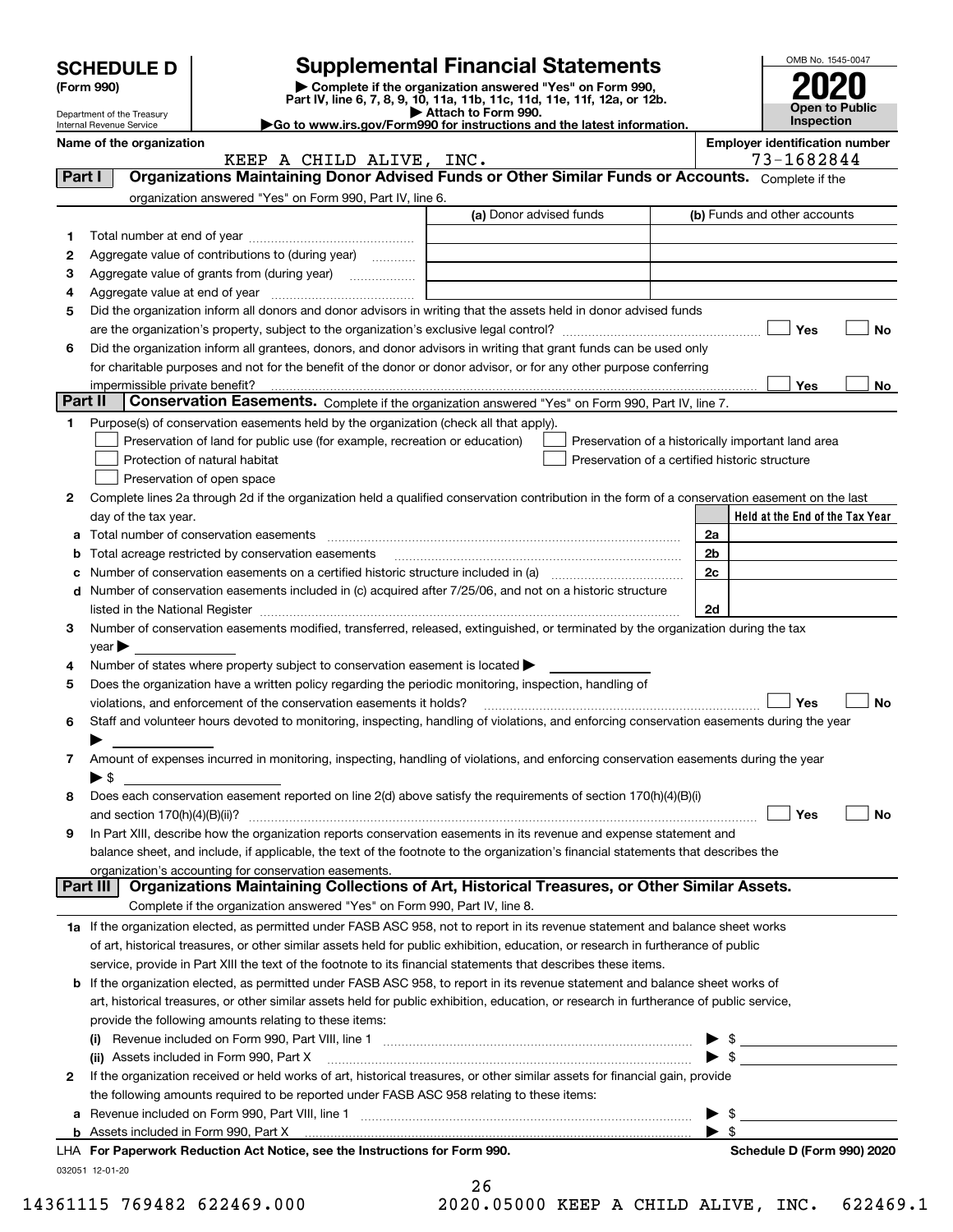|        | Schedule D (Form 990) 2020                                                                                                                                                                                                         | KEEP A CHILD ALIVE, INC. |   |                |                                                                                                                                                                                                                               |                 |              | 73-1682844 Page 2 |                     |     |      |
|--------|------------------------------------------------------------------------------------------------------------------------------------------------------------------------------------------------------------------------------------|--------------------------|---|----------------|-------------------------------------------------------------------------------------------------------------------------------------------------------------------------------------------------------------------------------|-----------------|--------------|-------------------|---------------------|-----|------|
|        | Part III<br>Organizations Maintaining Collections of Art, Historical Treasures, or Other Similar Assets (continued)                                                                                                                |                          |   |                |                                                                                                                                                                                                                               |                 |              |                   |                     |     |      |
| 3      | Using the organization's acquisition, accession, and other records, check any of the following that make significant use of its                                                                                                    |                          |   |                |                                                                                                                                                                                                                               |                 |              |                   |                     |     |      |
|        | collection items (check all that apply):                                                                                                                                                                                           |                          |   |                |                                                                                                                                                                                                                               |                 |              |                   |                     |     |      |
| a      | Public exhibition                                                                                                                                                                                                                  |                          |   |                | Loan or exchange program                                                                                                                                                                                                      |                 |              |                   |                     |     |      |
| b      | Scholarly research                                                                                                                                                                                                                 |                          |   |                | Other and the contract of the contract of the contract of the contract of the contract of the contract of the contract of the contract of the contract of the contract of the contract of the contract of the contract of the |                 |              |                   |                     |     |      |
| с      | Preservation for future generations                                                                                                                                                                                                |                          |   |                |                                                                                                                                                                                                                               |                 |              |                   |                     |     |      |
| 4      | Provide a description of the organization's collections and explain how they further the organization's exempt purpose in Part XIII.                                                                                               |                          |   |                |                                                                                                                                                                                                                               |                 |              |                   |                     |     |      |
| 5      | During the year, did the organization solicit or receive donations of art, historical treasures, or other similar assets                                                                                                           |                          |   |                |                                                                                                                                                                                                                               |                 |              |                   |                     |     |      |
|        | to be sold to raise funds rather than to be maintained as part of the organization's collection?                                                                                                                                   |                          |   |                |                                                                                                                                                                                                                               |                 |              |                   | Yes                 |     | No   |
|        | Escrow and Custodial Arrangements. Complete if the organization answered "Yes" on Form 990, Part IV, line 9, or<br><b>Part IV</b>                                                                                                  |                          |   |                |                                                                                                                                                                                                                               |                 |              |                   |                     |     |      |
|        | reported an amount on Form 990, Part X, line 21.                                                                                                                                                                                   |                          |   |                |                                                                                                                                                                                                                               |                 |              |                   |                     |     |      |
|        | 1a Is the organization an agent, trustee, custodian or other intermediary for contributions or other assets not included                                                                                                           |                          |   |                |                                                                                                                                                                                                                               |                 |              |                   |                     |     |      |
|        | on Form 990, Part X? [11] matter contracts and contracts and contracts are contracted as a form 990, Part X?                                                                                                                       |                          |   |                |                                                                                                                                                                                                                               |                 |              |                   | Yes                 |     | No   |
|        | <b>b</b> If "Yes," explain the arrangement in Part XIII and complete the following table:                                                                                                                                          |                          |   |                |                                                                                                                                                                                                                               |                 |              |                   |                     |     |      |
|        |                                                                                                                                                                                                                                    |                          |   |                |                                                                                                                                                                                                                               |                 |              |                   | Amount              |     |      |
| c      | Beginning balance <u>manual membershare communication</u> and the set of the set of the set of the set of the set of the set of the set of the set of the set of the set of the set of the set of the set of the set of the set of |                          |   |                |                                                                                                                                                                                                                               |                 | 1c           |                   |                     |     |      |
|        |                                                                                                                                                                                                                                    |                          |   |                |                                                                                                                                                                                                                               |                 | 1d           |                   |                     |     |      |
|        | e Distributions during the year manufactured and continuum and contained and the year manufactured and contained and the year manufactured and contained and contained and contained and contained and contained and contained     |                          |   |                |                                                                                                                                                                                                                               |                 | 1e           |                   |                     |     |      |
|        |                                                                                                                                                                                                                                    |                          |   |                |                                                                                                                                                                                                                               |                 | 1f           |                   |                     |     |      |
|        | 2a Did the organization include an amount on Form 990, Part X, line 21, for escrow or custodial account liability?                                                                                                                 |                          |   |                |                                                                                                                                                                                                                               |                 |              | .                 | Yes                 |     | No   |
|        | <b>b</b> If "Yes," explain the arrangement in Part XIII. Check here if the explanation has been provided on Part XIII                                                                                                              |                          |   |                |                                                                                                                                                                                                                               |                 |              |                   |                     |     |      |
| Part V | Endowment Funds. Complete if the organization answered "Yes" on Form 990, Part IV, line 10.                                                                                                                                        |                          |   |                |                                                                                                                                                                                                                               |                 |              |                   |                     |     |      |
|        |                                                                                                                                                                                                                                    | (a) Current year         |   | (b) Prior year | (c) Two years back $\vert$ (d) Three years back $\vert$                                                                                                                                                                       |                 |              |                   | (e) Four years back |     |      |
|        | 1a Beginning of year balance                                                                                                                                                                                                       |                          |   |                |                                                                                                                                                                                                                               |                 |              |                   |                     |     |      |
| b      |                                                                                                                                                                                                                                    |                          |   |                |                                                                                                                                                                                                                               |                 |              |                   |                     |     |      |
|        | Net investment earnings, gains, and losses                                                                                                                                                                                         |                          |   |                |                                                                                                                                                                                                                               |                 |              |                   |                     |     |      |
|        |                                                                                                                                                                                                                                    |                          |   |                |                                                                                                                                                                                                                               |                 |              |                   |                     |     |      |
|        | e Other expenditures for facilities                                                                                                                                                                                                |                          |   |                |                                                                                                                                                                                                                               |                 |              |                   |                     |     |      |
|        |                                                                                                                                                                                                                                    |                          |   |                |                                                                                                                                                                                                                               |                 |              |                   |                     |     |      |
|        | f Administrative expenses                                                                                                                                                                                                          |                          |   |                |                                                                                                                                                                                                                               |                 |              |                   |                     |     |      |
| g      | End of year balance <i>manually contained</i>                                                                                                                                                                                      |                          |   |                |                                                                                                                                                                                                                               |                 |              |                   |                     |     |      |
| 2      | Provide the estimated percentage of the current year end balance (line 1g, column (a)) held as:                                                                                                                                    |                          |   |                |                                                                                                                                                                                                                               |                 |              |                   |                     |     |      |
| а      | Board designated or quasi-endowment                                                                                                                                                                                                |                          | % |                |                                                                                                                                                                                                                               |                 |              |                   |                     |     |      |
| b      | Permanent endowment >                                                                                                                                                                                                              | %                        |   |                |                                                                                                                                                                                                                               |                 |              |                   |                     |     |      |
|        | $\mathbf c$ Term endowment $\blacktriangleright$                                                                                                                                                                                   | %                        |   |                |                                                                                                                                                                                                                               |                 |              |                   |                     |     |      |
|        | The percentages on lines 2a, 2b, and 2c should equal 100%.                                                                                                                                                                         |                          |   |                |                                                                                                                                                                                                                               |                 |              |                   |                     |     |      |
|        | 3a Are there endowment funds not in the possession of the organization that are held and administered for the organization                                                                                                         |                          |   |                |                                                                                                                                                                                                                               |                 |              |                   |                     |     |      |
|        | by:                                                                                                                                                                                                                                |                          |   |                |                                                                                                                                                                                                                               |                 |              |                   |                     | Yes | No   |
|        | (i)                                                                                                                                                                                                                                |                          |   |                |                                                                                                                                                                                                                               |                 |              |                   | 3a(i)               |     |      |
|        |                                                                                                                                                                                                                                    |                          |   |                |                                                                                                                                                                                                                               |                 |              |                   | 3a(ii)              |     |      |
|        |                                                                                                                                                                                                                                    |                          |   |                |                                                                                                                                                                                                                               |                 |              |                   | 3b                  |     |      |
|        | Describe in Part XIII the intended uses of the organization's endowment funds.                                                                                                                                                     |                          |   |                |                                                                                                                                                                                                                               |                 |              |                   |                     |     |      |
|        | Land, Buildings, and Equipment.<br>Part VI                                                                                                                                                                                         |                          |   |                |                                                                                                                                                                                                                               |                 |              |                   |                     |     |      |
|        | Complete if the organization answered "Yes" on Form 990, Part IV, line 11a. See Form 990, Part X, line 10.                                                                                                                         |                          |   |                |                                                                                                                                                                                                                               |                 |              |                   |                     |     |      |
|        | Description of property                                                                                                                                                                                                            | (a) Cost or other        |   |                | (b) Cost or other                                                                                                                                                                                                             | (c) Accumulated |              |                   | (d) Book value      |     |      |
|        |                                                                                                                                                                                                                                    | basis (investment)       |   |                | basis (other)                                                                                                                                                                                                                 |                 | depreciation |                   |                     |     |      |
|        |                                                                                                                                                                                                                                    |                          |   |                |                                                                                                                                                                                                                               |                 |              |                   |                     |     |      |
| b      |                                                                                                                                                                                                                                    |                          |   |                |                                                                                                                                                                                                                               |                 |              |                   |                     |     |      |
|        |                                                                                                                                                                                                                                    |                          |   |                |                                                                                                                                                                                                                               |                 |              |                   |                     |     |      |
|        |                                                                                                                                                                                                                                    |                          |   |                |                                                                                                                                                                                                                               |                 |              |                   |                     |     |      |
|        |                                                                                                                                                                                                                                    |                          |   |                | 9,541.                                                                                                                                                                                                                        |                 | 9,248.       |                   |                     |     | 293. |
|        |                                                                                                                                                                                                                                    |                          |   |                |                                                                                                                                                                                                                               |                 |              |                   |                     |     | 293. |
|        |                                                                                                                                                                                                                                    |                          |   |                |                                                                                                                                                                                                                               |                 |              |                   |                     |     |      |

**Schedule D (Form 990) 2020**

032052 12-01-20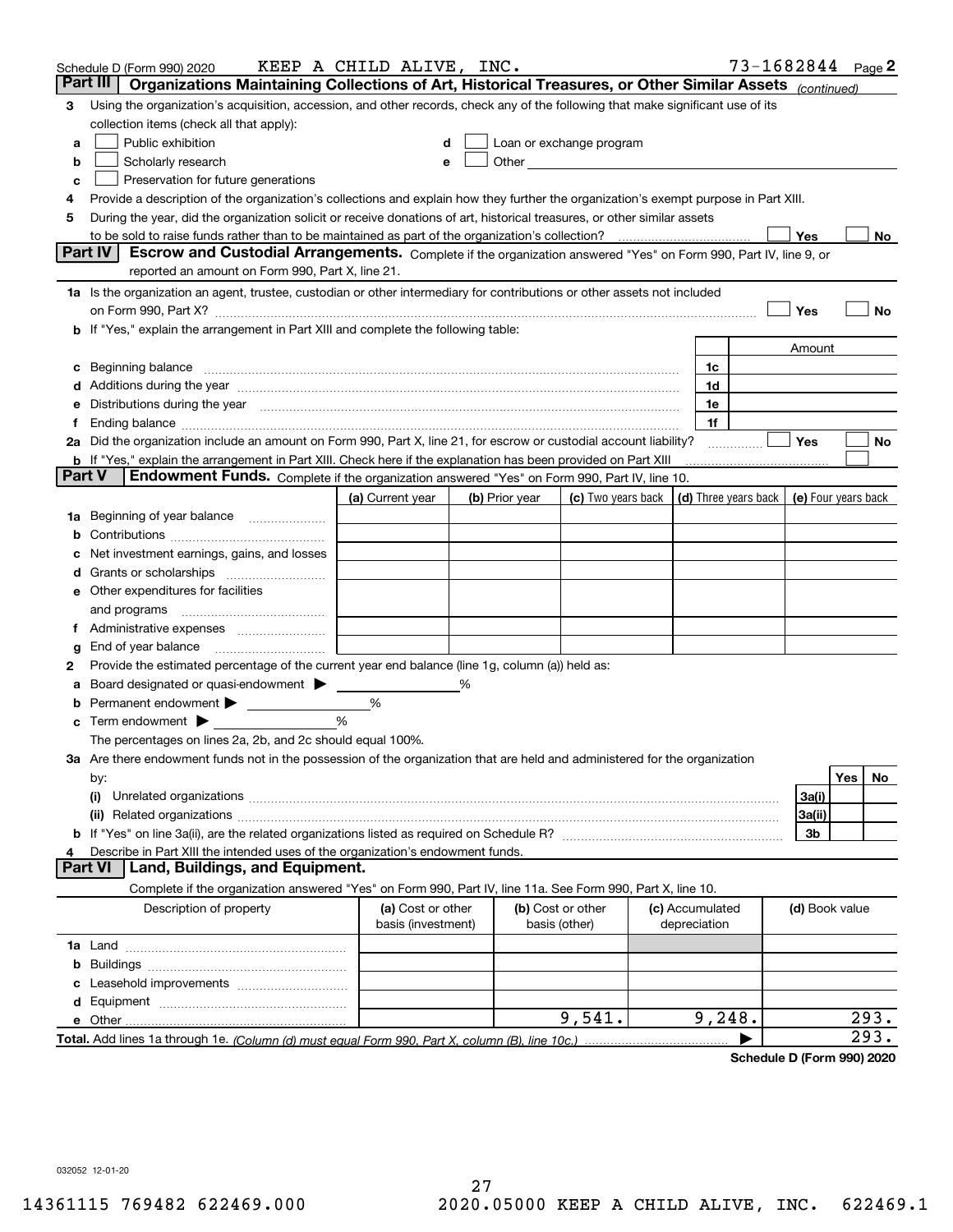| Schedule D (Form 990) 2020                      | A CHILD ALIVE. | INC.         | 1682844 |
|-------------------------------------------------|----------------|--------------|---------|
|                                                 | KEEP           | $\mathbf{v}$ | Page 3  |
| <b>Part VII</b> Investments - Other Securities. |                |              |         |

Complete if the organization answered "Yes" on Form 990, Part IV, line 11b. See Form 990, Part X, line 12.

| (a) Description of security or category (including name of security) | (b) Book value | (c) Method of valuation: Cost or end-of-year market value |
|----------------------------------------------------------------------|----------------|-----------------------------------------------------------|
| (1) Financial derivatives                                            |                |                                                           |
| (2) Closely held equity interests                                    |                |                                                           |
| (3) Other                                                            |                |                                                           |
| OTHER SECURITIES<br>(A)                                              | 1,890,499.     | END-OF-YEAR MARKET VALUE                                  |
| (B)                                                                  |                |                                                           |
| (C)                                                                  |                |                                                           |
| (D)                                                                  |                |                                                           |
| (E)                                                                  |                |                                                           |
| (F)                                                                  |                |                                                           |
| (G)                                                                  |                |                                                           |
| (H)                                                                  |                |                                                           |
| Total. (Col. (b) must equal Form 990, Part X, col. (B) line $12$ .)  | 1,890,499.     |                                                           |

### **Part VIII Investments - Program Related.**

Complete if the organization answered "Yes" on Form 990, Part IV, line 11c. See Form 990, Part X, line 13.

| (a) Description of investment                                       | (b) Book value | (c) Method of valuation: Cost or end-of-year market value |
|---------------------------------------------------------------------|----------------|-----------------------------------------------------------|
| (1)                                                                 |                |                                                           |
| (2)                                                                 |                |                                                           |
| $\frac{1}{2}$                                                       |                |                                                           |
| (4)                                                                 |                |                                                           |
| $\frac{1}{2}$                                                       |                |                                                           |
| (6)                                                                 |                |                                                           |
| $\sqrt{(7)}$                                                        |                |                                                           |
| (8)                                                                 |                |                                                           |
| (9)                                                                 |                |                                                           |
| Total. (Col. (b) must equal Form 990, Part X, col. (B) line $13.$ ) |                |                                                           |

### **Part IX Other Assets.**

Complete if the organization answered "Yes" on Form 990, Part IV, line 11d. See Form 990, Part X, line 15.

| (a) Description                                                                                                   | (b) Book value |
|-------------------------------------------------------------------------------------------------------------------|----------------|
| (1)                                                                                                               |                |
| (2)                                                                                                               |                |
| (3)                                                                                                               |                |
| (4)                                                                                                               |                |
| $\frac{1}{2}$ (5)                                                                                                 |                |
| (6)                                                                                                               |                |
|                                                                                                                   |                |
| (8)                                                                                                               |                |
| (9)                                                                                                               |                |
|                                                                                                                   |                |
| <b>Part X</b><br><b>Other Liabilities.</b>                                                                        |                |
| Complete if the organization answered "Yes" on Form 990, Part IV, line 11e or 11f. See Form 990, Part X, line 25. |                |

**1.(a)** Description of liability **Book value** Book value Book value Book value Book value (1)Federal income taxes (2)(3)(4)(5) (6)(7)(8)(9) $\blacktriangleright$ 

**Total.**  *(Column (b) must equal Form 990, Part X, col. (B) line 25.)* 

**2.**Liability for uncertain tax positions. In Part XIII, provide the text of the footnote to the organization's financial statements that reports the organization's liability for uncertain tax positions under FASB ASC 740. Check here if the text of the footnote has been provided in Part XIII

**Schedule D (Form 990) 2020**

 $\mathcal{L}^{\text{max}}$ 

032053 12-01-20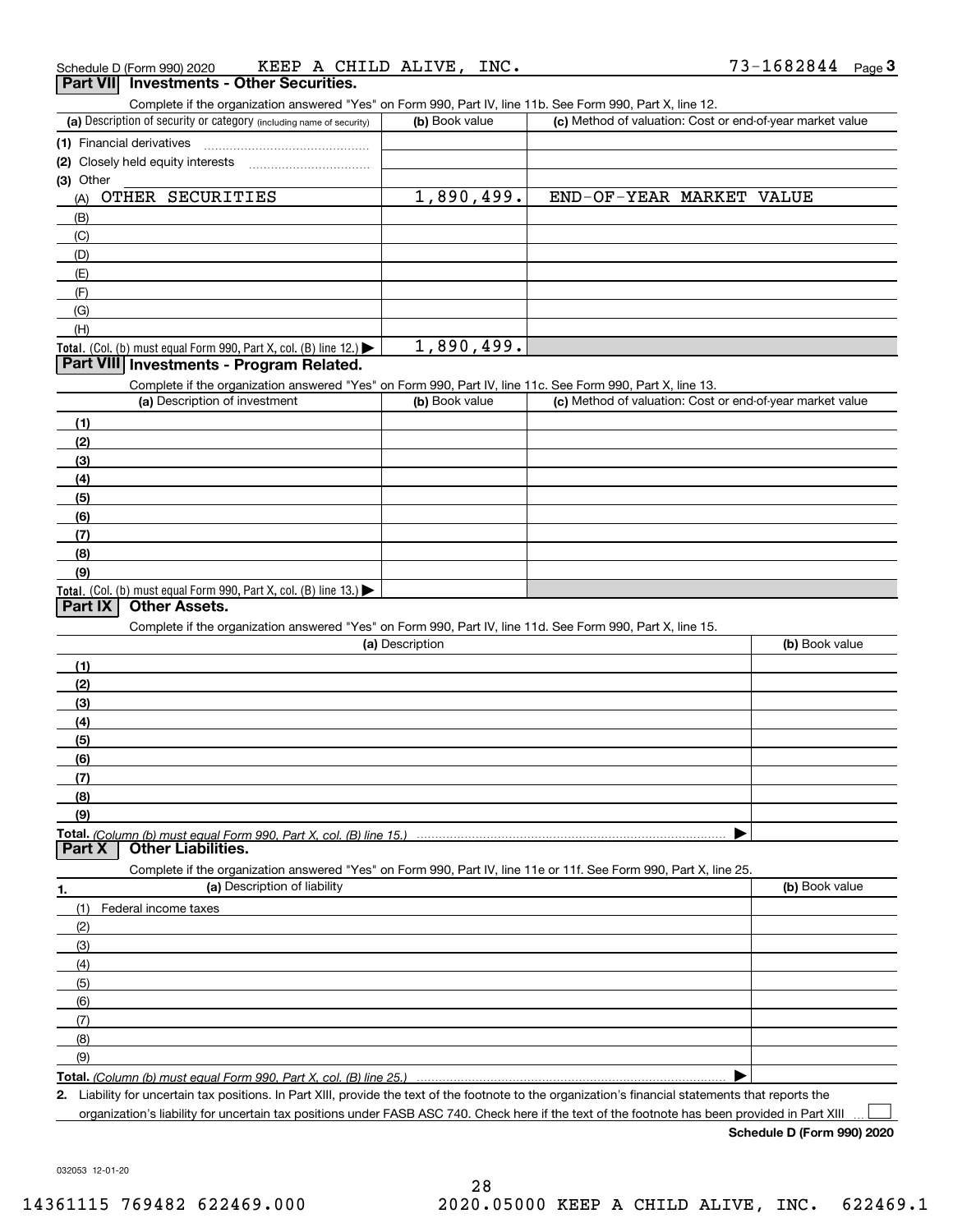|    | KEEP A CHILD ALIVE, INC.<br>Schedule D (Form 990) 2020                                                                                                                                                                         |                |        |              | 73-1682844 Page 4 |
|----|--------------------------------------------------------------------------------------------------------------------------------------------------------------------------------------------------------------------------------|----------------|--------|--------------|-------------------|
|    | Reconciliation of Revenue per Audited Financial Statements With Revenue per Return.<br>Part XI                                                                                                                                 |                |        |              |                   |
|    | Complete if the organization answered "Yes" on Form 990, Part IV, line 12a.                                                                                                                                                    |                |        |              |                   |
| 1. | Total revenue, gains, and other support per audited financial statements                                                                                                                                                       |                |        | 1            | 2,773,969.        |
| 2  | Amounts included on line 1 but not on Form 990, Part VIII, line 12:                                                                                                                                                            |                |        |              |                   |
| a  | Net unrealized gains (losses) on investments [11] matter contracts and the unrealized gains (losses) on investments                                                                                                            | 2a             |        |              |                   |
| b  |                                                                                                                                                                                                                                | 2 <sub>b</sub> |        |              |                   |
| c  | Recoveries of prior year grants [11, 120] matter control and prior year grants [11, 120] matter control and prior vertical matter of the control of the control of the control of the control of the control of the control of | 2c             |        |              |                   |
| d  | Other (Describe in Part XIII.)                                                                                                                                                                                                 | 2d             |        |              |                   |
| е  | Add lines 2a through 2d                                                                                                                                                                                                        |                |        | 2e           |                   |
| 3  |                                                                                                                                                                                                                                |                |        | 3            | 2,773,969.        |
| 4  | Amounts included on Form 990, Part VIII, line 12, but not on line 1:                                                                                                                                                           |                |        |              |                   |
| a  | Investment expenses not included on Form 990, Part VIII, line 7b                                                                                                                                                               | 4a             |        |              |                   |
| b  | Other (Describe in Part XIII.) [100] [100] [100] [100] [100] [100] [100] [100] [100] [100] [100] [100] [100] [                                                                                                                 | 4 <sub>b</sub> |        |              |                   |
|    | c Add lines 4a and 4b                                                                                                                                                                                                          |                |        | 4c           | 0.                |
|    |                                                                                                                                                                                                                                |                |        | 5            | 2,773,969.        |
|    | Part XII   Reconciliation of Expenses per Audited Financial Statements With Expenses per Return.                                                                                                                               |                |        |              |                   |
|    |                                                                                                                                                                                                                                |                |        |              |                   |
|    | Complete if the organization answered "Yes" on Form 990, Part IV, line 12a.                                                                                                                                                    |                |        |              |                   |
| 1  | Total expenses and losses per audited financial statements [11] [11] Total expenses and losses per audited financial statements [11] [11] Total expenses and losses per audited financial statements                           |                |        | $\mathbf{1}$ | 2,518,346.        |
| 2  | Amounts included on line 1 but not on Form 990, Part IX, line 25:                                                                                                                                                              |                |        |              |                   |
| a  |                                                                                                                                                                                                                                | 2a             |        |              |                   |
| b  |                                                                                                                                                                                                                                | 2 <sub>b</sub> |        |              |                   |
| c  |                                                                                                                                                                                                                                | 2c             |        |              |                   |
| d  |                                                                                                                                                                                                                                | 2d             |        |              |                   |
| е  | Add lines 2a through 2d <b>contained a contained a contained a contained a</b> contained a contained a contact the set                                                                                                         |                |        | 2e           |                   |
| 3  |                                                                                                                                                                                                                                |                |        | 3            | 2,518,346.        |
| 4  | Amounts included on Form 990, Part IX, line 25, but not on line 1:                                                                                                                                                             |                |        |              |                   |
| a  | Investment expenses not included on Form 990, Part VIII, line 7b [100] [100] [100] [100] [100] [100] [100] [10                                                                                                                 | 4a             |        |              |                   |
|    | Other (Describe in Part XIII.)                                                                                                                                                                                                 | 4 <sub>b</sub> | 5,573. |              |                   |
|    | c Add lines 4a and 4b                                                                                                                                                                                                          |                |        | 4c           | 5,573.            |
|    | Part XIII Supplemental Information.                                                                                                                                                                                            |                |        | 5            | 2,523,919.        |

Provide the descriptions required for Part II, lines 3, 5, and 9; Part III, lines 1a and 4; Part IV, lines 1b and 2b; Part V, line 4; Part X, line 2; Part XI, lines 2d and 4b; and Part XII, lines 2d and 4b. Also complete this part to provide any additional information.

#### PART XII, LINE 4B - OTHER ADJUSTMENTS:

RECOVERY OF DONOR-RESTRICTED PROMISES TO GIVE **5**,573.

032054 12-01-20

29 14361115 769482 622469.000 2020.05000 KEEP A CHILD ALIVE, INC. 622469.1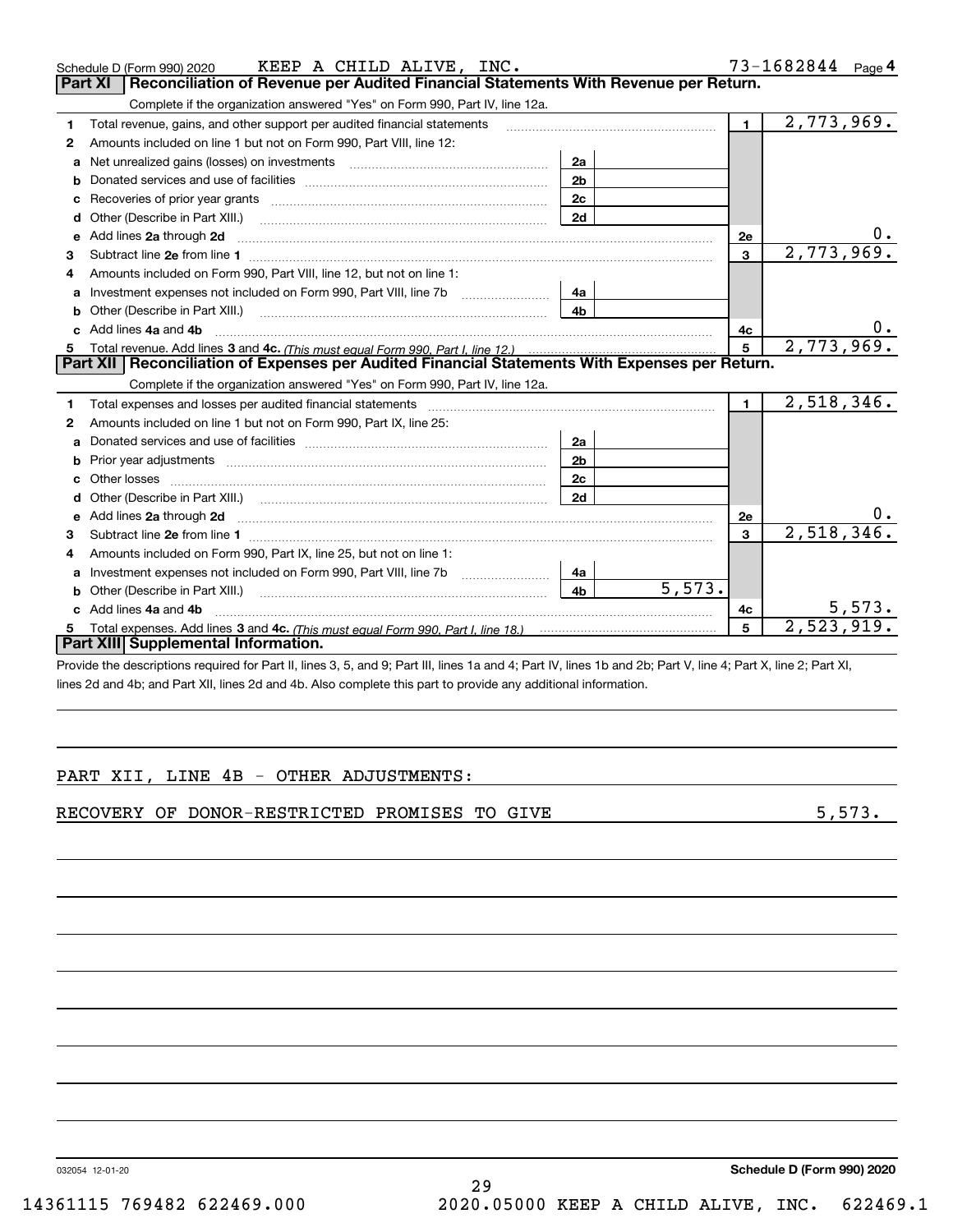| Department of the Treasury       | ----<br>Attach to Form 990.<br><b>Open to Public</b>                   |                             |                                                                                                                                         |                     |                                                 |                                       |  |  |  |
|----------------------------------|------------------------------------------------------------------------|-----------------------------|-----------------------------------------------------------------------------------------------------------------------------------------|---------------------|-------------------------------------------------|---------------------------------------|--|--|--|
| <b>Internal Revenue Service</b>  | Go to www.irs.gov/Form990 for instructions and the latest information. |                             |                                                                                                                                         |                     |                                                 |                                       |  |  |  |
| Name of the organization         |                                                                        |                             |                                                                                                                                         |                     |                                                 | <b>Employer identification number</b> |  |  |  |
|                                  | 73-1682844<br>KEEP A CHILD ALIVE, INC.                                 |                             |                                                                                                                                         |                     |                                                 |                                       |  |  |  |
| Part I                           |                                                                        |                             | General Information on Activities Outside the United States. Complete if the organization answered "Yes" on                             |                     |                                                 |                                       |  |  |  |
| Form 990, Part IV, line 14b.     |                                                                        |                             |                                                                                                                                         |                     |                                                 |                                       |  |  |  |
| 1                                |                                                                        |                             | For grantmakers. Does the organization maintain records to substantiate the amount of its grants and other assistance,                  |                     |                                                 |                                       |  |  |  |
|                                  |                                                                        |                             | the grantees' eligibility for the grants or assistance, and the selection criteria used to award the grants or assistance?              |                     |                                                 | $\overline{X}$ No<br><b>Yes</b>       |  |  |  |
| 2<br>United States.              |                                                                        |                             | For grantmakers. Describe in Part V the organization's procedures for monitoring the use of its grants and other assistance outside the |                     |                                                 |                                       |  |  |  |
| 3                                |                                                                        |                             | Activities per Region. (The following Part I, line 3 table can be duplicated if additional space is needed.)                            |                     |                                                 |                                       |  |  |  |
| (a) Region                       | (b) Number of                                                          | (c) Number of<br>employees, | (d) Activities conducted in the region                                                                                                  |                     | (e) If activity listed in (d)                   | (f) Total<br>expenditures             |  |  |  |
|                                  | offices<br>in the region                                               | agents, and<br>independent  | (by type) (such as, fundraising, pro-<br>gram services, investments, grants to                                                          |                     | is a program service,<br>describe specific type | for and                               |  |  |  |
|                                  |                                                                        | contractors                 | recipients located in the region)                                                                                                       |                     | of service(s) in the region                     | investments<br>in the region          |  |  |  |
|                                  |                                                                        | in the region               |                                                                                                                                         |                     |                                                 |                                       |  |  |  |
|                                  |                                                                        |                             | PROGRAM GRANTS TO                                                                                                                       | PROVIDE SUPPORT AND | SERVICES FOR CHILDREN &                         |                                       |  |  |  |
|                                  |                                                                        |                             | RECIPIENTS LOCATED IN THE                                                                                                               |                     | FAMILIES LIVING WITH AND                        |                                       |  |  |  |
| SUB SAHARAN AFRICA               | 0                                                                      | 0                           | <b>REGION</b>                                                                                                                           | AFFECTED BY HIV.    |                                                 | 1,035,998.                            |  |  |  |
|                                  |                                                                        |                             |                                                                                                                                         | PROVIDE SUPPORT AND |                                                 |                                       |  |  |  |
|                                  |                                                                        |                             | PROGRAM GRANTS TO                                                                                                                       |                     | SERVICES FOR CHILDREN &                         |                                       |  |  |  |
|                                  |                                                                        |                             | RECIPIENTS LOCATED IN THE                                                                                                               |                     | FAMILIES LIVING WITH AND                        |                                       |  |  |  |
| INDIA                            | 0                                                                      | 0                           | <b>REGION</b>                                                                                                                           | AFFECTED BY HIV.    |                                                 | 377,436.                              |  |  |  |
|                                  |                                                                        |                             |                                                                                                                                         | PROVIDE SUPPORT AND |                                                 |                                       |  |  |  |
|                                  |                                                                        |                             | PROGRAM GRANTS TO                                                                                                                       |                     | SERVICES FOR CHILDREN &                         |                                       |  |  |  |
| MIDDLE EAST AND                  |                                                                        |                             | RECIPIENTS LOCATED IN THE                                                                                                               |                     | FAMILIES LIVING WITH AND                        |                                       |  |  |  |
| NORTH AFRICA                     | 0                                                                      | 0                           | <b>REGION</b>                                                                                                                           | AFFECTED BY HIV.    |                                                 | 203,200.                              |  |  |  |
|                                  |                                                                        |                             |                                                                                                                                         | PROVIDE SUPPORT AND |                                                 |                                       |  |  |  |
|                                  |                                                                        |                             | PROGRAM GRANTS TO                                                                                                                       |                     | SERVICES FOR CHILDREN &                         |                                       |  |  |  |
| LATIN AMERICA &                  |                                                                        |                             | RECIPIENTS LOCATED IN THE                                                                                                               |                     | FAMILIES LIVING WITH AND                        |                                       |  |  |  |
| SOUTH AMERICA                    | 0                                                                      | 0                           | <b>REGION</b>                                                                                                                           | AFFECTED BY HIV.    |                                                 | 546,949.                              |  |  |  |
|                                  |                                                                        |                             |                                                                                                                                         | PROVIDE SUPPORT AND |                                                 |                                       |  |  |  |
|                                  |                                                                        |                             | PROGRAM GRANTS TO                                                                                                                       |                     | SERVICES FOR CHILDREN &                         |                                       |  |  |  |
|                                  |                                                                        |                             | RECIPIENTS LOCATED IN THE                                                                                                               |                     | FAMILIES LIVING WITH AND                        |                                       |  |  |  |
| <b>EUROPE</b>                    | 0                                                                      | 0                           | <b>REGION</b>                                                                                                                           | AFFECTED BY HIV.    |                                                 | 16,479.                               |  |  |  |
|                                  |                                                                        |                             |                                                                                                                                         |                     |                                                 |                                       |  |  |  |
|                                  |                                                                        |                             |                                                                                                                                         |                     |                                                 |                                       |  |  |  |
|                                  |                                                                        |                             |                                                                                                                                         |                     |                                                 |                                       |  |  |  |
|                                  |                                                                        |                             |                                                                                                                                         |                     |                                                 |                                       |  |  |  |
|                                  |                                                                        |                             |                                                                                                                                         |                     |                                                 |                                       |  |  |  |
|                                  |                                                                        |                             |                                                                                                                                         |                     |                                                 |                                       |  |  |  |
|                                  |                                                                        |                             |                                                                                                                                         |                     |                                                 |                                       |  |  |  |
|                                  |                                                                        |                             |                                                                                                                                         |                     |                                                 |                                       |  |  |  |
|                                  |                                                                        |                             |                                                                                                                                         |                     |                                                 |                                       |  |  |  |
|                                  |                                                                        |                             |                                                                                                                                         |                     |                                                 |                                       |  |  |  |
|                                  |                                                                        |                             |                                                                                                                                         |                     |                                                 |                                       |  |  |  |
| <b>3 a</b> Subtotal              | 0                                                                      | 0                           |                                                                                                                                         |                     |                                                 | 2,180,062.                            |  |  |  |
| <b>b</b> Total from continuation |                                                                        |                             |                                                                                                                                         |                     |                                                 |                                       |  |  |  |
| sheets to Part I                 | 0                                                                      | 0                           |                                                                                                                                         |                     |                                                 | 0.                                    |  |  |  |
| c Totals (add lines 3a           | 0                                                                      | 0                           |                                                                                                                                         |                     |                                                 | 2,180,062.                            |  |  |  |
| and 3b)                          |                                                                        |                             |                                                                                                                                         |                     |                                                 |                                       |  |  |  |

**| Complete if the organization answered "Yes" on Form 990, Part IV, line 14b, 15, or 16.**

**Statement of Activities Outside the United States** 

**For Paperwork Reduction Act Notice, see the Instructions for Form 990. Schedule F (Form 990) 2020** LHA

032071 12-03-20

and 3b)

**(Form 990)**

OMB No. 1545-0047

**2020**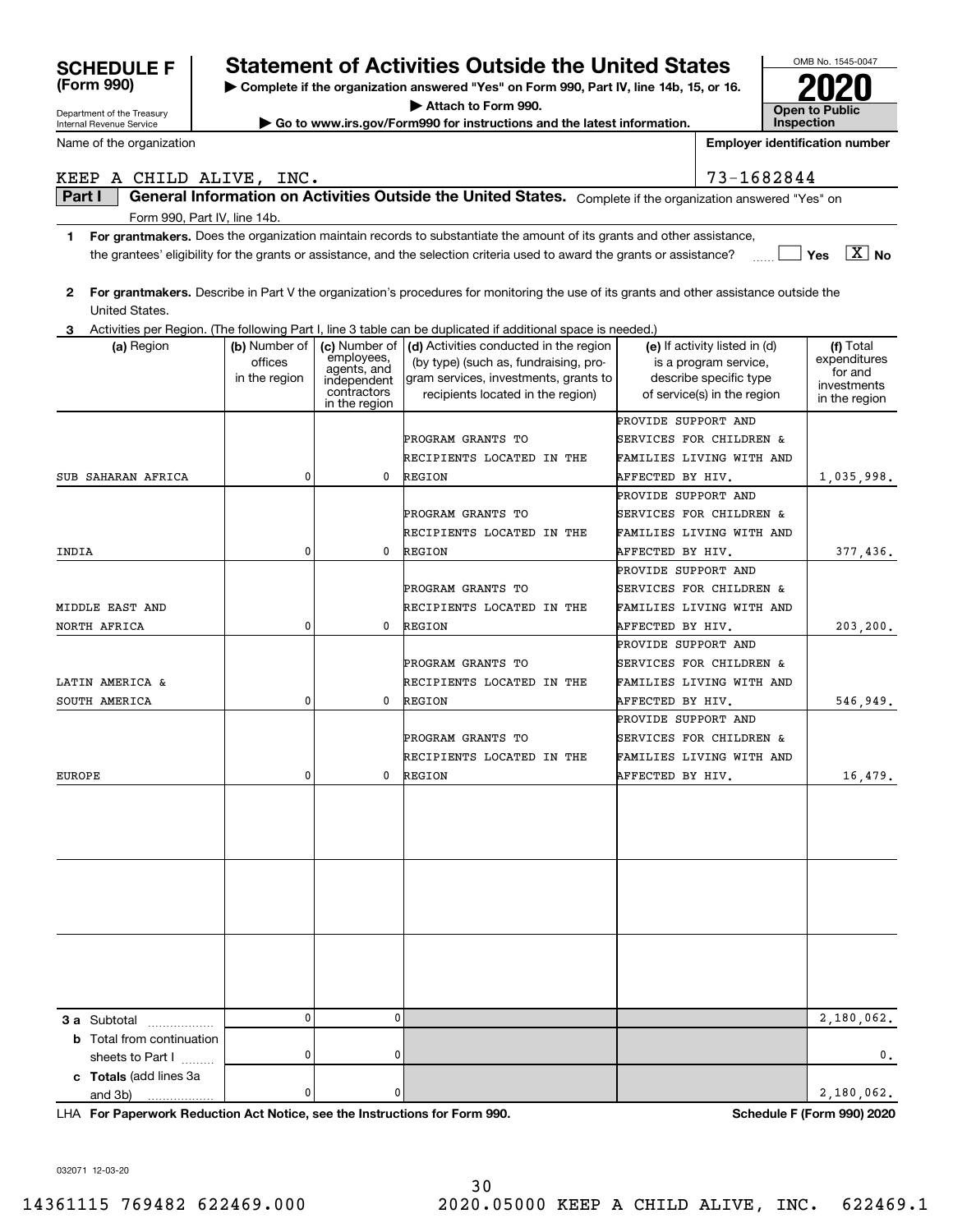**2**

Part II | Grants and Other Assistance to Organizations or Entities Outside the United States. Complete if the organization answered "Yes" on Form 990, Part IV, line 15, for any recipient who received more than \$5,000. Part II can be duplicated if additional space is needed.

| 1<br>(a) Name of organization | (b) IRS code section<br>and EIN (if applicable) | (c) Region         | (d) Purpose of<br>grant                                                                                                                 | (e) Amount<br>of cash grant | (f) Manner of<br>cash disbursement | (g) Amount of<br>noncash<br>assistance | (h) Description<br>of noncash<br>assistance | (i) Method of<br>valuation (book, FMV,<br>appraisal, other) |
|-------------------------------|-------------------------------------------------|--------------------|-----------------------------------------------------------------------------------------------------------------------------------------|-----------------------------|------------------------------------|----------------------------------------|---------------------------------------------|-------------------------------------------------------------|
|                               |                                                 |                    | PROVIDES ARV                                                                                                                            |                             |                                    |                                        |                                             |                                                             |
|                               |                                                 |                    | TREATMENT, COUNSELING                                                                                                                   |                             |                                    |                                        |                                             |                                                             |
|                               |                                                 | <b>SUB SAHARAN</b> | AND TESTING,                                                                                                                            |                             |                                    |                                        |                                             |                                                             |
|                               |                                                 | AFRICA             | SUBSTANCE ABUSE                                                                                                                         |                             | 240, 615. WIRE TRANSFER            | 0.                                     |                                             |                                                             |
|                               |                                                 |                    |                                                                                                                                         |                             |                                    |                                        |                                             |                                                             |
|                               |                                                 |                    | FUND ARV TREATMENT,                                                                                                                     |                             |                                    |                                        |                                             |                                                             |
|                               |                                                 | <b>SUB SAHARAN</b> | NUTRITION AND                                                                                                                           |                             |                                    |                                        |                                             |                                                             |
|                               |                                                 | AFRICA             | BUILDING EXPANSION.                                                                                                                     |                             | 45,738. WIRE TRANSFER              | 0.                                     |                                             |                                                             |
|                               |                                                 |                    | SUPPORT FOR CHILDREN                                                                                                                    |                             |                                    |                                        |                                             |                                                             |
|                               |                                                 |                    | AT RISK OF                                                                                                                              |                             |                                    |                                        |                                             |                                                             |
|                               |                                                 | <b>SUB SAHARAN</b> | CONTRACTING HIV/AIDS.                                                                                                                   |                             |                                    |                                        |                                             |                                                             |
|                               |                                                 | AFRICA             | PROGRAM PROVIDES                                                                                                                        |                             | 85,050. WIRE TRANSFER              | 0.                                     |                                             |                                                             |
|                               |                                                 |                    | PROVIDE CHILD-HEADED                                                                                                                    |                             |                                    |                                        |                                             |                                                             |
|                               |                                                 |                    | HOUSEHOLDS WITH BASIC                                                                                                                   |                             |                                    |                                        |                                             |                                                             |
|                               |                                                 | <b>SUB SAHARAN</b> | NEEDS, INCLUDING                                                                                                                        |                             |                                    |                                        |                                             |                                                             |
|                               |                                                 | AFRICA             | FOOD, CLOTHING,                                                                                                                         |                             | 85,172. WIRE TRANSFER              | $\mathbf{0}$ .                         |                                             |                                                             |
|                               |                                                 |                    | PROVIDES MEDICAL                                                                                                                        |                             |                                    |                                        |                                             |                                                             |
|                               |                                                 |                    | CARE, COUNSELING AND                                                                                                                    |                             |                                    |                                        |                                             |                                                             |
|                               |                                                 |                    | TESTING, NUTRITIONAL                                                                                                                    |                             |                                    |                                        |                                             |                                                             |
|                               |                                                 | INDIA              | SUPPORT AND SHELTER                                                                                                                     |                             | 243,797. WIRE TRANSFER             | 0.                                     |                                             |                                                             |
|                               |                                                 |                    | PROVIDES CLINICAL AND                                                                                                                   |                             |                                    |                                        |                                             |                                                             |
|                               |                                                 |                    | PSYCHOSOCIAL HIV                                                                                                                        |                             |                                    |                                        |                                             |                                                             |
|                               |                                                 |                    | SERVICES TO CHILDREN,                                                                                                                   |                             |                                    |                                        |                                             |                                                             |
|                               |                                                 | INDIA              | ADOLESCENTS, ADULTS                                                                                                                     |                             | 64,200. WIRE TRANSFER              | 0.                                     |                                             |                                                             |
|                               |                                                 |                    | PROVIDES COUNSELING                                                                                                                     |                             |                                    |                                        |                                             |                                                             |
|                               |                                                 |                    | AND WOMEN'S SELF HELP                                                                                                                   |                             |                                    |                                        |                                             |                                                             |
|                               |                                                 |                    | GROUPS, WITH THE GOAL                                                                                                                   |                             |                                    |                                        |                                             |                                                             |
|                               |                                                 | INDIA              | OF IMPROVING WOMEN'S                                                                                                                    |                             | 69,439. WIRE TRANSFER              | 0.                                     |                                             |                                                             |
|                               |                                                 |                    | PROVIDES TECHNICAL                                                                                                                      |                             |                                    |                                        |                                             |                                                             |
|                               |                                                 |                    | ASSISTANCE AND                                                                                                                          |                             |                                    |                                        |                                             |                                                             |
|                               |                                                 | <b>SUB SAHARAN</b> | TRAINING TO STAFF OF                                                                                                                    |                             |                                    |                                        |                                             |                                                             |
|                               |                                                 | AFRICA             | ANOTHER KCA PROJECT                                                                                                                     |                             | 38,334. WIRE TRANSFER              | $\mathbf{0}$ .                         |                                             |                                                             |
| 2                             |                                                 |                    | Enter total number of recipient organizations listed above that are recognized as charities by the foreign country, recognized as a tax |                             |                                    |                                        |                                             |                                                             |
|                               |                                                 |                    | exempt 501(c)(3) organization by the IRS, or for which the grantee or counsel has provided a section 501(c)(3) equivalency letter       |                             |                                    |                                        |                                             |                                                             |

**3**Enter total number of other organizations or entities |

**Schedule F (Form 990) 2020**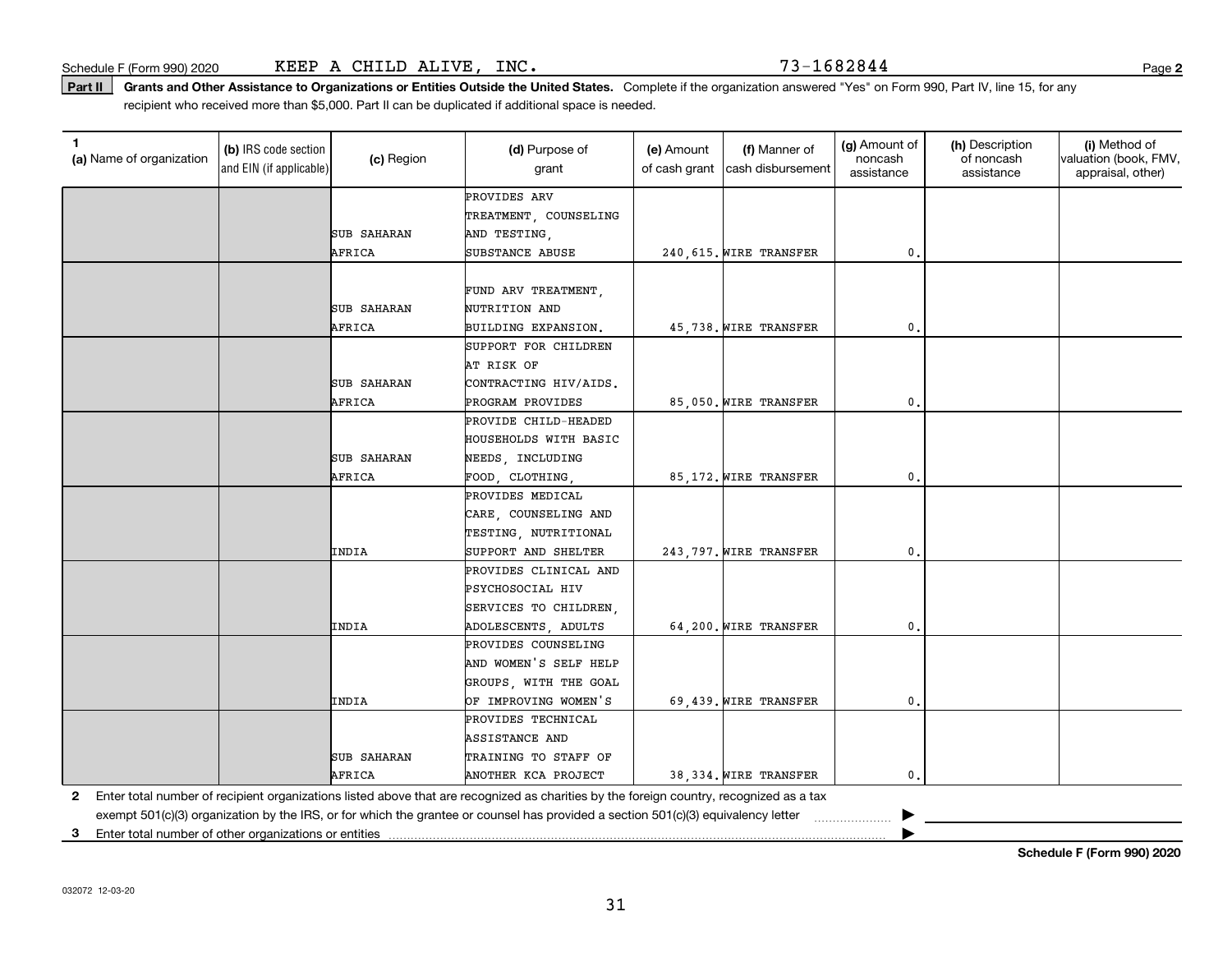| Schedule F (Form 990)                    |                                                 | KEEP A CHILD ALIVE, INC.                  |                                                                                                                                              |                             | 73-1682844                         |                                         |                                              | Page 2                                                      |
|------------------------------------------|-------------------------------------------------|-------------------------------------------|----------------------------------------------------------------------------------------------------------------------------------------------|-----------------------------|------------------------------------|-----------------------------------------|----------------------------------------------|-------------------------------------------------------------|
| Part II                                  |                                                 |                                           | Continuation of Grants and Other Assistance to Organizations or Entities Outside the United States. (Schedule F (Form 990), Part II, line 1) |                             |                                    |                                         |                                              |                                                             |
| $\mathbf{1}$<br>(a) Name of organization | (b) IRS code section<br>and EIN (if applicable) | (c) Region                                | (d) Purpose of<br>grant                                                                                                                      | (e) Amount<br>of cash grant | (f) Manner of<br>cash disbursement | (g) Amount of<br>non-cash<br>assistance | (h) Description<br>of non-cash<br>assistance | (i) Method of<br>valuation (book, FMV,<br>appraisal, other) |
|                                          |                                                 | EUROPE (INCLUDING<br><b>ICELAND &amp;</b> | PROVIDES SMALL AND<br>MEDIUM-SIZED GRANTS<br>WITHIN OUR PRIORITY                                                                             |                             |                                    |                                         |                                              |                                                             |
|                                          |                                                 | GREENLAND)                                | CAUSE AREAS TO LOCAL                                                                                                                         |                             | 16,479. WIRE TRANSFER              | $\mathfrak o$ .                         |                                              |                                                             |
|                                          |                                                 |                                           | PROVIDES<br>HIGHLY-INTEGRATED                                                                                                                |                             |                                    |                                         |                                              |                                                             |
|                                          |                                                 | <b>SUB-SAHARAN</b>                        | MEDICAL AND                                                                                                                                  |                             |                                    |                                         |                                              |                                                             |
|                                          |                                                 | AFRICA                                    | PSYCHO-SOCIAL<br>PROVIDES COVID 19                                                                                                           |                             | 166,400. WIRE TRANSFER             | $\mathbf{0}$                            |                                              |                                                             |
|                                          |                                                 | SOUTH AMERICA                             | EMERGENCY FOOD RELIEF                                                                                                                        |                             | 112,000. WIRE TRANSFER             | $\mathbf{0}$                            |                                              |                                                             |
|                                          |                                                 | SOUTH AMERICA                             | PROVIDES PERSONAL<br>CARE, HOME<br>FURNISHING, FOOD, AND<br>OTHER HOUSEHOLD                                                                  |                             | 29,849. WIRE TRANSFER              | 0.                                      |                                              |                                                             |
|                                          |                                                 | MIDDLE EAST AND<br>NORTH AFRICA           | PROVIDES COVID 19<br>EMERGENCY FOOD RELIEF                                                                                                   |                             | 188,108. WIRE TRANSFER             | $\mathbf{0}$                            |                                              |                                                             |
|                                          |                                                 | SOUTH AMERICA                             | PROVIDES COVID 19<br>EMERGENCY FOOD RELIEF                                                                                                   |                             | 380, 356. WIRE TRANSFER            | 0.                                      |                                              |                                                             |
|                                          |                                                 | SOUTH AMERICA                             | PROVIDES HUMANITARIAN<br>AID TO VENEZUELA,<br>FOCUSING ON FOOD,<br>HEALTH AND EDUCATION.                                                     |                             | 24,745. WIRE TRANSFER              | 0.                                      |                                              |                                                             |
|                                          |                                                 | <b>SUB-SAHARAN</b><br>AFRICA              | SUPPORTS LONG-TERM<br>AGRICULTURAL AND<br>ECONOMIC DEVELOPMENT<br>IN THE WORLD'S                                                             |                             | 9,950. WIRE TRANSFER               | 0.                                      |                                              |                                                             |
|                                          |                                                 | UNITED STATES                             | PROVIDES COVID 19<br>EMERGENCY FOOD RELIEF                                                                                                   |                             | 15,092. WIRE TRANSFER              | $\mathbf{0}$ .                          |                                              |                                                             |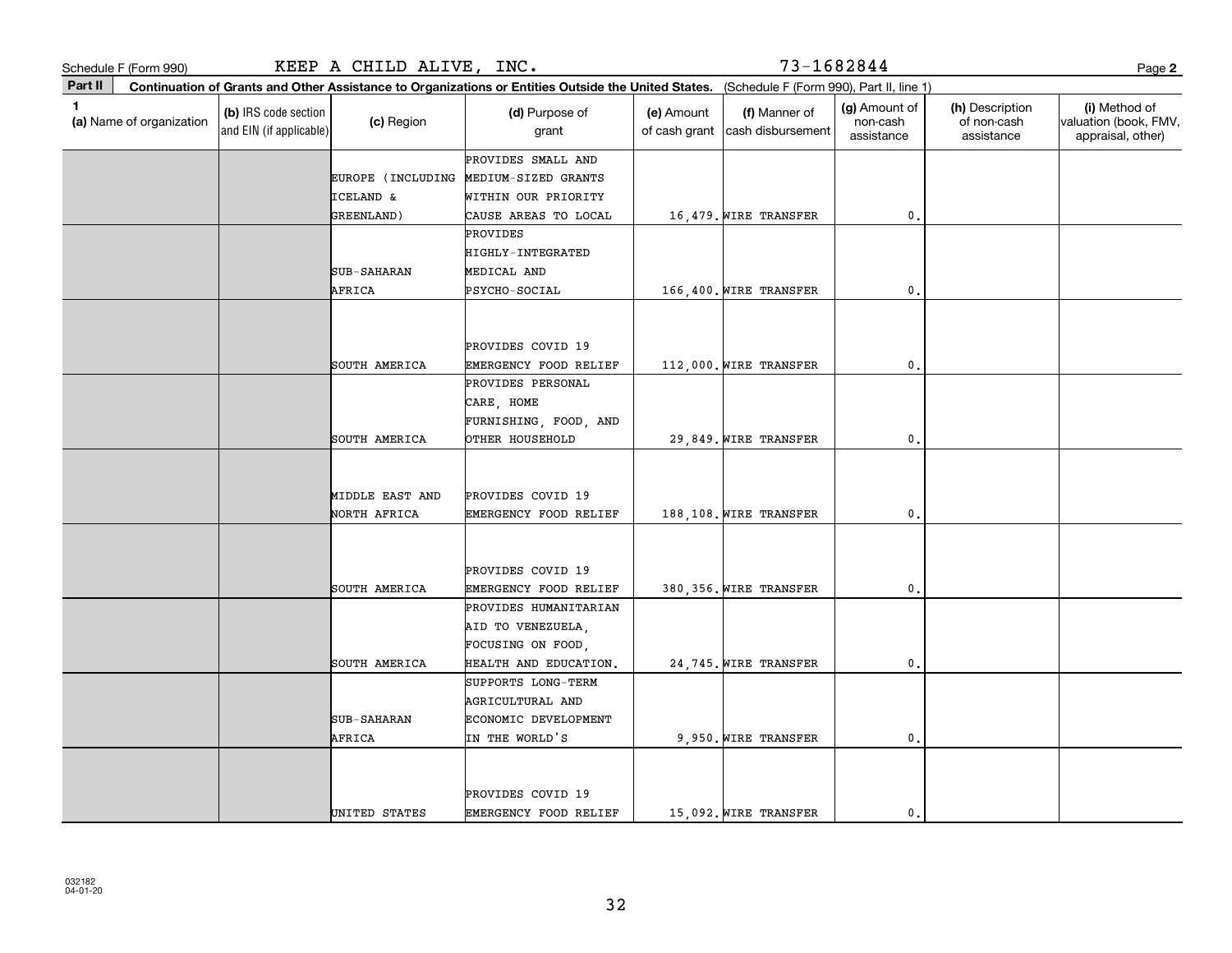| Schedule F (Form 990)         |                                                                                                                                              | KEEP A CHILD ALIVE, INC. |                                                                                          |            | $73 - 1682844$                                           |                                         |                                              | Page 2                                                      |
|-------------------------------|----------------------------------------------------------------------------------------------------------------------------------------------|--------------------------|------------------------------------------------------------------------------------------|------------|----------------------------------------------------------|-----------------------------------------|----------------------------------------------|-------------------------------------------------------------|
| Part II                       | Continuation of Grants and Other Assistance to Organizations or Entities Outside the United States. (Schedule F (Form 990), Part II, line 1) |                          |                                                                                          |            |                                                          |                                         |                                              |                                                             |
| 1<br>(a) Name of organization | (b) IRS code section<br>and EIN (if applicable)                                                                                              | (c) Region               | (d) Purpose of<br>grant                                                                  | (e) Amount | (f) Manner of<br>of cash grant $\vert$ cash disbursement | (g) Amount of<br>non-cash<br>assistance | (h) Description<br>of non-cash<br>assistance | (i) Method of<br>valuation (book, FMV,<br>appraisal, other) |
|                               |                                                                                                                                              | SUB-SAHARAN<br>AFRICA    | SUPPORTS LOCAL,<br>NATIONAL AND REGIONAL<br>WOMEN'S ORGANISATIONS<br>WORKING TOWARDS THE |            | 4,739. WIRE TRANSFER                                     | $\mathfrak o$ .                         |                                              |                                                             |
|                               |                                                                                                                                              |                          |                                                                                          |            |                                                          |                                         |                                              |                                                             |
|                               |                                                                                                                                              |                          |                                                                                          |            |                                                          |                                         |                                              |                                                             |
|                               |                                                                                                                                              |                          |                                                                                          |            |                                                          |                                         |                                              |                                                             |
|                               |                                                                                                                                              |                          |                                                                                          |            |                                                          |                                         |                                              |                                                             |
|                               |                                                                                                                                              |                          |                                                                                          |            |                                                          |                                         |                                              |                                                             |
|                               |                                                                                                                                              |                          |                                                                                          |            |                                                          |                                         |                                              |                                                             |
|                               |                                                                                                                                              |                          |                                                                                          |            |                                                          |                                         |                                              |                                                             |
|                               |                                                                                                                                              |                          |                                                                                          |            |                                                          |                                         |                                              |                                                             |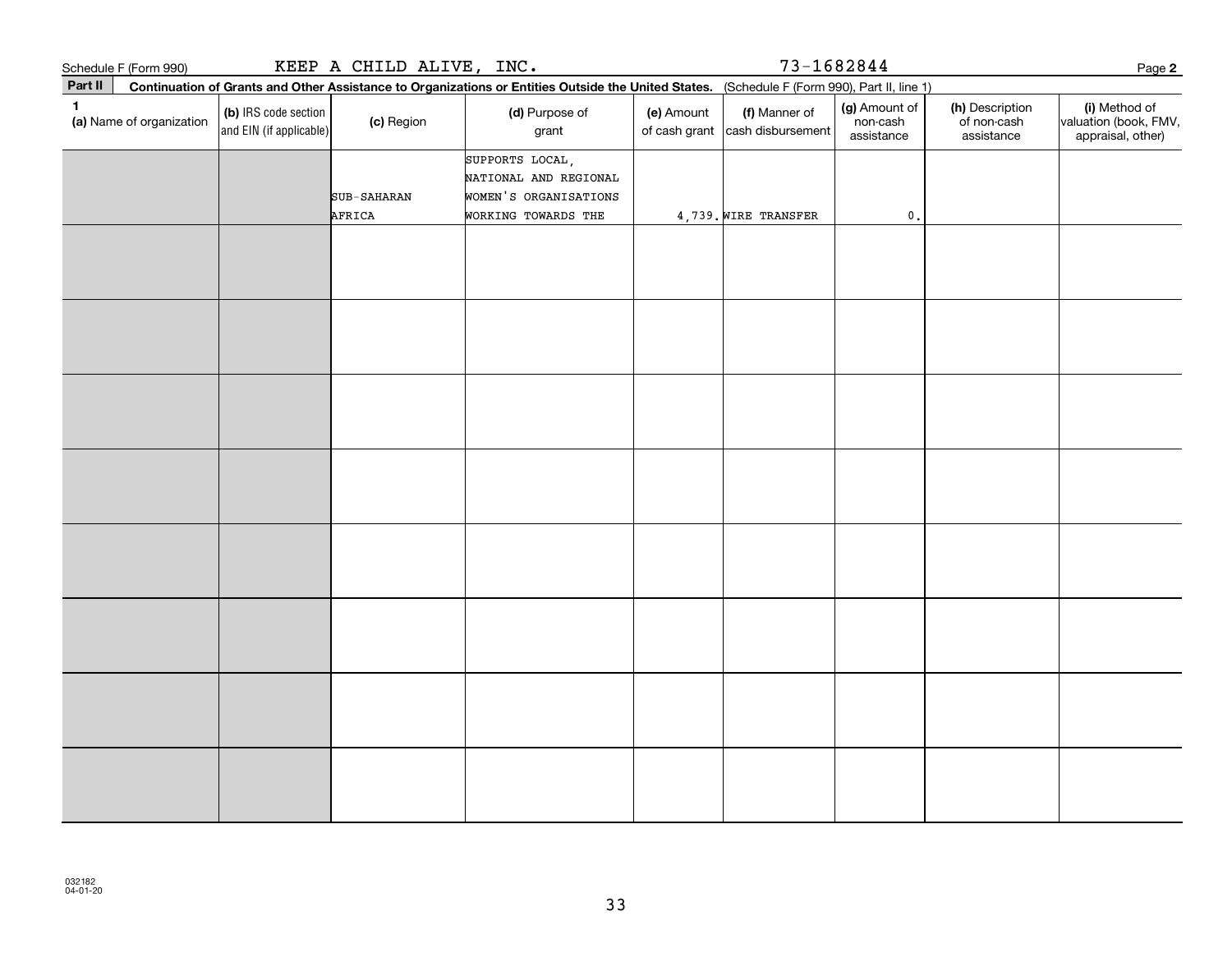|  | Schedule F (Form 990) 2020 | KEEP | CHILD<br>$\mathbf{A}$ | ALIVE. | INC. | --<br>1682844<br>. | Page |  |
|--|----------------------------|------|-----------------------|--------|------|--------------------|------|--|
|--|----------------------------|------|-----------------------|--------|------|--------------------|------|--|

Part III Grants and Other Assistance to Individuals Outside the United States. Complete if the organization answered "Yes" on Form 990, Part IV, line 16.  $INC. 73-1682844$ 

Part III can be duplicated if additional space is needed.

| (a) Type of grant or assistance | (b) Region | (c) Number of (d) Amount of recipients cash grant | (e) Manner of<br>cash disbursement | (f) Amount of<br>noncash<br>assistance | (g) Description of<br>noncash assistance | (h) Method of<br>valuation<br>(book, FMV,<br>appraisal, other) |  |
|---------------------------------|------------|---------------------------------------------------|------------------------------------|----------------------------------------|------------------------------------------|----------------------------------------------------------------|--|
|                                 |            |                                                   |                                    |                                        |                                          |                                                                |  |
|                                 |            |                                                   |                                    |                                        |                                          |                                                                |  |
|                                 |            |                                                   |                                    |                                        |                                          |                                                                |  |
|                                 |            |                                                   |                                    |                                        |                                          |                                                                |  |
|                                 |            |                                                   |                                    |                                        |                                          |                                                                |  |
|                                 |            |                                                   |                                    |                                        |                                          |                                                                |  |
|                                 |            |                                                   |                                    |                                        |                                          |                                                                |  |
|                                 |            |                                                   |                                    |                                        |                                          |                                                                |  |
|                                 |            |                                                   |                                    |                                        |                                          |                                                                |  |
|                                 |            |                                                   |                                    |                                        |                                          |                                                                |  |
|                                 |            |                                                   |                                    |                                        |                                          |                                                                |  |
|                                 |            |                                                   |                                    |                                        |                                          |                                                                |  |
|                                 |            |                                                   |                                    |                                        |                                          |                                                                |  |
|                                 |            |                                                   |                                    |                                        |                                          |                                                                |  |
|                                 |            |                                                   |                                    |                                        |                                          |                                                                |  |

**Schedule F (Form 990) 2020**

**3**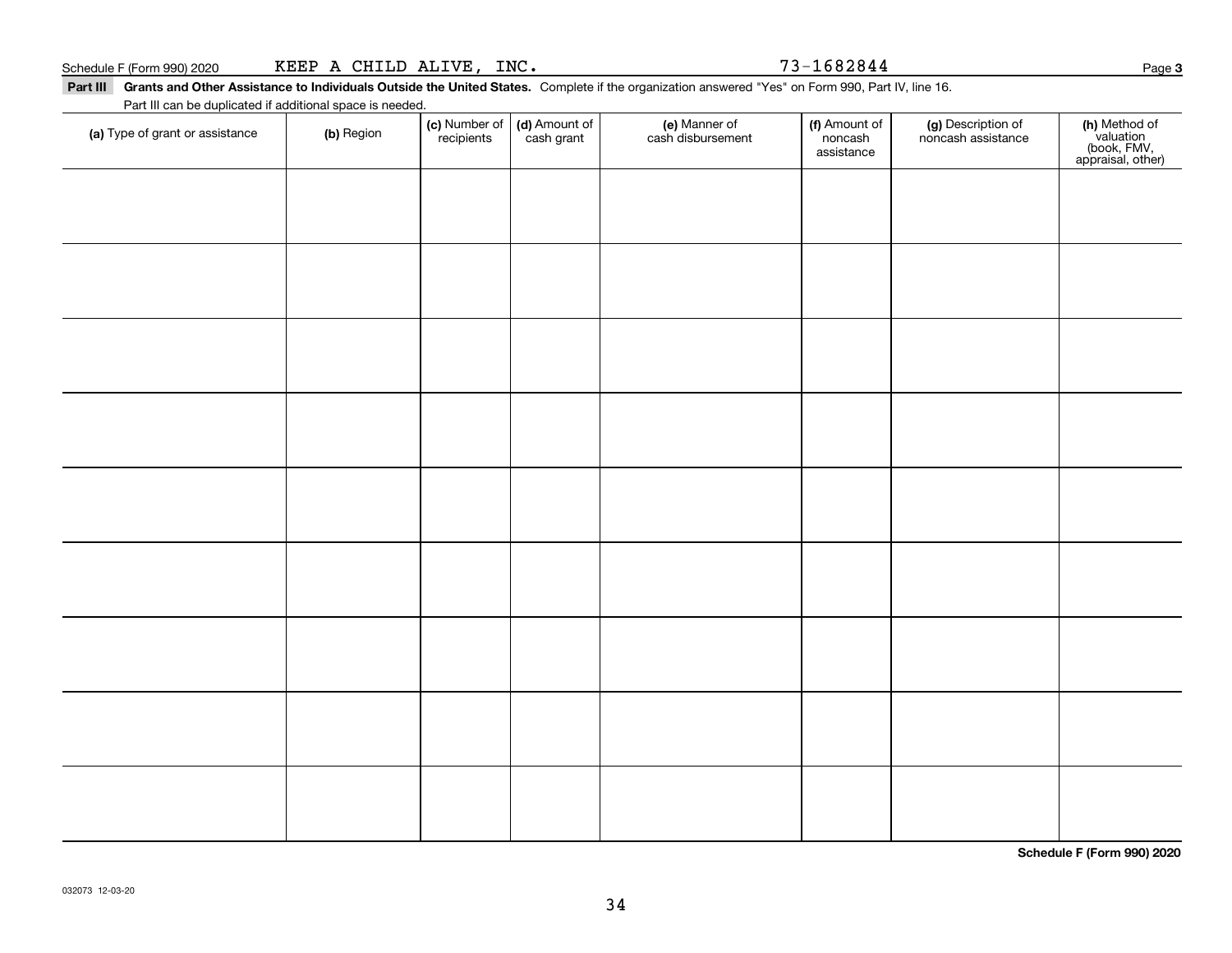| Schedule F (Form 990) 2020 KEEP A CHILD ALIVE, |  |  | INC. | 73-1682844 | Page |
|------------------------------------------------|--|--|------|------------|------|
| <b>Part IV   Foreign Forms</b>                 |  |  |      |            |      |

| 1              | Was the organization a U.S. transferor of property to a foreign corporation during the tax year? If "Yes."<br>the organization may be required to file Form 926, Return by a U.S. Transferor of Property to a Foreign                                                                                                             | Yes | X∣No         |
|----------------|-----------------------------------------------------------------------------------------------------------------------------------------------------------------------------------------------------------------------------------------------------------------------------------------------------------------------------------|-----|--------------|
| $\overline{2}$ | Did the organization have an interest in a foreign trust during the tax year? If "Yes." the organization may<br>be required to separately file Form 3520, Annual Return To Report Transactions With Foreign Trusts and<br>Receipt of Certain Foreign Gifts, and/or Form 3520-A, Annual Information Return of Foreign Trust With a | Yes | X∣No         |
| 3              | Did the organization have an ownership interest in a foreign corporation during the tax year? If "Yes."<br>the organization may be required to file Form 5471, Information Return of U.S. Persons With Respect to                                                                                                                 | Yes | $X \mid N_0$ |
| 4              | Was the organization a direct or indirect shareholder of a passive foreign investment company or a<br>qualified electing fund during the tax year? If "Yes," the organization may be required to file Form 8621,<br>Information Return by a Shareholder of a Passive Foreign Investment Company or Qualified Electing             | Yes | X∣No         |
| 5              | Did the organization have an ownership interest in a foreign partnership during the tax year? If "Yes."<br>the organization may be required to file Form 8865, Return of U.S. Persons With Respect to Certain                                                                                                                     | Yes | $X \mid No$  |
| 6              | Did the organization have any operations in or related to any boycotting countries during the tax year? If<br>"Yes," the organization may be required to separately file Form 5713, International Boycott Report (see                                                                                                             | Yes |              |

**Schedule F (Form 990) 2020**

032074 12-03-20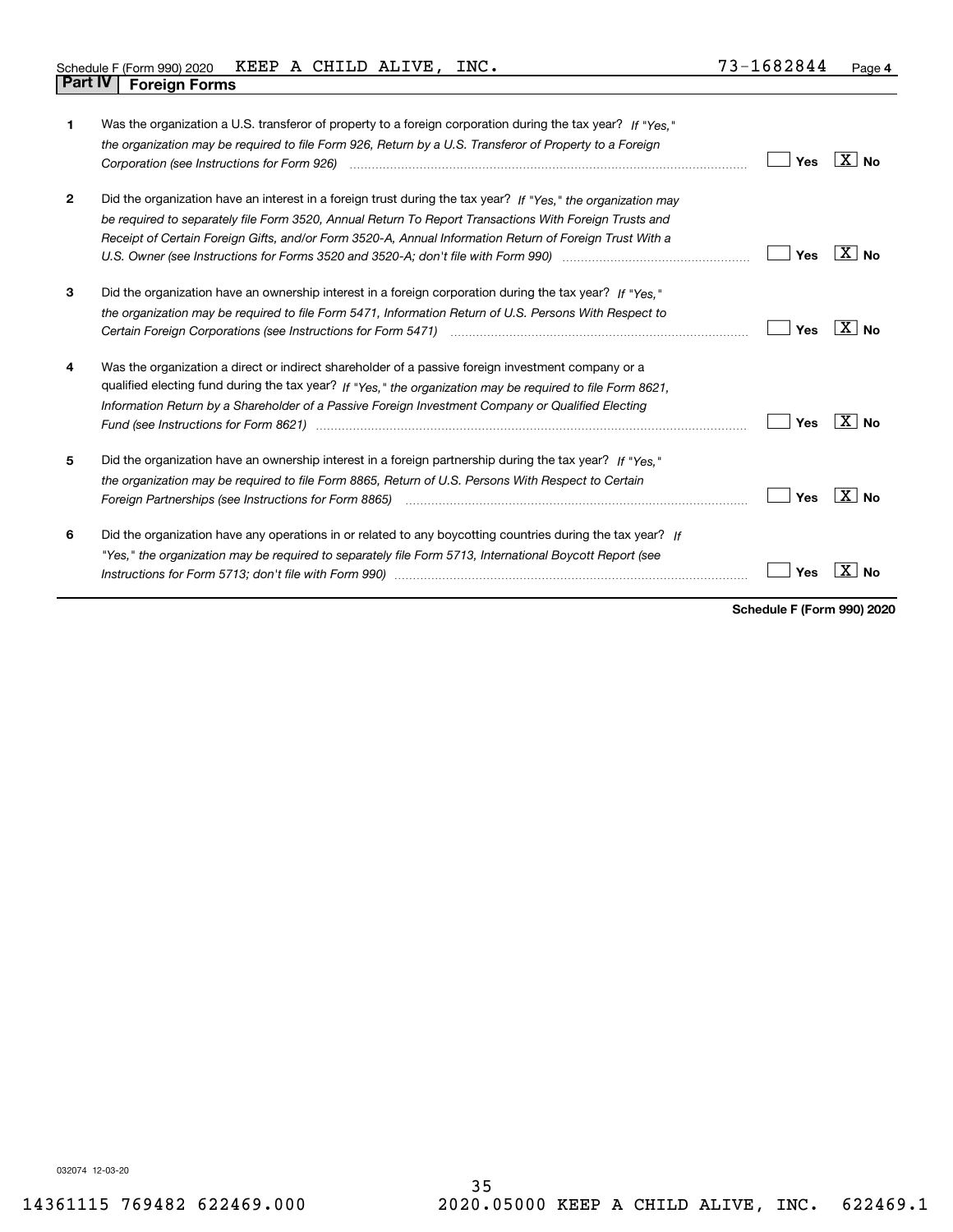### **Part V Supplemental Information**

Provide the information required by Part I, line 2 (monitoring of funds); Part I, line 3, column (f) (accounting method; amounts of investments vs. expenditures per region); Part II, line 1 (accounting method); Part III (accounting method); and Part III, column (c) (estimated number of recipients), as applicable. Also complete this part to provide any additional information. See instructions.

PART I, LINE 2:

THE ORGANIZATION REQUIRES GRANTEE TO SUBMIT QUARTERLY REPORT OF USE OF

FUNDS. PERIODIC "SITE" VISITS ARE CONDUCTED TO ASSESS PERFORMANCE.

REGULAR COMMUNICATION IS CONDUCTED TO ENSURE THAT SERVICES ARE PROVIDED

IN ACCORDANCE WITH TERMS OF AGREEMENT.

**Schedule F (Form 990) 2020**

032075 12-03-20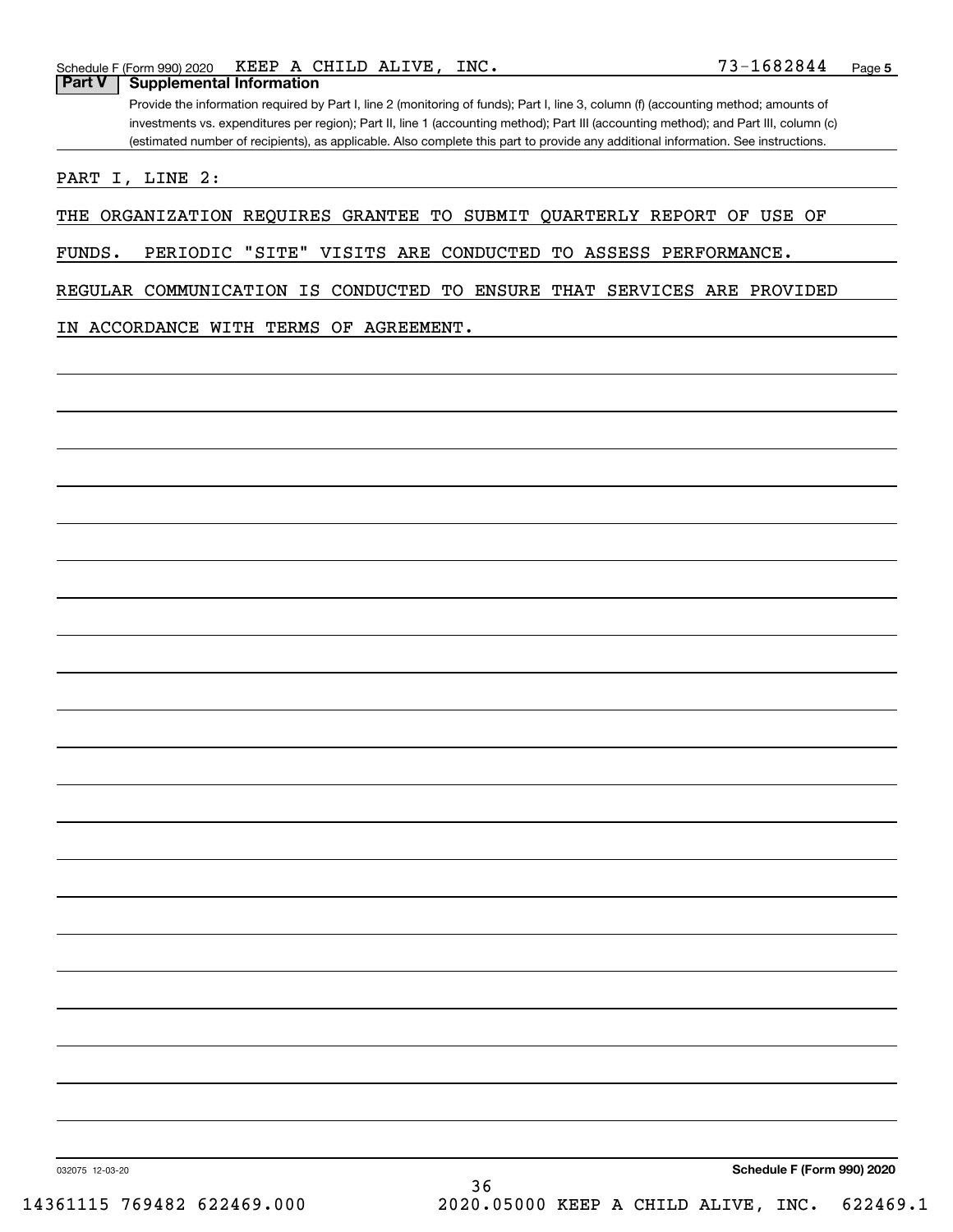#### **SCHEDULE M (Form 990)**

# **Noncash Contributions**

OMB No. 1545-0047

| Department of the Treasurv |
|----------------------------|
| Internal Revenue Service   |

**Complete if the organizations answered "Yes" on Form 990, Part IV, lines 29 or 30.** <sup>J</sup>**2020 Attach to Form 990.** J

**Open to Public Inspection**

| Internal Revenue Service | Go to www.irs.gov/Form990 for instructions and the latest information. |
|--------------------------|------------------------------------------------------------------------|
| Name of the organization |                                                                        |

|        | Name of the organization                                                                                                       |                               |                                      |                                                                                                      |  | <b>Employer identification number</b>                        |     |     |    |
|--------|--------------------------------------------------------------------------------------------------------------------------------|-------------------------------|--------------------------------------|------------------------------------------------------------------------------------------------------|--|--------------------------------------------------------------|-----|-----|----|
|        | KEEP A CHILD ALIVE, INC.                                                                                                       |                               |                                      |                                                                                                      |  | 73-1682844                                                   |     |     |    |
| Part I | <b>Types of Property</b>                                                                                                       |                               |                                      |                                                                                                      |  |                                                              |     |     |    |
|        |                                                                                                                                | (a)<br>Check if<br>applicable | (b)<br>Number of<br>contributions or | (c)<br>Noncash contribution<br>amounts reported on<br>items contributed Form 990, Part VIII, line 1g |  | (d)<br>Method of determining<br>noncash contribution amounts |     |     |    |
| 1      |                                                                                                                                |                               |                                      |                                                                                                      |  |                                                              |     |     |    |
| 2      |                                                                                                                                |                               |                                      |                                                                                                      |  |                                                              |     |     |    |
| з      |                                                                                                                                |                               |                                      |                                                                                                      |  |                                                              |     |     |    |
| 4      |                                                                                                                                |                               |                                      |                                                                                                      |  |                                                              |     |     |    |
| 5      | Clothing and household goods                                                                                                   |                               |                                      |                                                                                                      |  |                                                              |     |     |    |
| 6      |                                                                                                                                |                               |                                      |                                                                                                      |  |                                                              |     |     |    |
| 7      |                                                                                                                                |                               |                                      |                                                                                                      |  |                                                              |     |     |    |
| 8      |                                                                                                                                |                               |                                      |                                                                                                      |  |                                                              |     |     |    |
| 9      | Securities - Publicly traded                                                                                                   | $\mathbf x$                   | 1                                    | 1,890,499. FMV ON DATE OF TRANS                                                                      |  |                                                              |     |     |    |
| 10     | Securities - Closely held stock                                                                                                |                               |                                      |                                                                                                      |  |                                                              |     |     |    |
| 11     | Securities - Partnership, LLC, or                                                                                              |                               |                                      |                                                                                                      |  |                                                              |     |     |    |
|        | trust interests                                                                                                                |                               |                                      |                                                                                                      |  |                                                              |     |     |    |
| 12     |                                                                                                                                |                               |                                      |                                                                                                      |  |                                                              |     |     |    |
| 13     | Qualified conservation contribution -                                                                                          |                               |                                      |                                                                                                      |  |                                                              |     |     |    |
|        | Historic structures                                                                                                            |                               |                                      |                                                                                                      |  |                                                              |     |     |    |
| 14     | Qualified conservation contribution - Other                                                                                    |                               |                                      |                                                                                                      |  |                                                              |     |     |    |
| 15     |                                                                                                                                |                               |                                      |                                                                                                      |  |                                                              |     |     |    |
| 16     | Real estate - Commercial                                                                                                       |                               |                                      |                                                                                                      |  |                                                              |     |     |    |
| 17     |                                                                                                                                |                               |                                      |                                                                                                      |  |                                                              |     |     |    |
| 18     |                                                                                                                                |                               |                                      |                                                                                                      |  |                                                              |     |     |    |
| 19     |                                                                                                                                |                               |                                      |                                                                                                      |  |                                                              |     |     |    |
| 20     | Drugs and medical supplies                                                                                                     |                               |                                      |                                                                                                      |  |                                                              |     |     |    |
| 21     |                                                                                                                                |                               |                                      |                                                                                                      |  |                                                              |     |     |    |
| 22     |                                                                                                                                |                               |                                      |                                                                                                      |  |                                                              |     |     |    |
| 23     |                                                                                                                                |                               |                                      |                                                                                                      |  |                                                              |     |     |    |
| 24     |                                                                                                                                |                               |                                      |                                                                                                      |  |                                                              |     |     |    |
| 25     | Other $\blacktriangleright$<br>$\left($ $\right)$                                                                              |                               |                                      |                                                                                                      |  |                                                              |     |     |    |
| 26     | $($ $)$<br>Other $\blacktriangleright$                                                                                         |                               |                                      |                                                                                                      |  |                                                              |     |     |    |
| 27     | $($ $)$<br>Other $\blacktriangleright$                                                                                         |                               |                                      |                                                                                                      |  |                                                              |     |     |    |
| 28     | Other $\blacktriangleright$                                                                                                    |                               |                                      |                                                                                                      |  |                                                              |     |     |    |
| 29     | Number of Forms 8283 received by the organization during the tax year for contributions                                        |                               |                                      |                                                                                                      |  |                                                              |     |     |    |
|        | for which the organization completed Form 8283, Part V, Donee Acknowledgement                                                  |                               |                                      | 29                                                                                                   |  |                                                              |     |     |    |
|        |                                                                                                                                |                               |                                      |                                                                                                      |  |                                                              |     | Yes | No |
|        | 30a During the year, did the organization receive by contribution any property reported in Part I, lines 1 through 28, that it |                               |                                      |                                                                                                      |  |                                                              |     |     |    |
|        | must hold for at least three years from the date of the initial contribution, and which isn't required to be used for          |                               |                                      |                                                                                                      |  |                                                              |     |     |    |
|        | exempt purposes for the entire holding period?                                                                                 |                               |                                      |                                                                                                      |  |                                                              | 30a |     | х  |
| b      | If "Yes," describe the arrangement in Part II.                                                                                 |                               |                                      |                                                                                                      |  |                                                              |     |     |    |
| 31     | Does the organization have a gift acceptance policy that requires the review of any nonstandard contributions?                 |                               |                                      |                                                                                                      |  |                                                              | 31  |     | x  |
|        | 32a Does the organization hire or use third parties or related organizations to solicit, process, or sell noncash              |                               |                                      |                                                                                                      |  |                                                              |     |     |    |
|        | contributions?                                                                                                                 |                               |                                      |                                                                                                      |  |                                                              | 32a |     | x  |
| b      | If "Yes," describe in Part II.                                                                                                 |                               |                                      |                                                                                                      |  |                                                              |     |     |    |
| 33     | If the organization didn't report an amount in column (c) for a type of property for which column (a) is checked,              |                               |                                      |                                                                                                      |  |                                                              |     |     |    |
|        | describe in Part II.                                                                                                           |                               |                                      |                                                                                                      |  |                                                              |     |     |    |

For Paperwork Reduction Act Notice, see the Instructions for Form 990. **Schedule M (Form 990) 2020** LHA

032141 11-23-20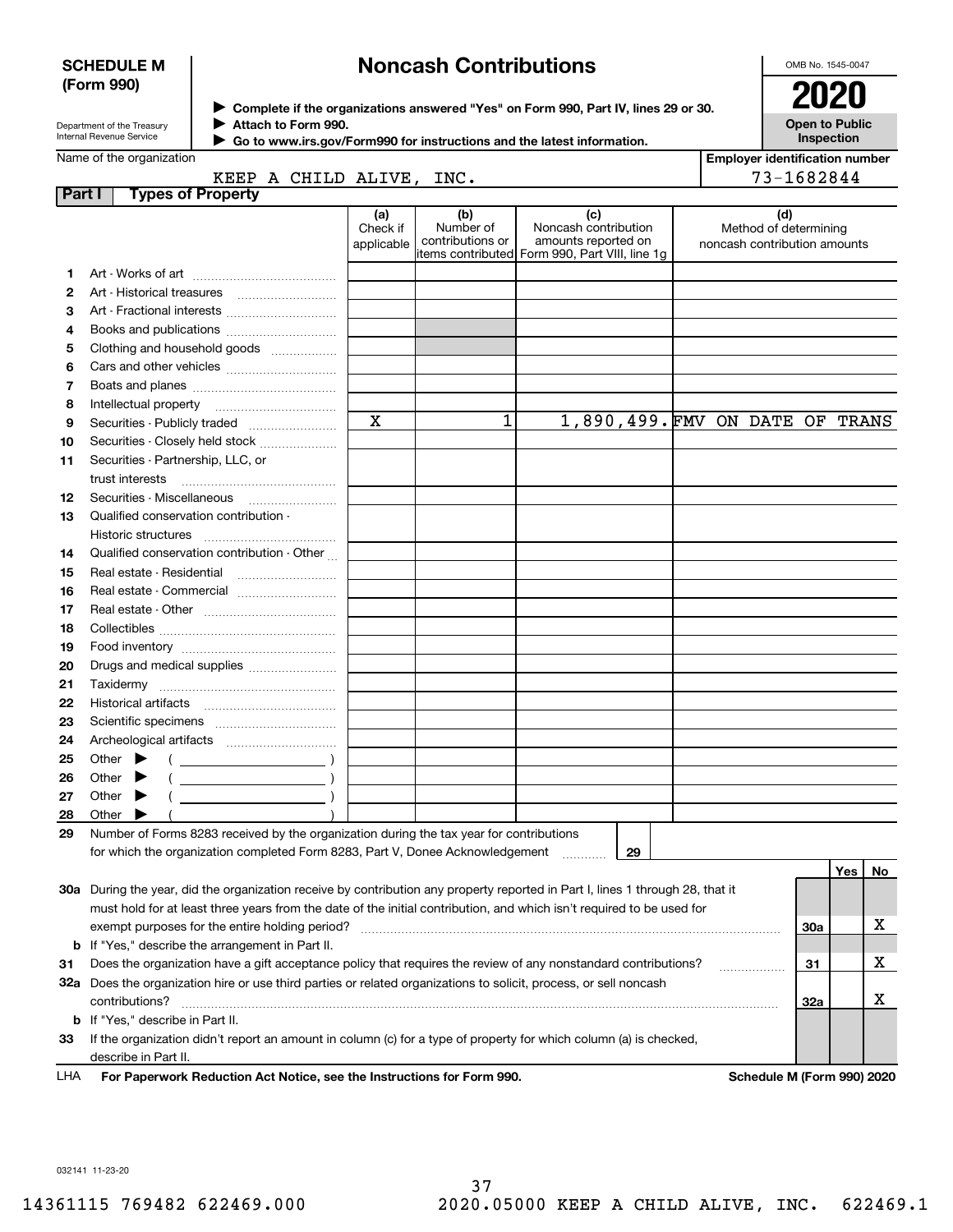Part II | Supplemental Information. Provide the information required by Part I, lines 30b, 32b, and 33, and whether the organization is reporting in Part I, column (b), the number of contributions, the number of items received, or a combination of both. Also complete this part for any additional information.

032142 11-23-20 **Schedule M (Form 990) 2020** 38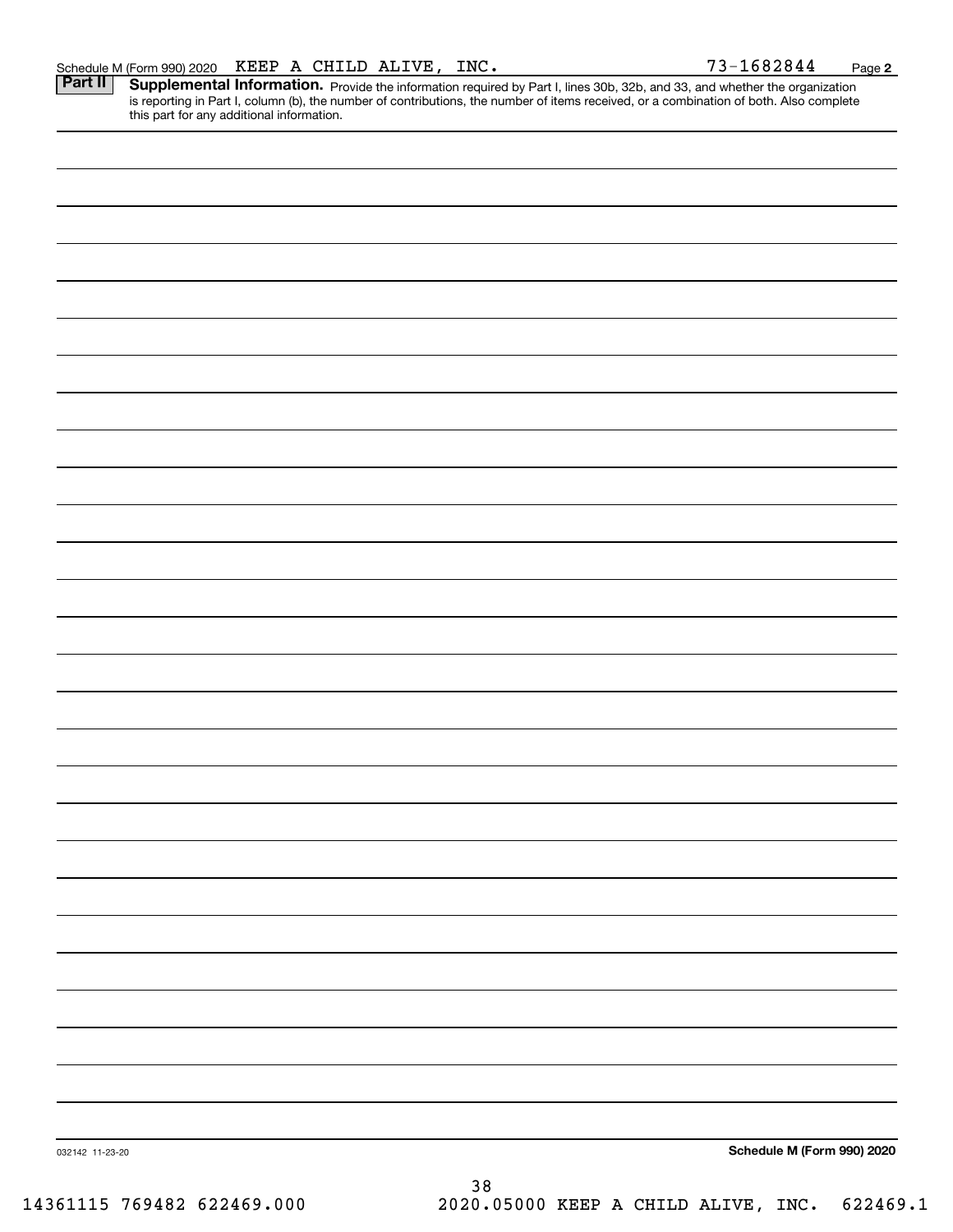**(Form 990 or 990-EZ)**

Department of the Treasury Internal Revenue Service Name of the organization

**Complete to provide information for responses to specific questions on Form 990 or 990-EZ or to provide any additional information. | Attach to Form 990 or 990-EZ. | Go to www.irs.gov/Form990 for the latest information. SCHEDULE O Supplemental Information to Form 990 or 990-EZ**



**Employer identification number** KEEP A CHILD ALIVE, INC. THE REAL PARTICLE 23-1682844

FORM 990, PART III, LINE 1, DESCRIPTION OF ORGANIZATION MISSION:

FOCUS ON COMBATING THE PHYSICAL, SOCIAL AND ECONOMIC IMPACTS OF

HIV/AIDS.

FORM 990, PART III, LINE 4A, PROGRAM SERVICE ACCOMPLISHMENTS:

2020 WAS A HUGE CHALLENGE FOR EVERYONE AND KCA IS PROUD THAT WE

DEMONSTRATED THAT TEAMWORK AND COLLABORATION WITH LOCAL PARTNERS, CAN

CHANGE THE WORLD AND LEAD TO A HUGE IMPACT ON THE GROUND.

ALONGSIDE THIS PROGRAMME, KCA ALSO STARTED WORKING ON A NEW INITIATIVE

- SUPPORTING YOUNG PEOPLE TO ACCESS EDUCATION THAT CAN CHANGE THEIR

LIVES. THESE YOUNG PEOPLE WERE FROM IRAQ, EL SALVADOR AND RWANDA. WE

ARE PROUD TO SUPPORT THEM IN OVERCOMING DIFFICULT STARTS IN LIFE, TO

FULFIL THEIR POTENTIAL.

IN 2020 WE ALSO CONTINUED TO SUPPORT OUR LONG-STANDING LOCAL PARTNERS AS THEY CONTINUE TO FIGHT ON BEHALF OF CHILDREN AND THEIR FAMILIES, WHO

ARE AFFECTED BY HIV. THEY HAD TO ADAPT TO THE NEW RESTRICTED AND

CIRCUMSTANCES PRESENTED BY COVID -19, WHILST STILL BEING THE SUPPORT,

SO DESPERATELY NEEDED.

AN OVERVIEW OF OUR IMPACT:

IN UGANDA WE REACHED 23,878 PEOPLE WITH FOOD RELIEF PACKAGES AND VITAL

HIV SUPPORT SERVICE

IN SOUTH AFRICA, WE REACHED 33,422 PEOPLE WITH FOOD RELIEF AND

COMMUNITY SUPPORT FOR YOUNG PEOPLE, THROUGH EDUCATION SERVICES, HEALTH

032211 11-20-20 LHA For Paperwork Reduction Act Notice, see the Instructions for Form 990 or 990-EZ. Schedule O (Form 990 or 990-EZ) 2020 39

14361115 769482 622469.000 2020.05000 KEEP A CHILD ALIVE, INC. 622469.1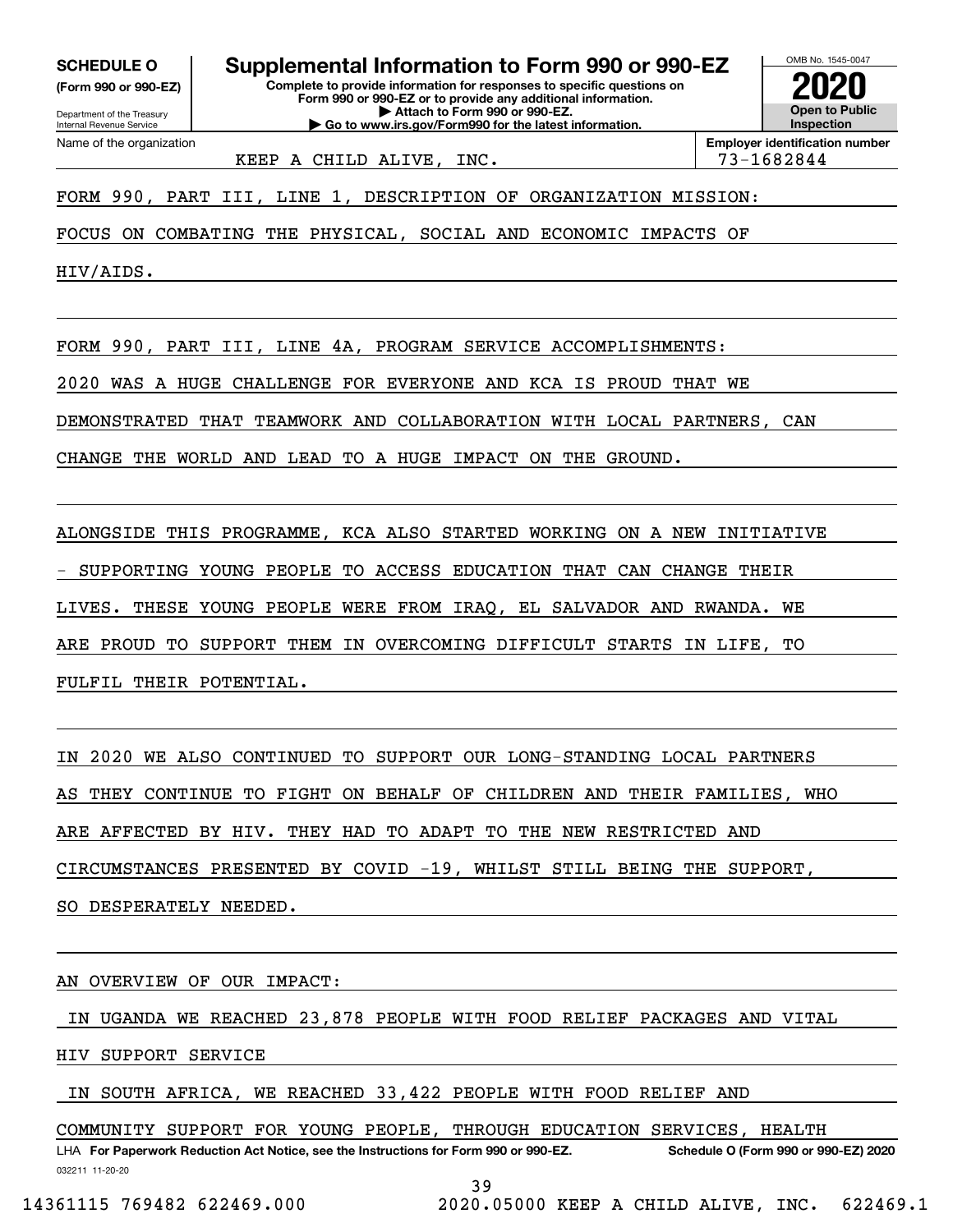| Schedule O (Form 990 or 990-EZ) 2020<br>Page 2          |                                                     |  |  |  |  |  |  |
|---------------------------------------------------------|-----------------------------------------------------|--|--|--|--|--|--|
| Name of the organization<br>INC.<br>KEEP A CHILD ALIVE, | <b>Employer identification number</b><br>73-1682844 |  |  |  |  |  |  |
|                                                         |                                                     |  |  |  |  |  |  |

PROVISION AND SUPPORT WHEN THEY ARE EXPERIENCING ABUSE.

IN INDIA, KENYA AND RWANDA, WE SUPPORTED 18,085 PEOPLE WITH VITAL FOOD

SUPPORT AND HEALTH SERVICES

IN ESWATINI, VENEZUELA, EL SALVADOR, IRAQ, GUATEMALA AND COSTA RICA,

WE SUPPORTED 93,820 PEOPLE WITH LIFE SAVING FOOD PACKAGES.

KCA LEAVES 2020 WITH MORE PARTNERS, A BROADER SCOPE OF WORK AND AN EVEN STRONGER AMBITIOUS TO CHANGE THE WORLD FOR CHILDREN.

FORM 990, PART VI, SECTION B, LINE 11B:

A COPY OF FORM 990 IS PROVIDED TO THE ORGANIZATION'S GOVERNING BODY FOR REVIEW PRIOR TO FILING.

FORM 990, PART VI, SECTION B, LINE 12C:

THE ORGANIZATION HOLDS THREE FORMAL BOARD MEETINGS ANNUALLY AT WHICH TIME COMPLIANCE WITH THE CONFLICT OF INTEREST POLICY IS REVIEWED.

FORM 990, PART VI, SECTION B, LINE 15:

THE BOARD OF DIRECTORS MEET TO DISCUSS SALARY INCREASES FOR SALARIES OVER

\$100K, WHERE MANY FACTORS ARE TAKEN INTO ACCOUNT TO DETERMINE SALARY

INCREASES SUCH AS REVIEWING THE NY SALARY SURVEY PROVIDED BY THE

PROFESSIONALS FOR NON PROFITS, THE BENEFITS PROVIDED, AND THE ESSENTIAL

VALUE TO THE PAST AND CONTINUED SUCCESS OF THE ORGANIZATION.

FORM 990, PART VI, LINE 17, LIST OF STATES RECEIVING COPY OF FORM 990: NY,CA,IL,AL,AK,AR,CT,FL,KS,ME,MD,MA,MN,MS,NH,NJ,ND,OH,OK,OR,PA,RI,SC,TN,WA WV,WI,GA,HI,MI,NM,NC,UT,VA,CO,MO

40

032212 11-20-20